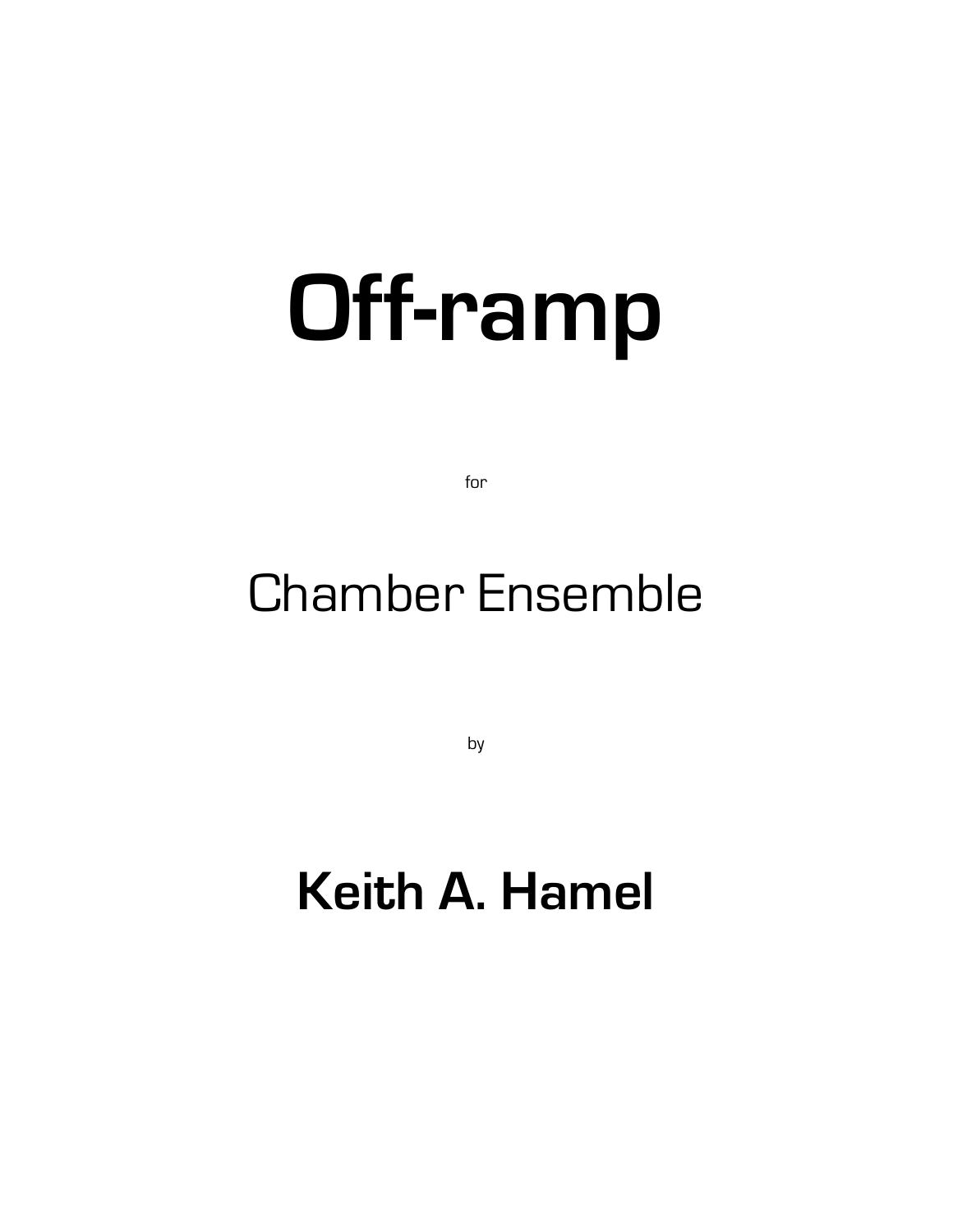#### commissioned by

#### **Hard Rubber Chamber Orchestra**

with financial assistance from the Music Section of the Canada Council for the Arts

### Instrumentation

Electric Guitar (with pedals) Piano Electronic Keyboards Drum-set Percussion Trumpet [C] Alto Saxophone (Eb) Violin (amplified) Violoncello (amplified) Electric Bass Interactive Electronics (Max/MSP)

#### **Percussion Instruments:**

Vibraphone Large Tenor Drum (or Small Bass Drum) 3 Tom-toms 1 Sizzle Cymbal 1 Medium Tam-tam (other small percussion instruments for improvisation sections)

> **Duration: approximately 12 - 14 minutes Copyright: © 2007 Keith A. Hamel** Performance Rights: S.O.C.A.N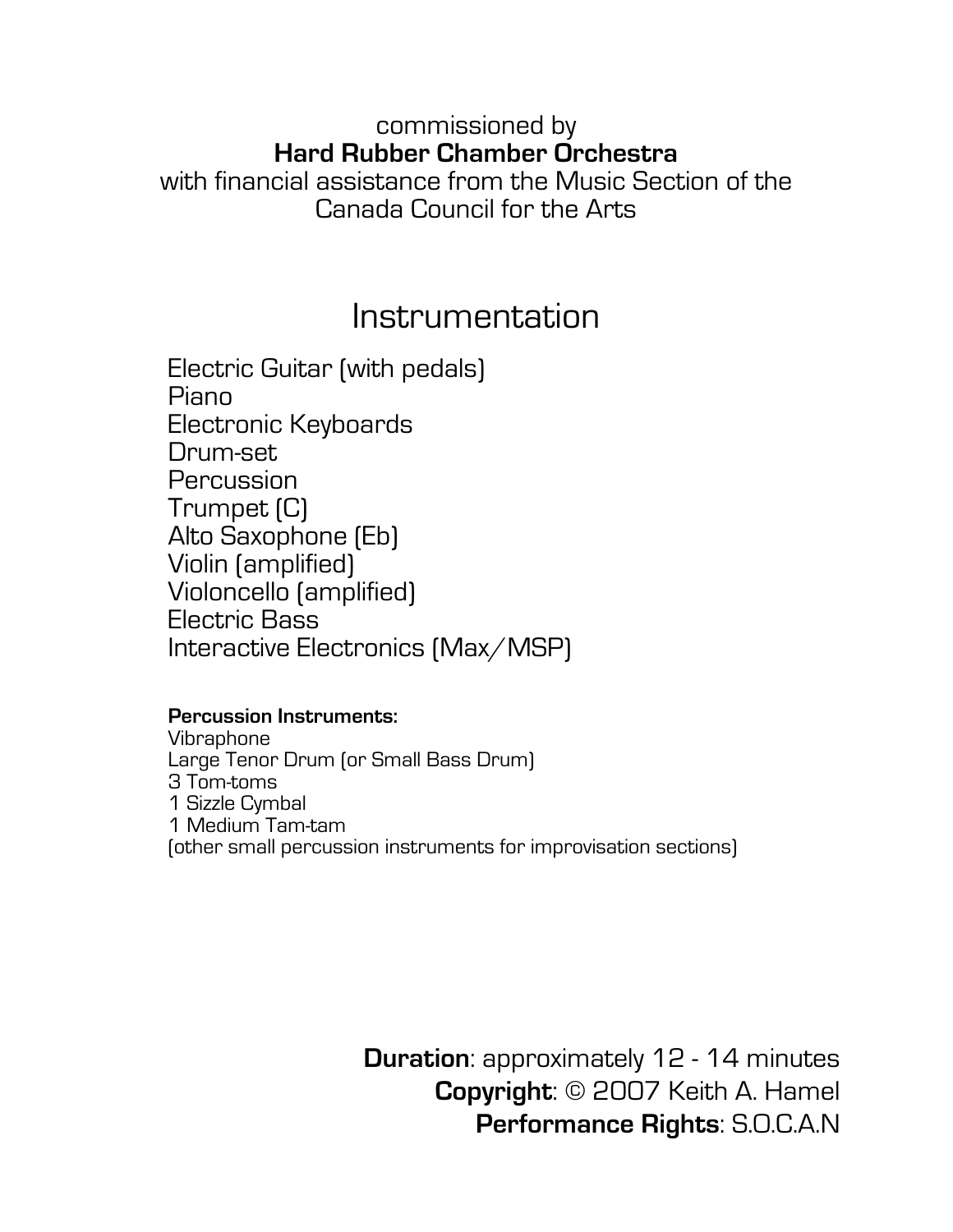#### Performance Notes

The sound of the Electric Guitar is processed both with effects boxes as well as by software in Max/MSP. The Max/MSP patch to be used in performance is available from the composer. The signal from the guitar should be sent both to the guitar amp and to the computer. The processed sound from the computer should be sent to separate speakers (either 2 or 4 channels either placed on the sides of the stage or in the four corners of the room). A computer operator and sound engineer are required in the performance.

The drum-set uses the following notation:



The percussion uses the following notation (staff positions and noteheads):



Generic patch names are given for the Electronic keyboard part (Brassy Synth, Warm Pad, etc.) since different players will have different keyboards at their disposal. Players should choose patches that blend effectively with the ensemble. The looped sample which appears in measure 96 and 112 can either be played by the keyboards or by a computer.

The violin and 'cello should be amplified slightly so that they are balanced with the electronics instruments.

#### C Score – All Instruments are notated at sounding pitch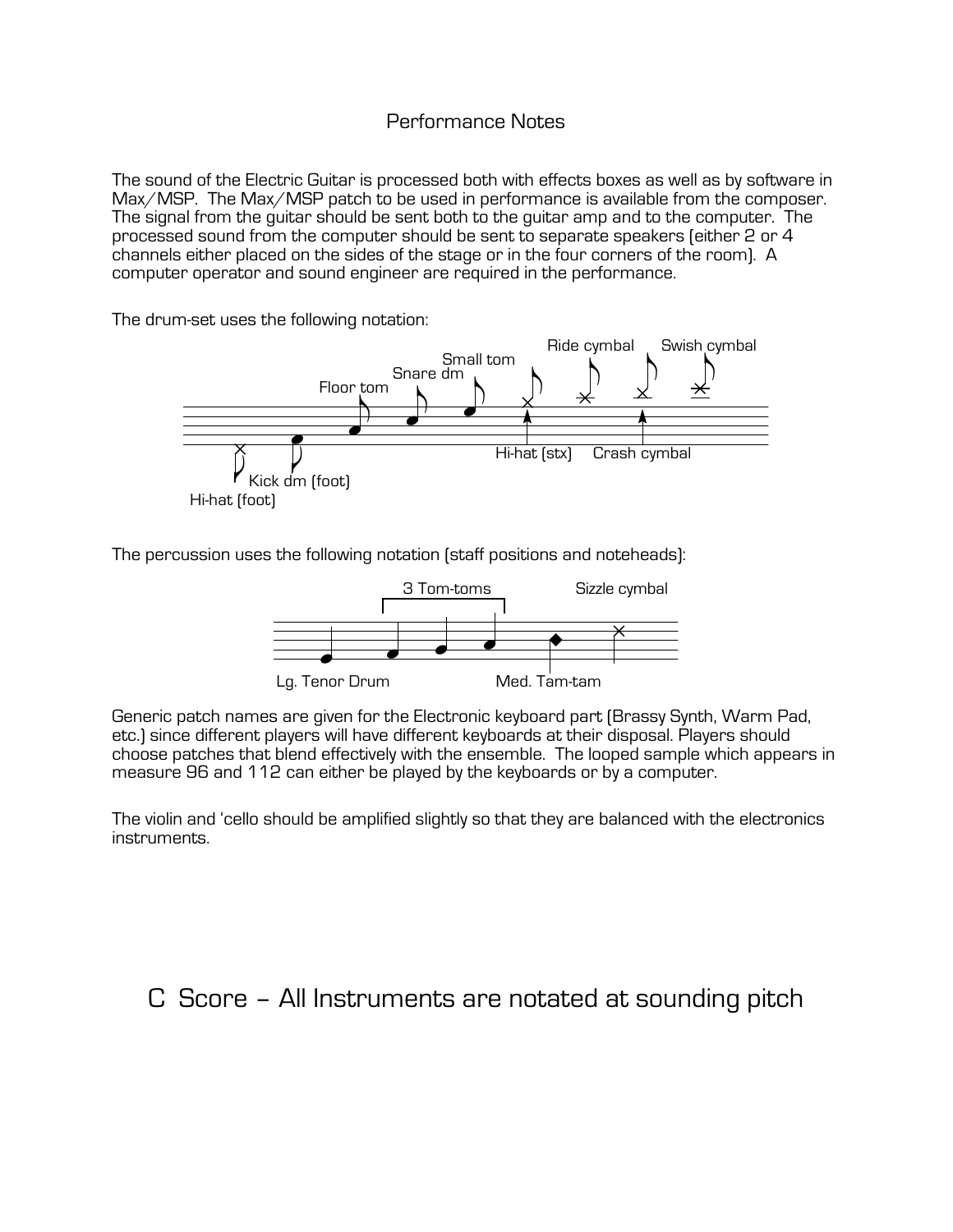#### Improvisation Notes

#### **Improvisation 1** – (m.46) (guitar, drum-set and bass)

The drum-set and bass should provide the rhythmic background over which the guitar should improvise. The chord patterns and scalic passages of the previous section can be used as raw material by the guitar. Towards the end of the improvisation, the drum-set and bass should become sparser in texture, with the drum-set moving mostly to cymbals. At Rehearsal 2, the percussion enters (on Tom-toms) with a new tempo. The improvisers should ignore the new tempo and gradually fade out their improvisation.

#### **Improvisation 2** – (m.95) (guitar, piano, drum-set, & percussion)

The drum-set and percussion provide the background rhythmic texture for this improvisation. The guitar (which is being supported by percussive sounds through Max/MSP) continues the rhythmic figure from the previous measures and explores similar rhythmic gestures and plays counter rhythms against the percussion and drum-set. The piano enters 15-20 seconds after the improvisation begins with percussive and rhythmic gestures. The section ends with free solo by the percussist while the piano and drum-set maintain a steady rhythm.

#### **Improvisation 3** – (m.140) (guitar, keyboards, drum-set, trumpet, alto sax & bass)

This improvisation is based on a sequence of chords that each last 10 – 20 seconds. The guitar, keyboard, drum-set and bass should provide the basic harmonic support while the trumpet and alto sax can improvise freely overtop. The rhythmic and melodic material of the previous section can be used by the trumpet and alto sax as a starting point. Over the course of the improvisation, the guitar should increase the level of distortion until it is quite extreme. The conductor should cue the entire ensemble to continue at m. 145.

#### **Section 4** – (m.148) (entire ensemble)

This section consists of 10 cued sections, each of which includes some pitch or gestural material for the players to improvise on. The texture of this section should be sparse and there should be an emphasis on quiet sound effects and extended playing techniques. The guitar should improvise freely using prepared objects and other effects and should be the most prominent instrument in this section. The keyboards provide a simple, yet continuous harmonic background, while the drum-set, percussion and bass add colours to the texture. Violin and 'cello should play the indicated harmonics as well as other quiet sounds such as rubbing strings, fingering without bowing, and harmonic glissandi. The trumpet, alto saxophone and computer can also contribute to the textures, but should only join in towards the end of the section.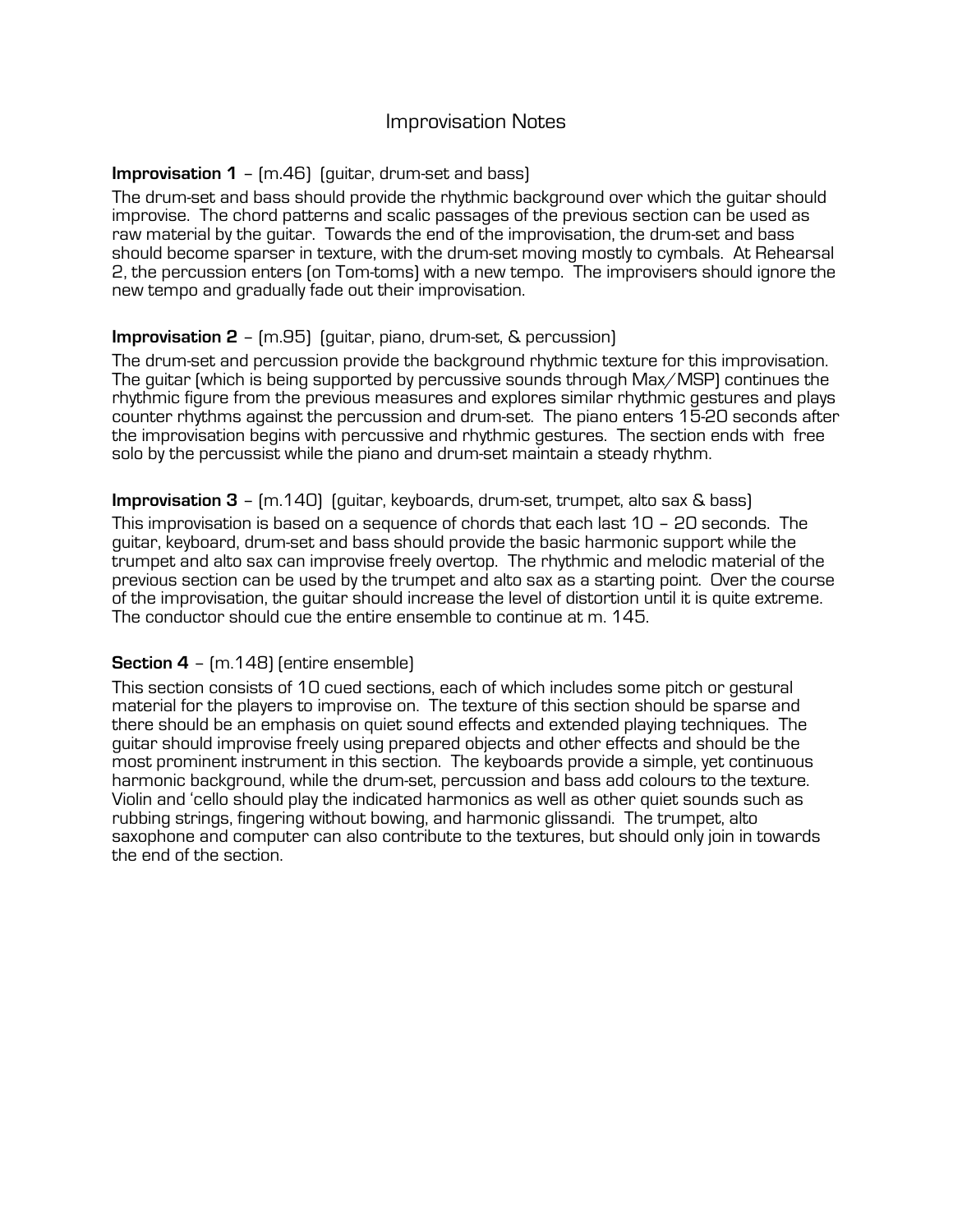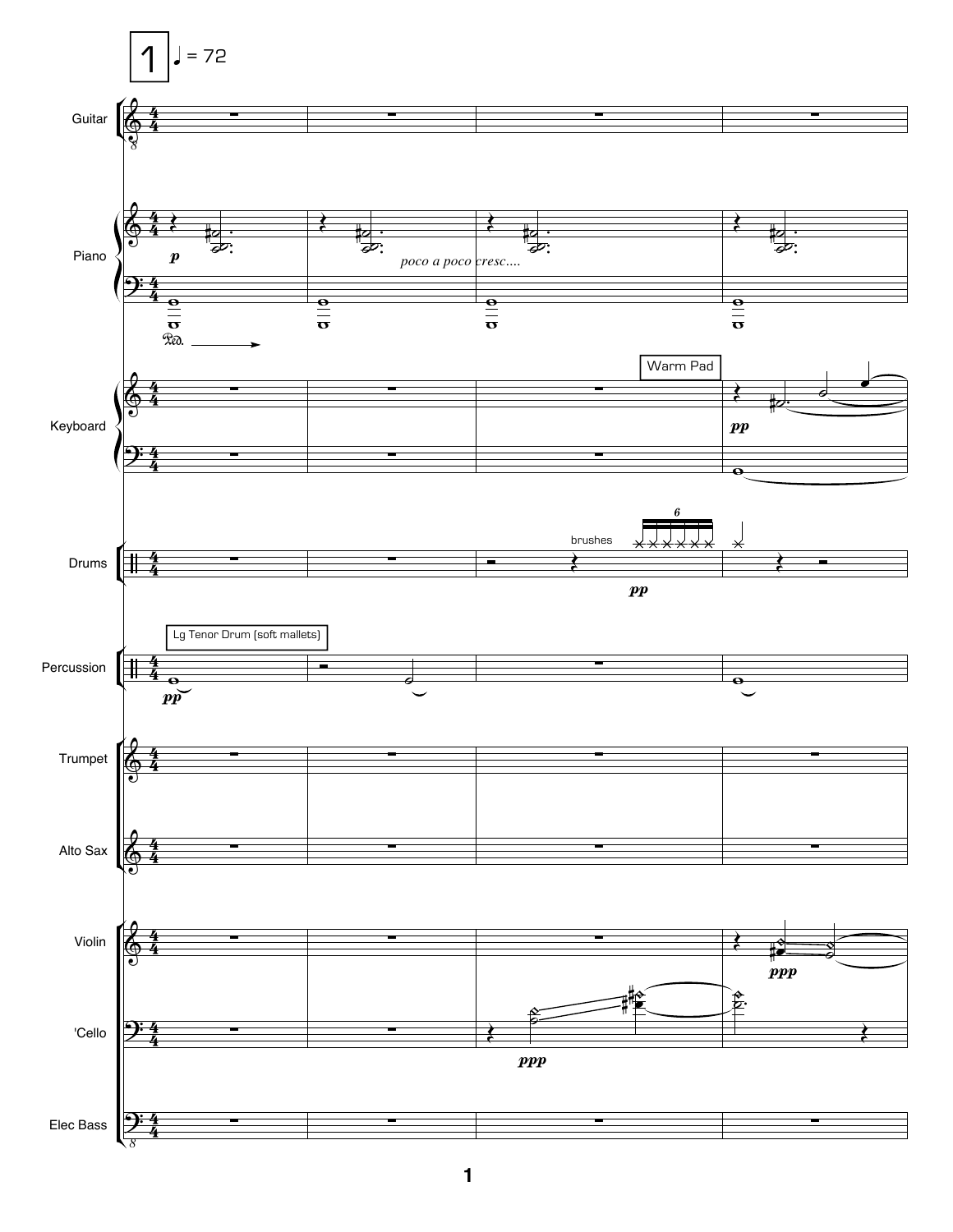

 $\overline{\mathbf{2}}$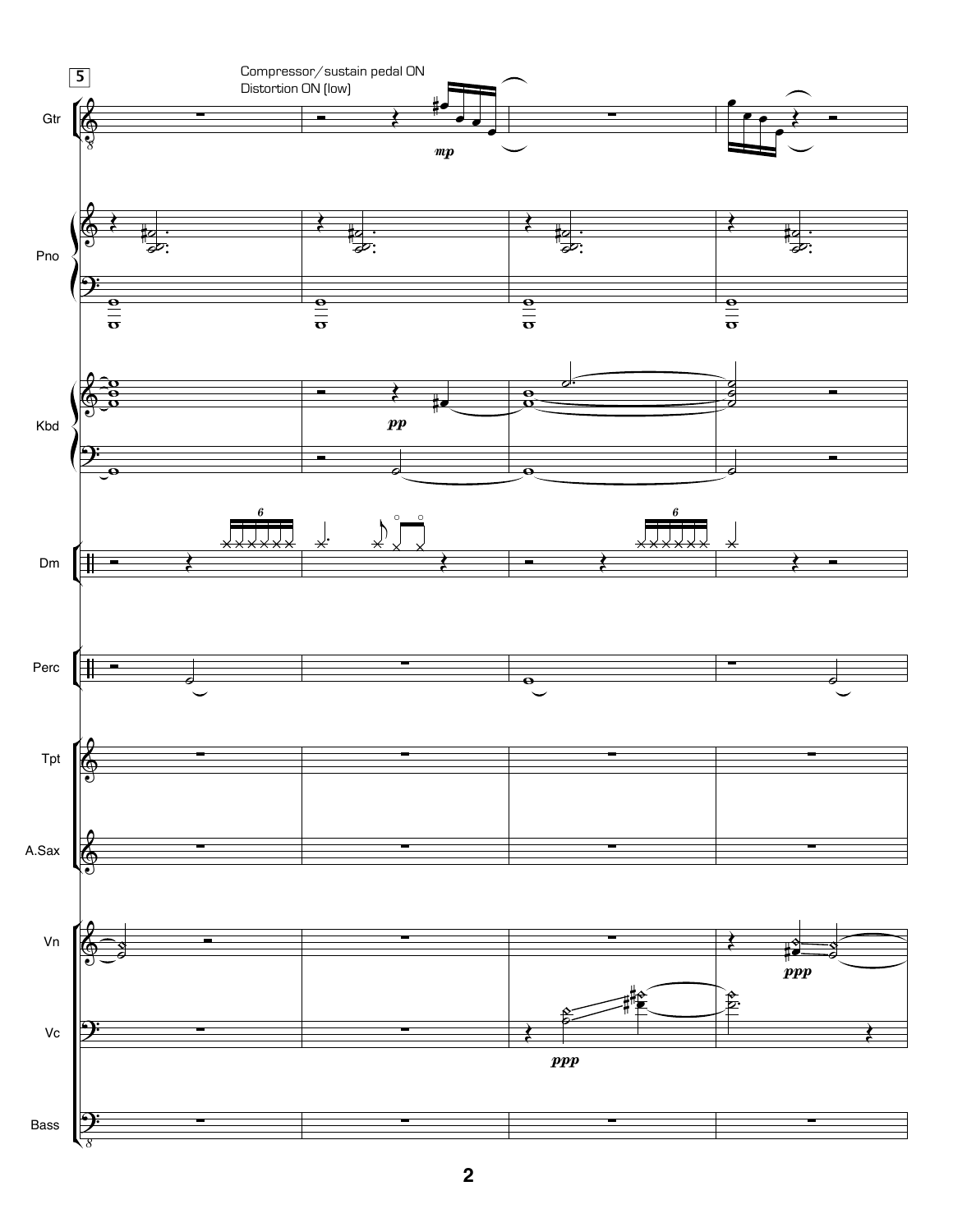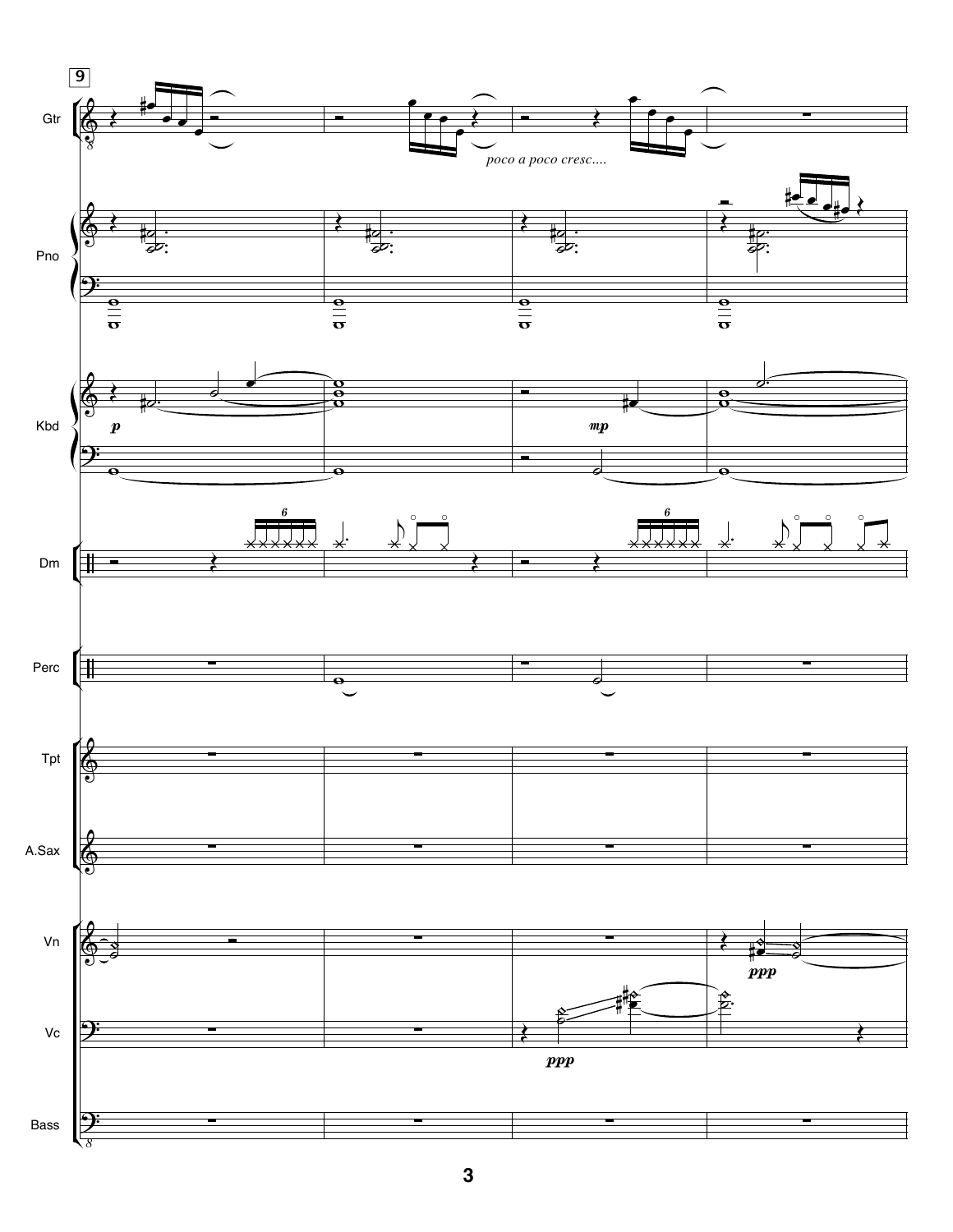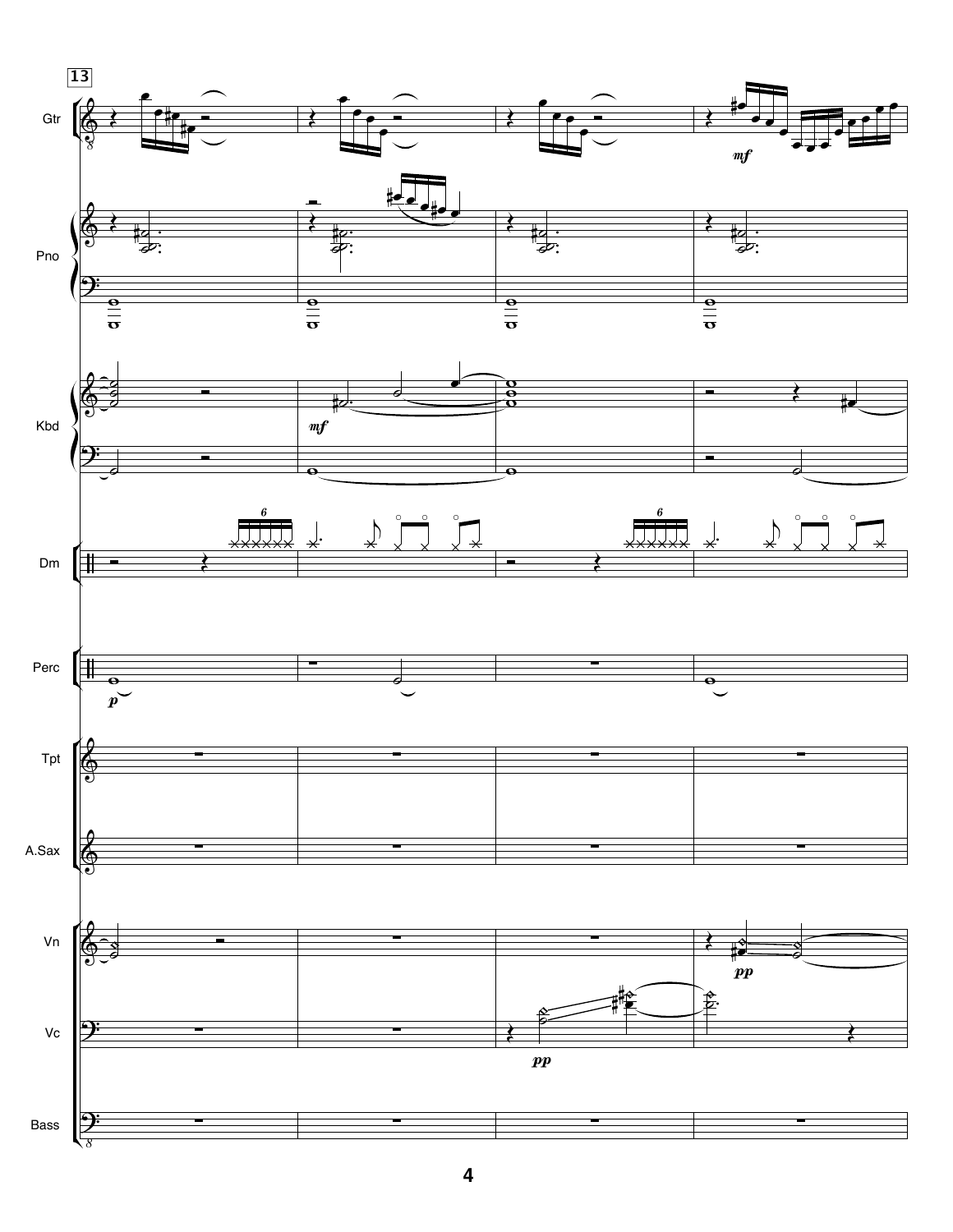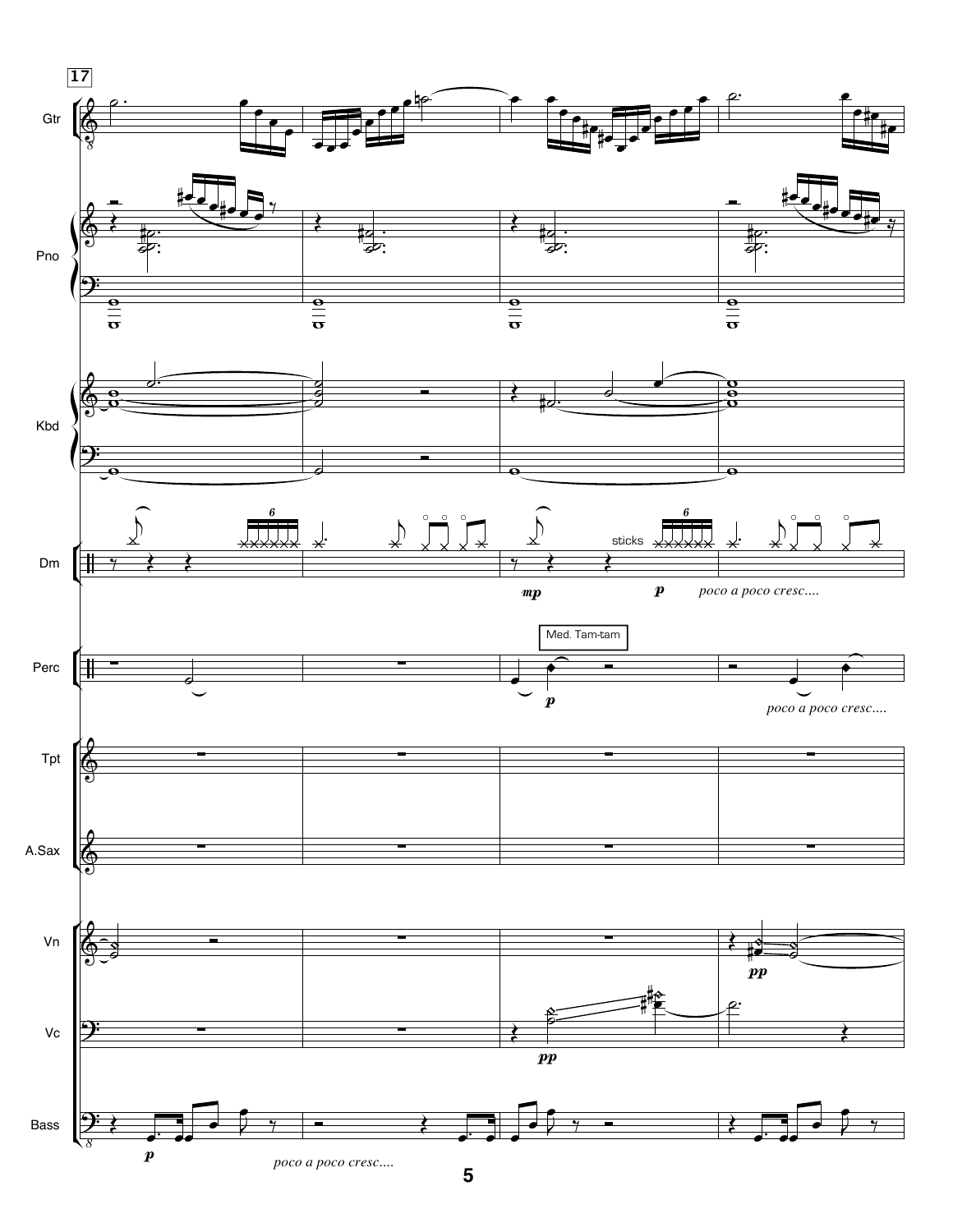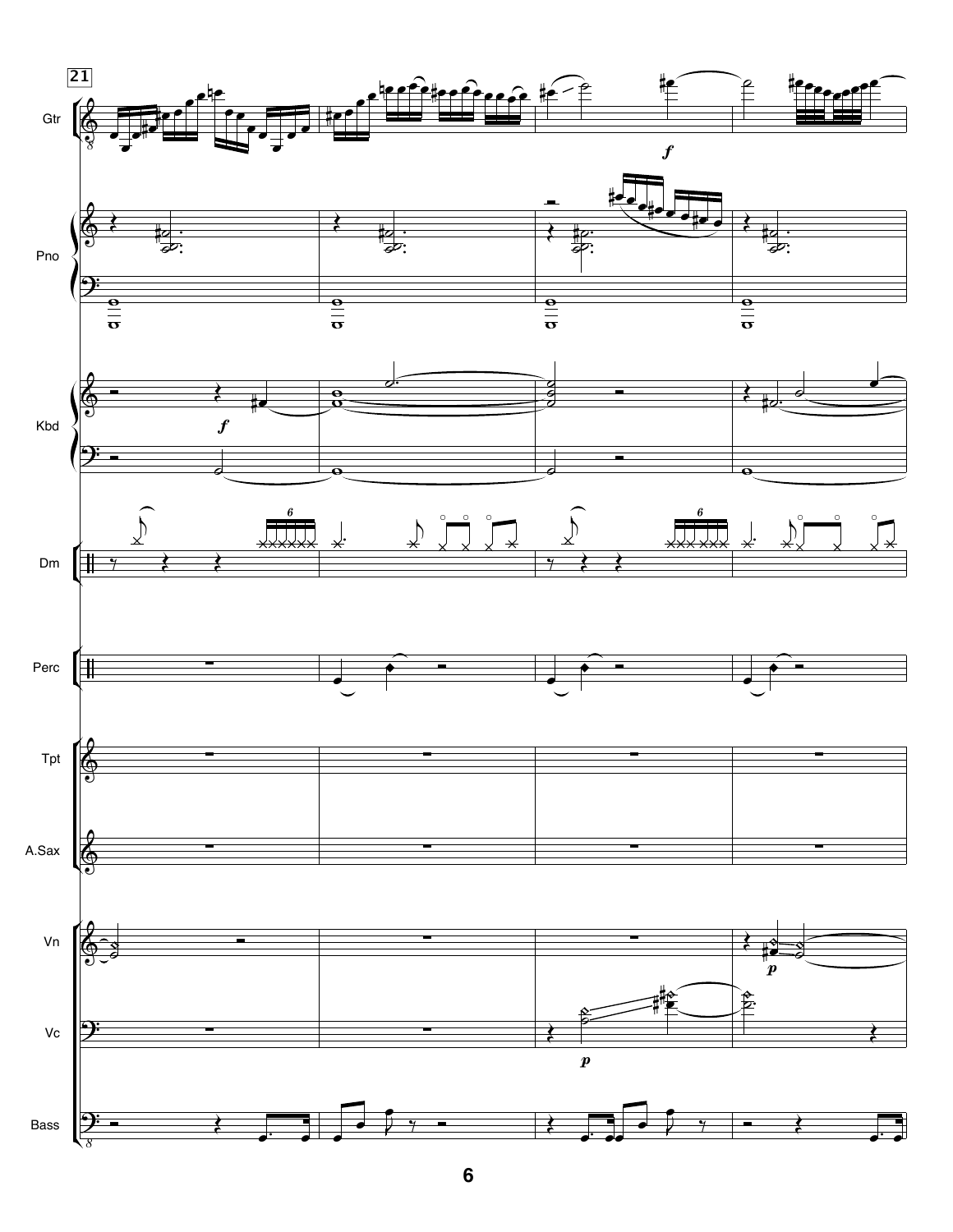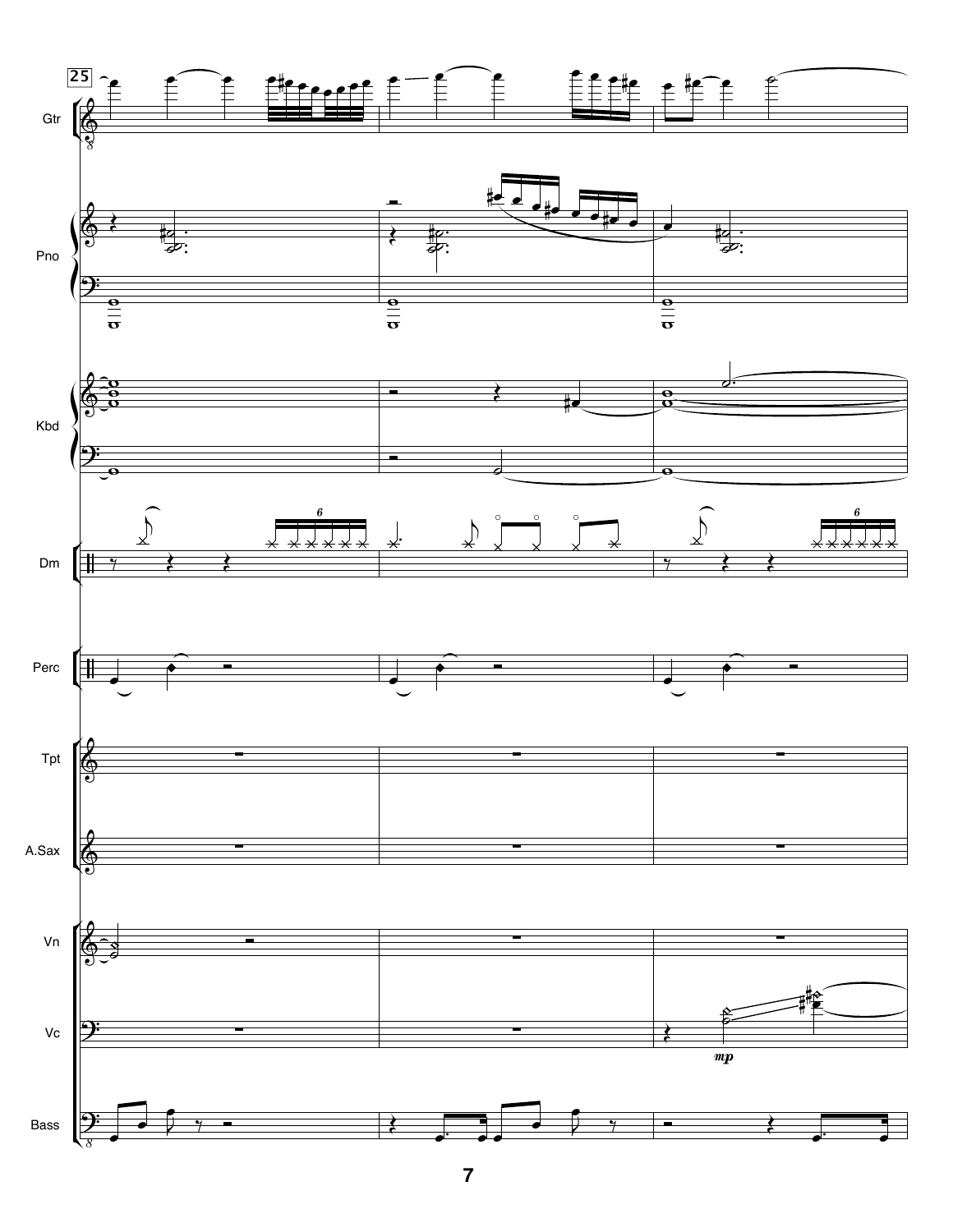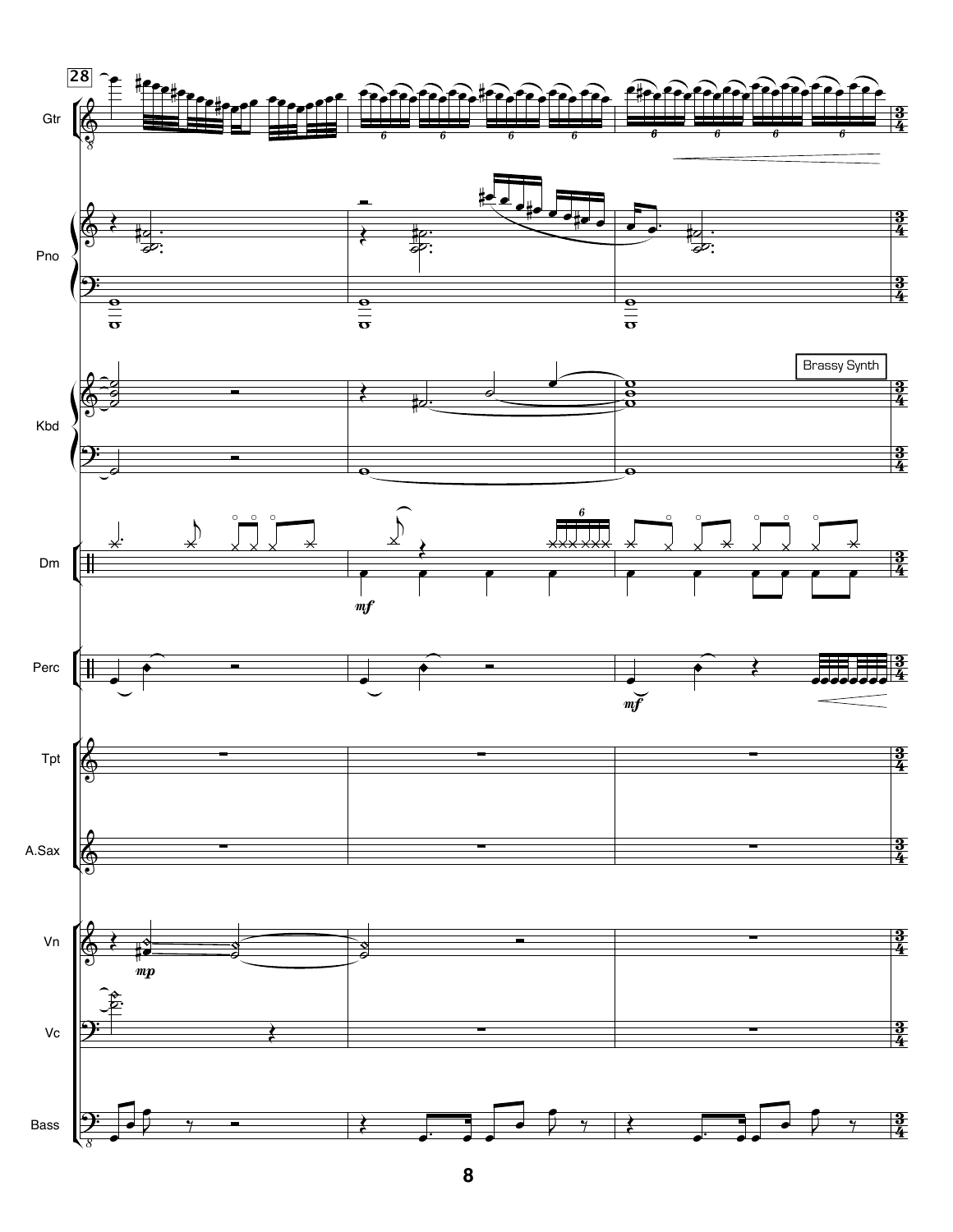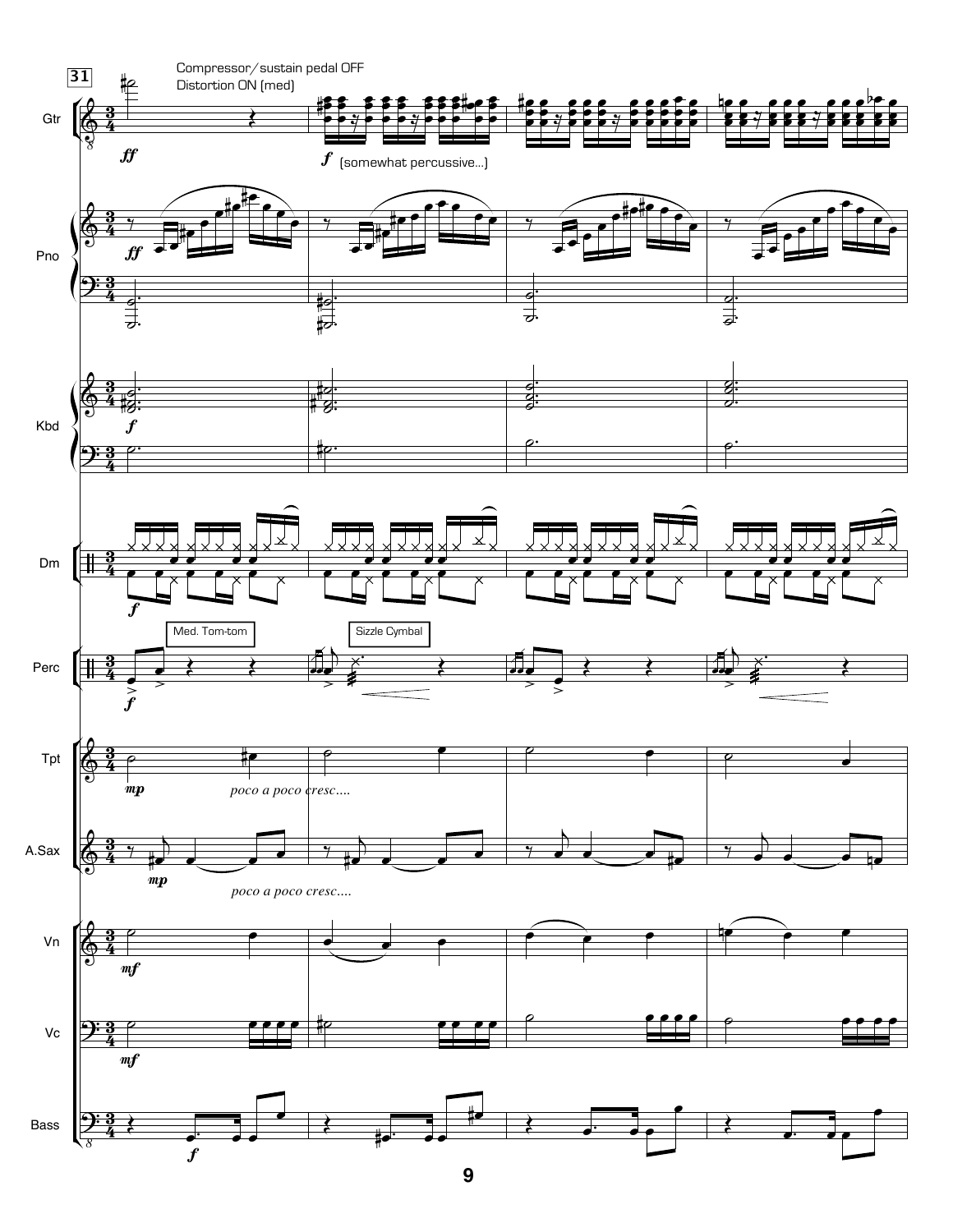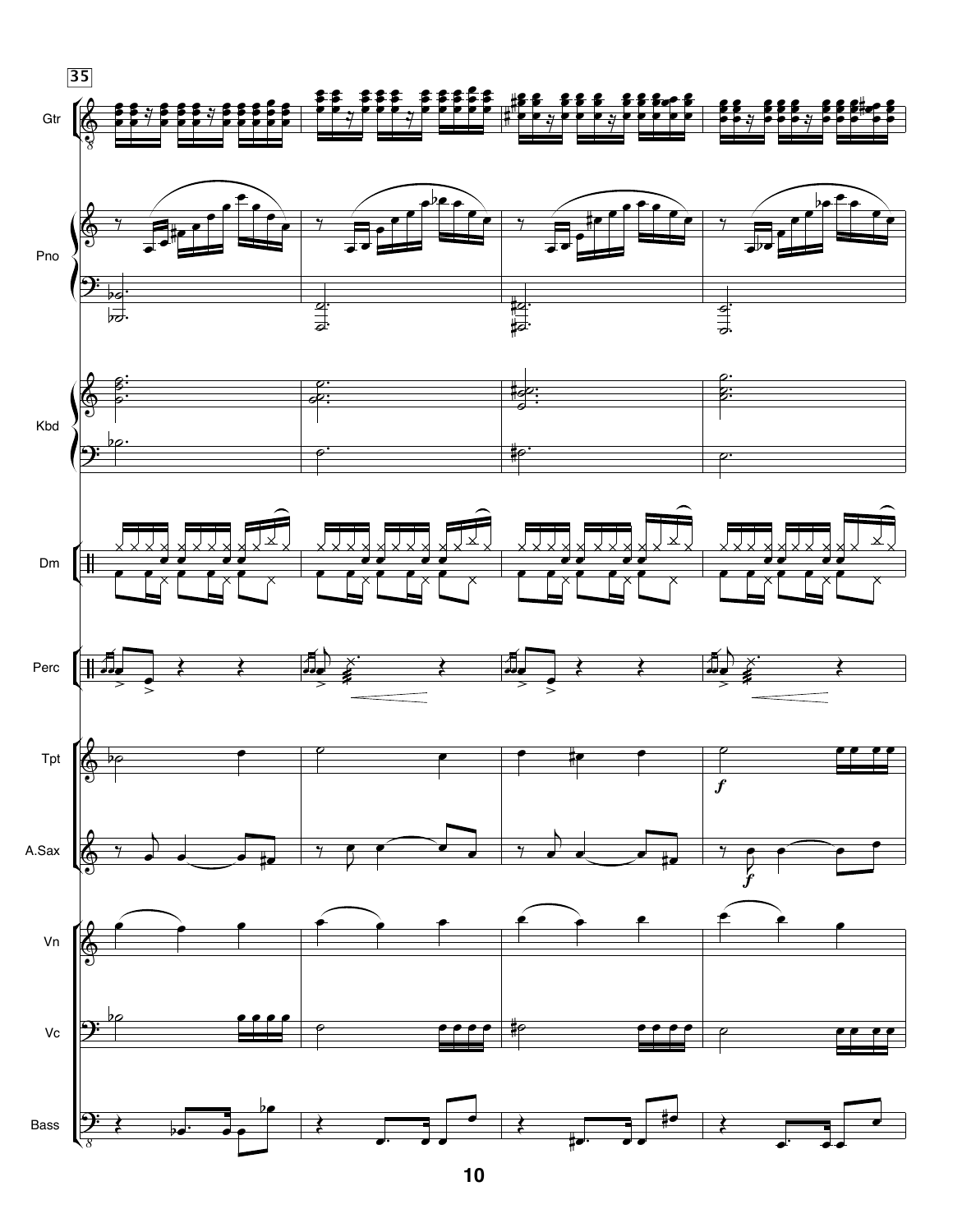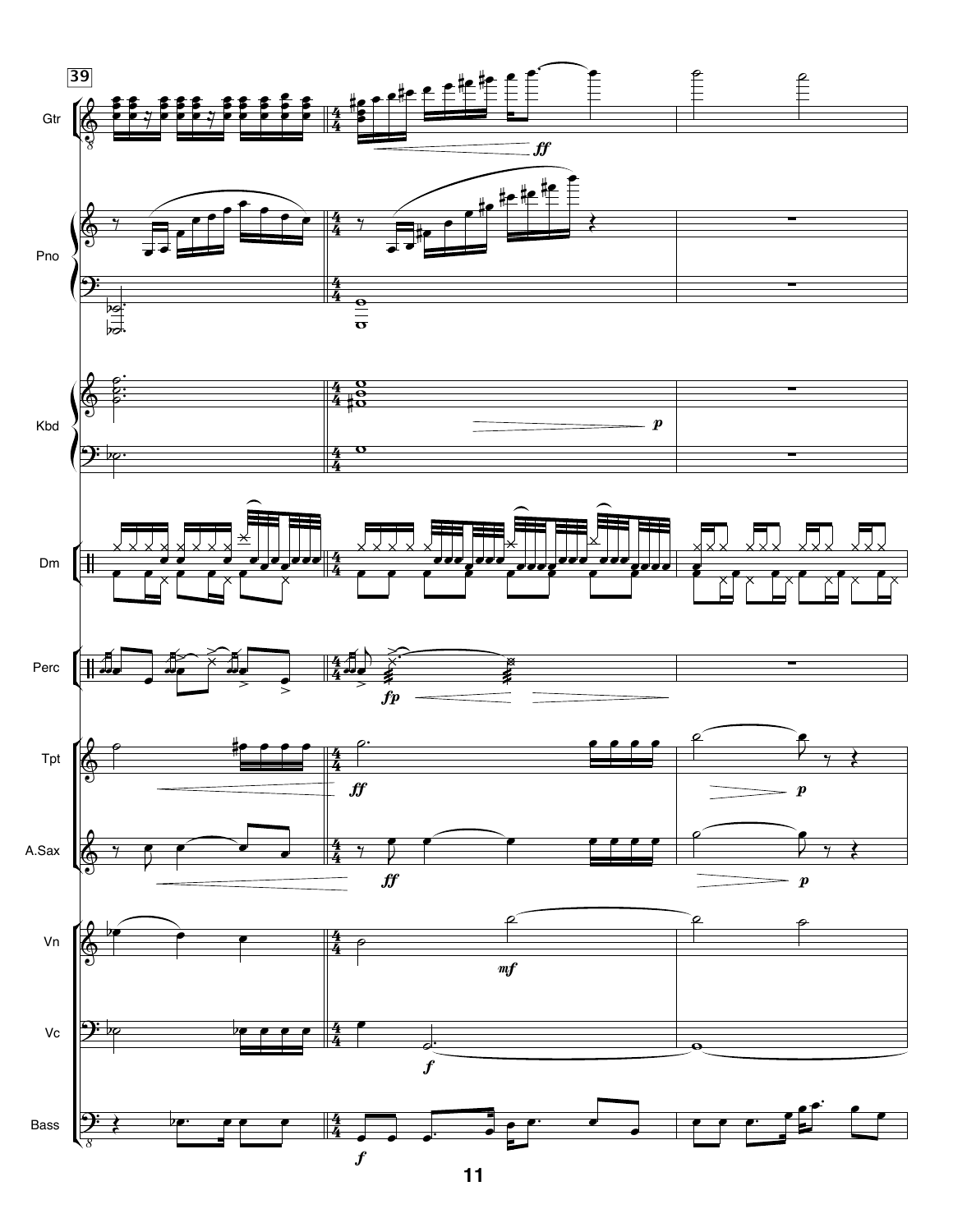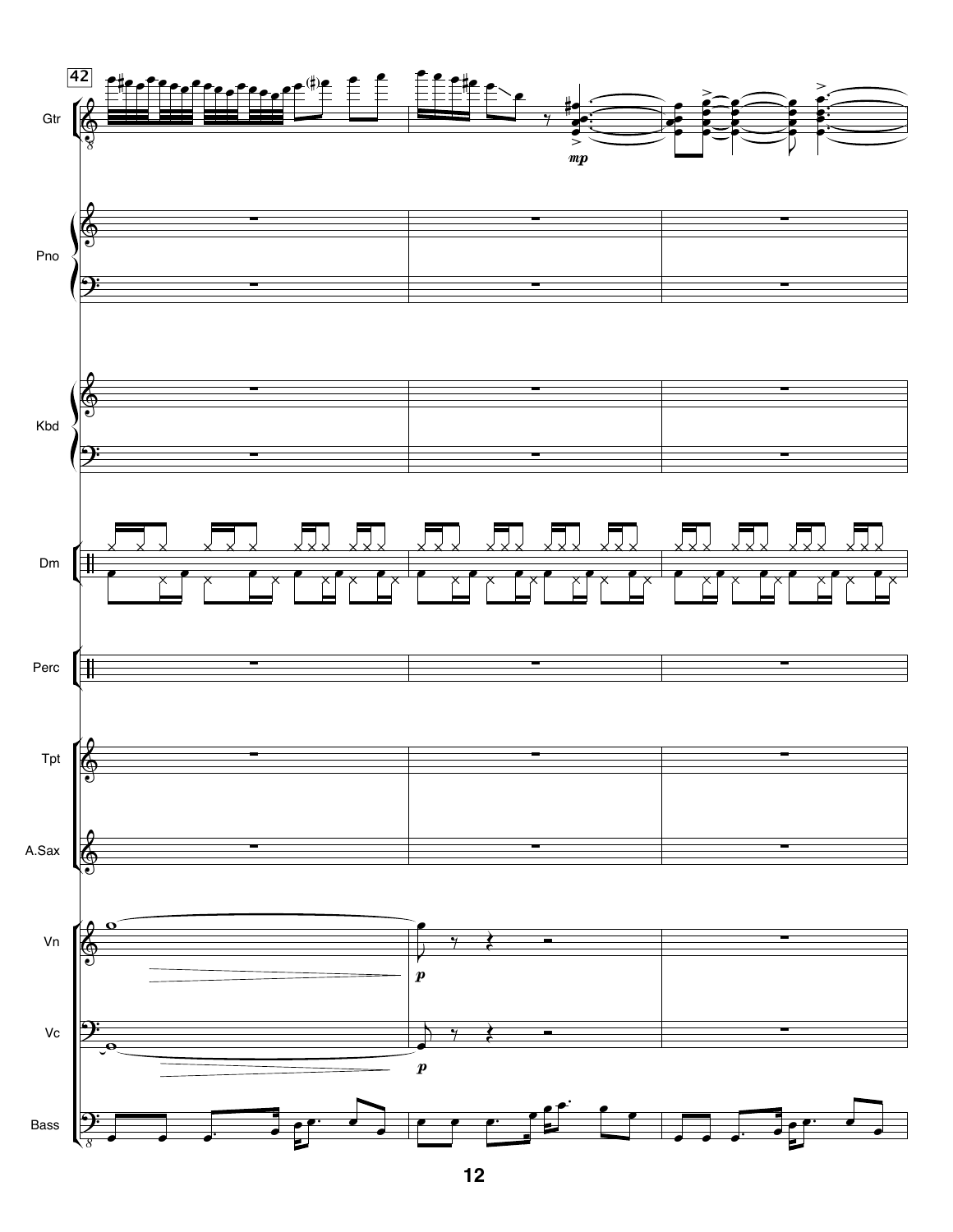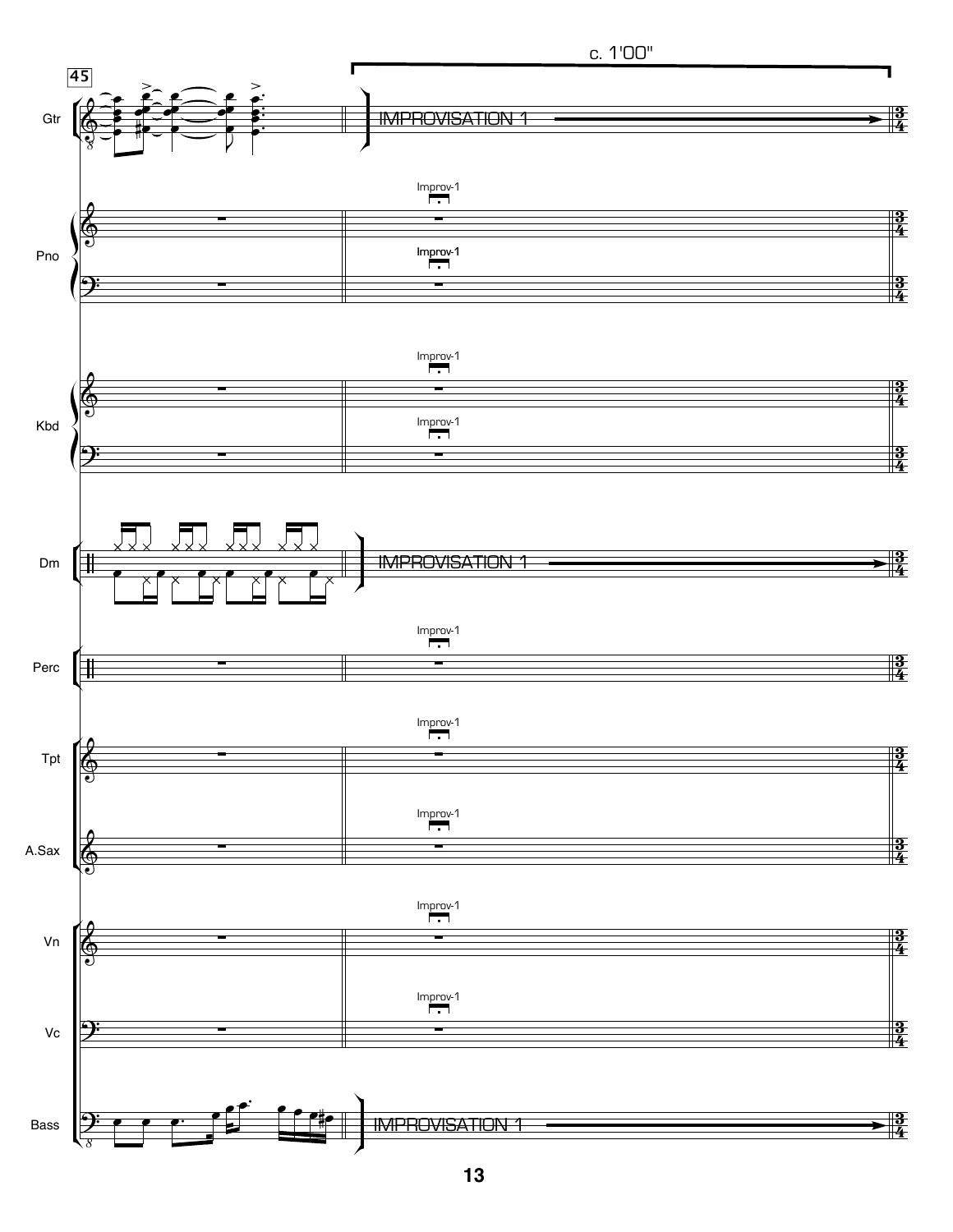

 $\overline{14}$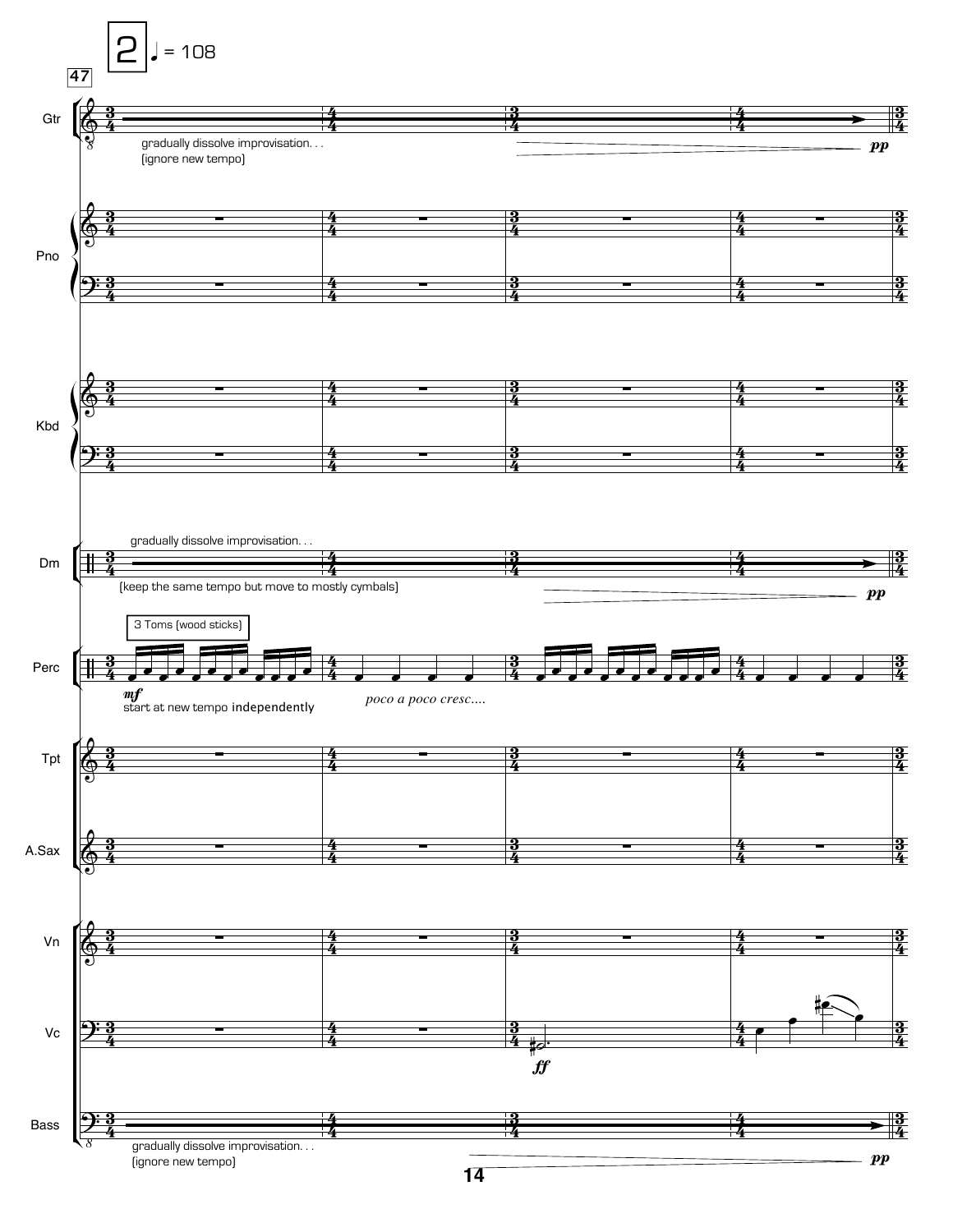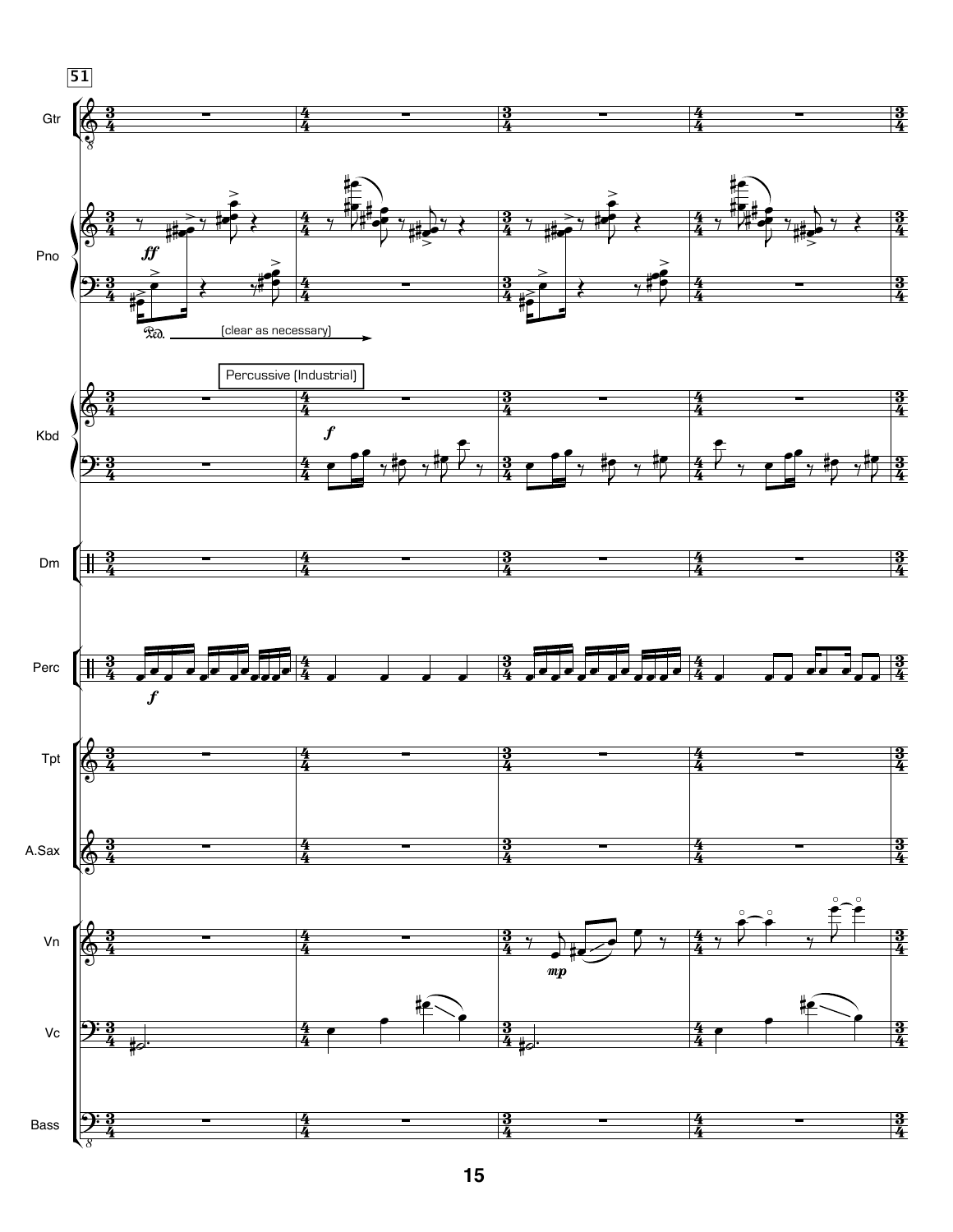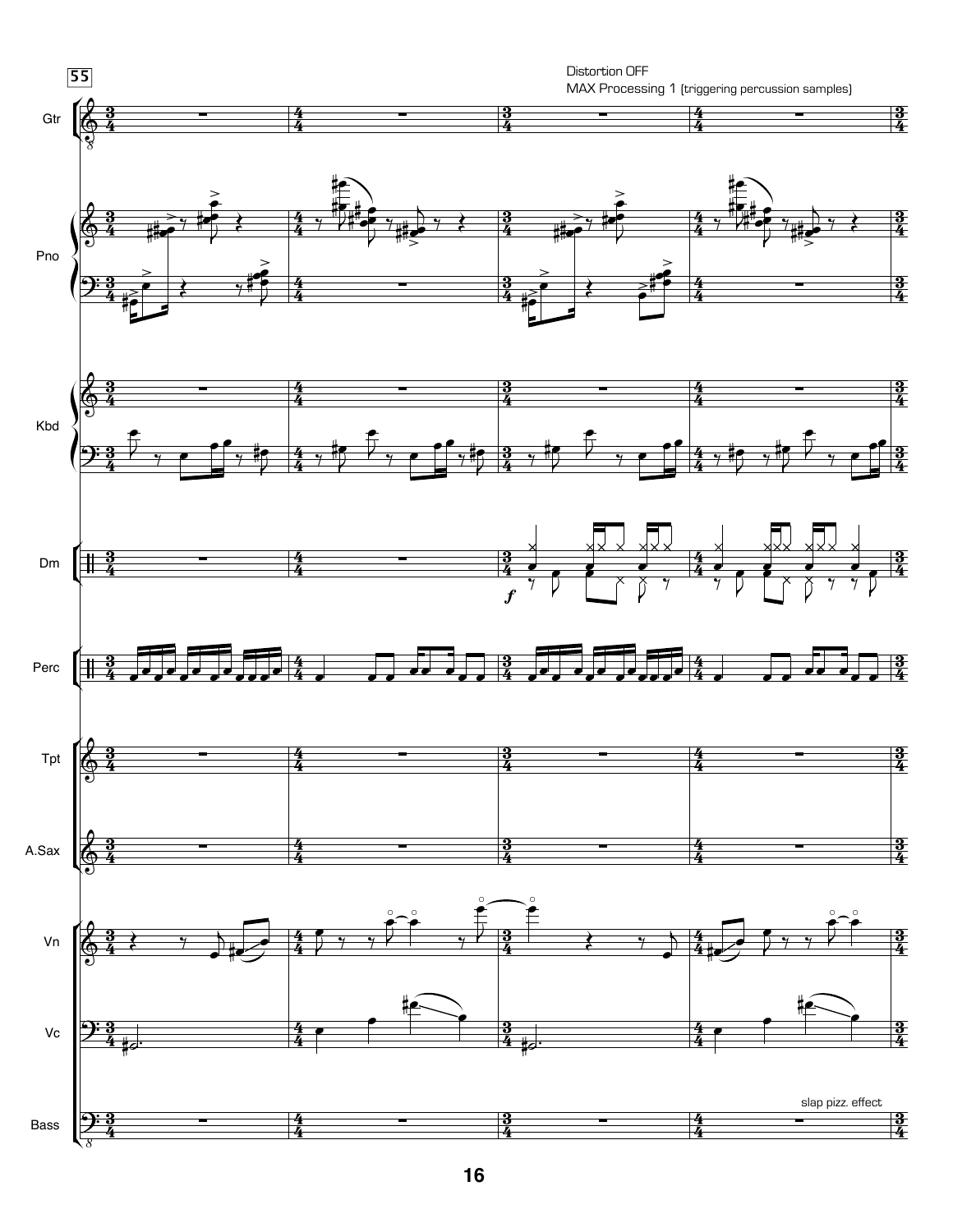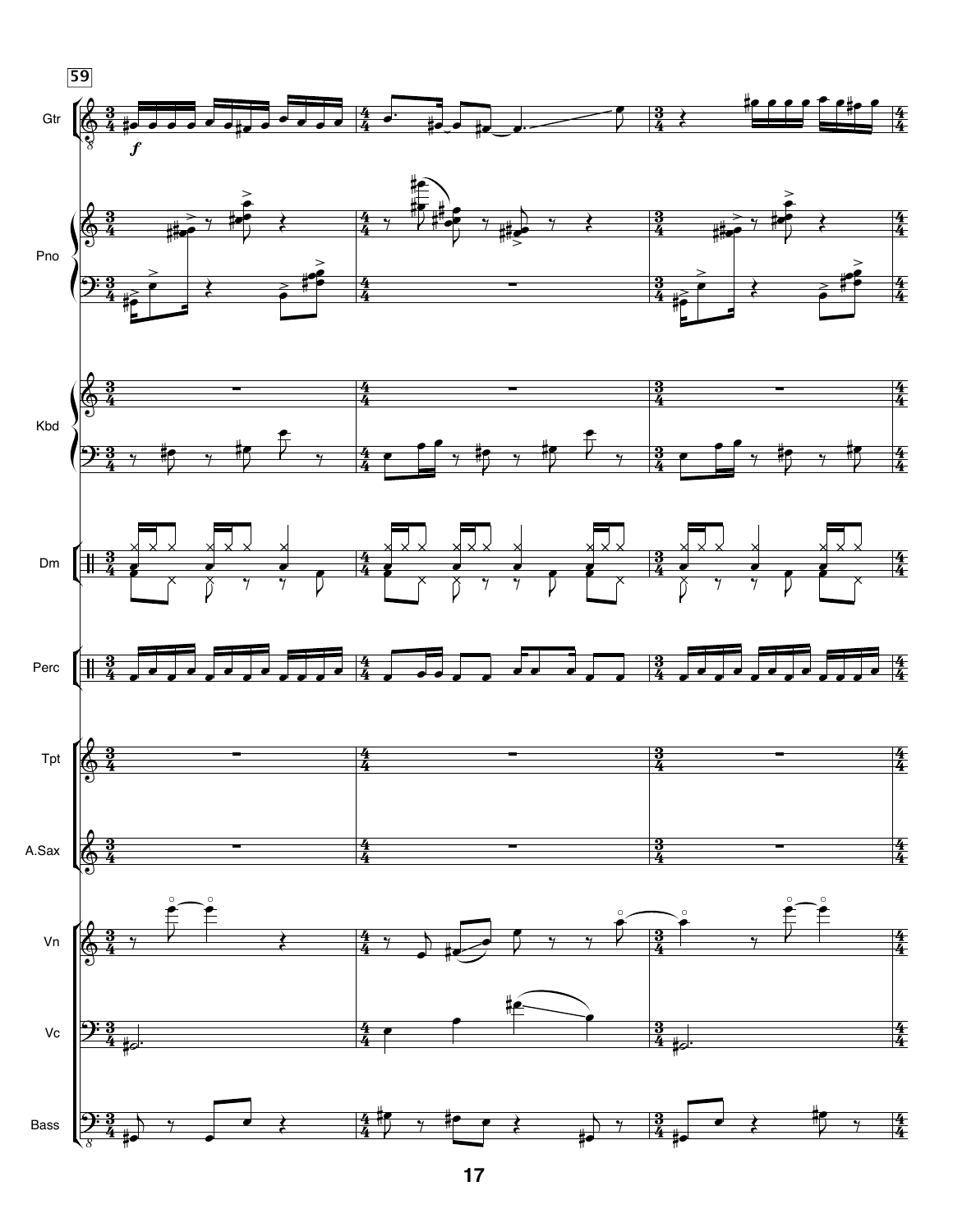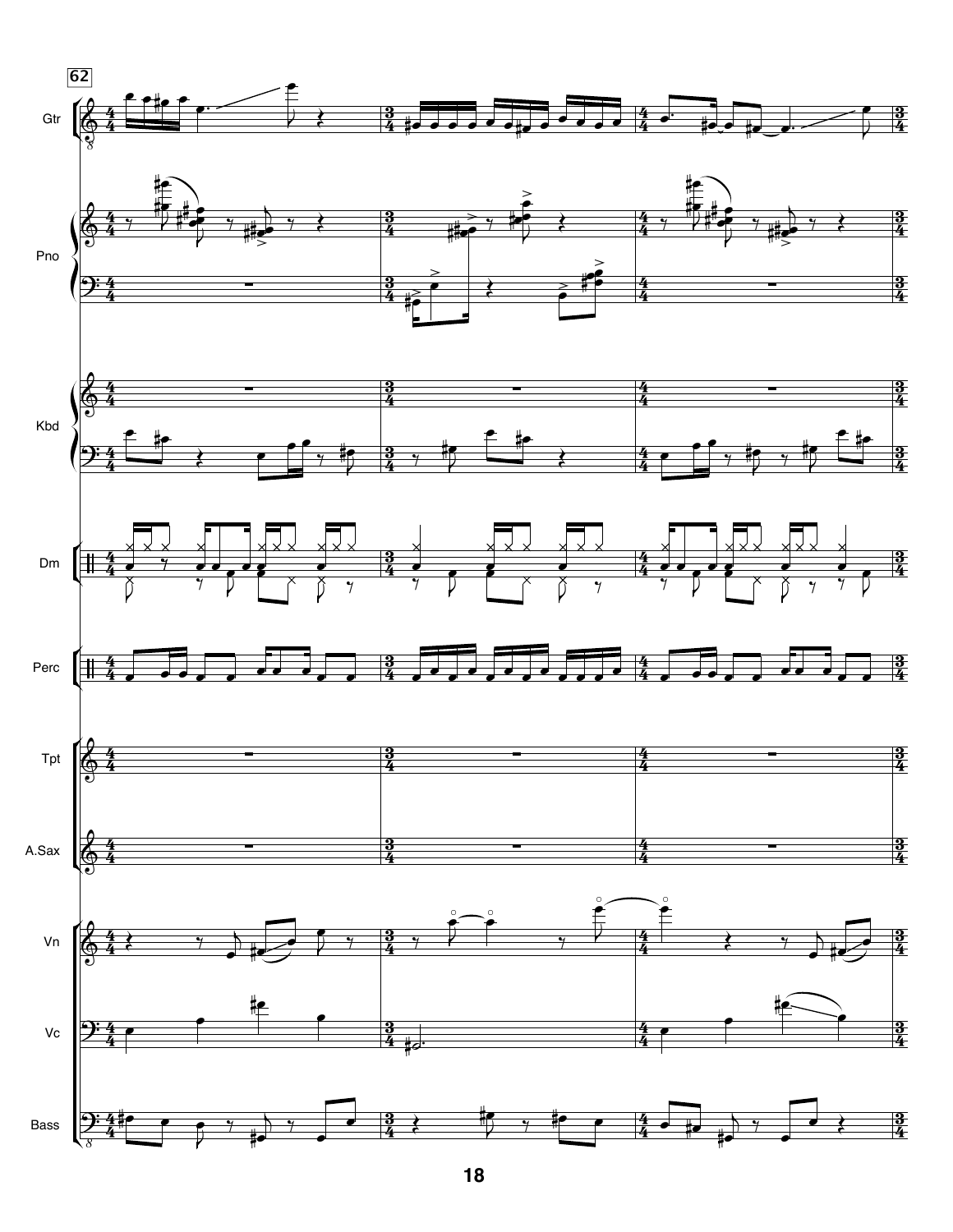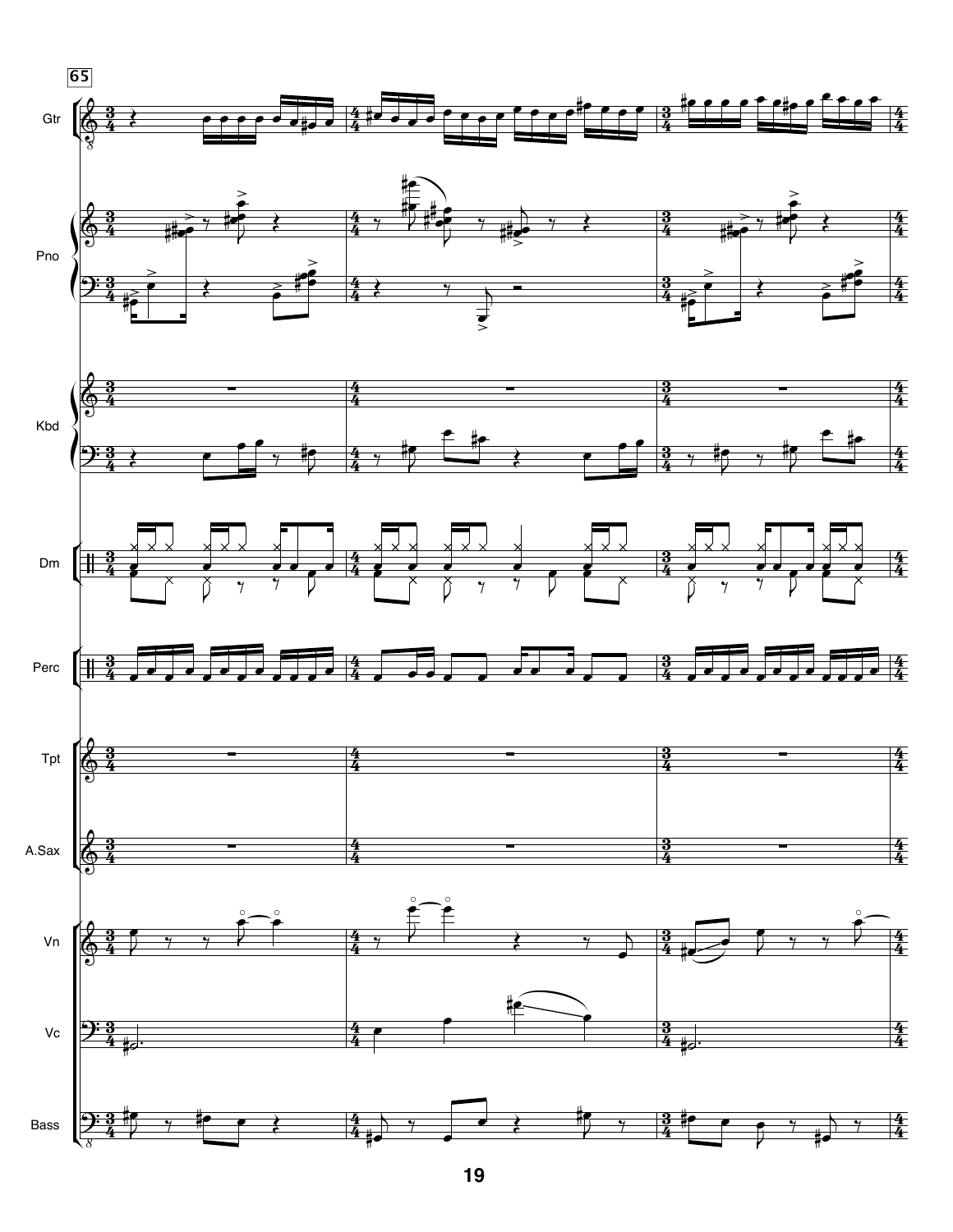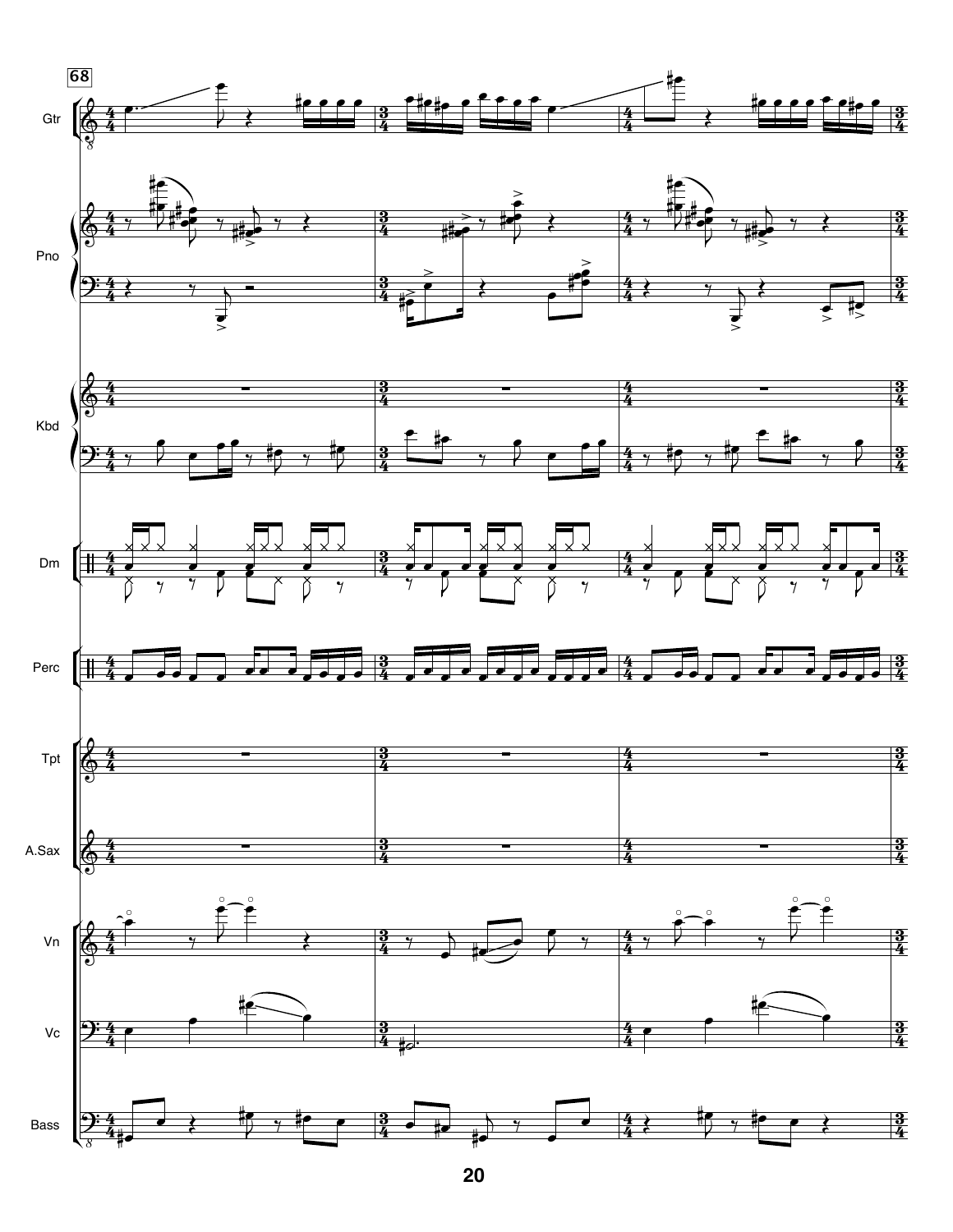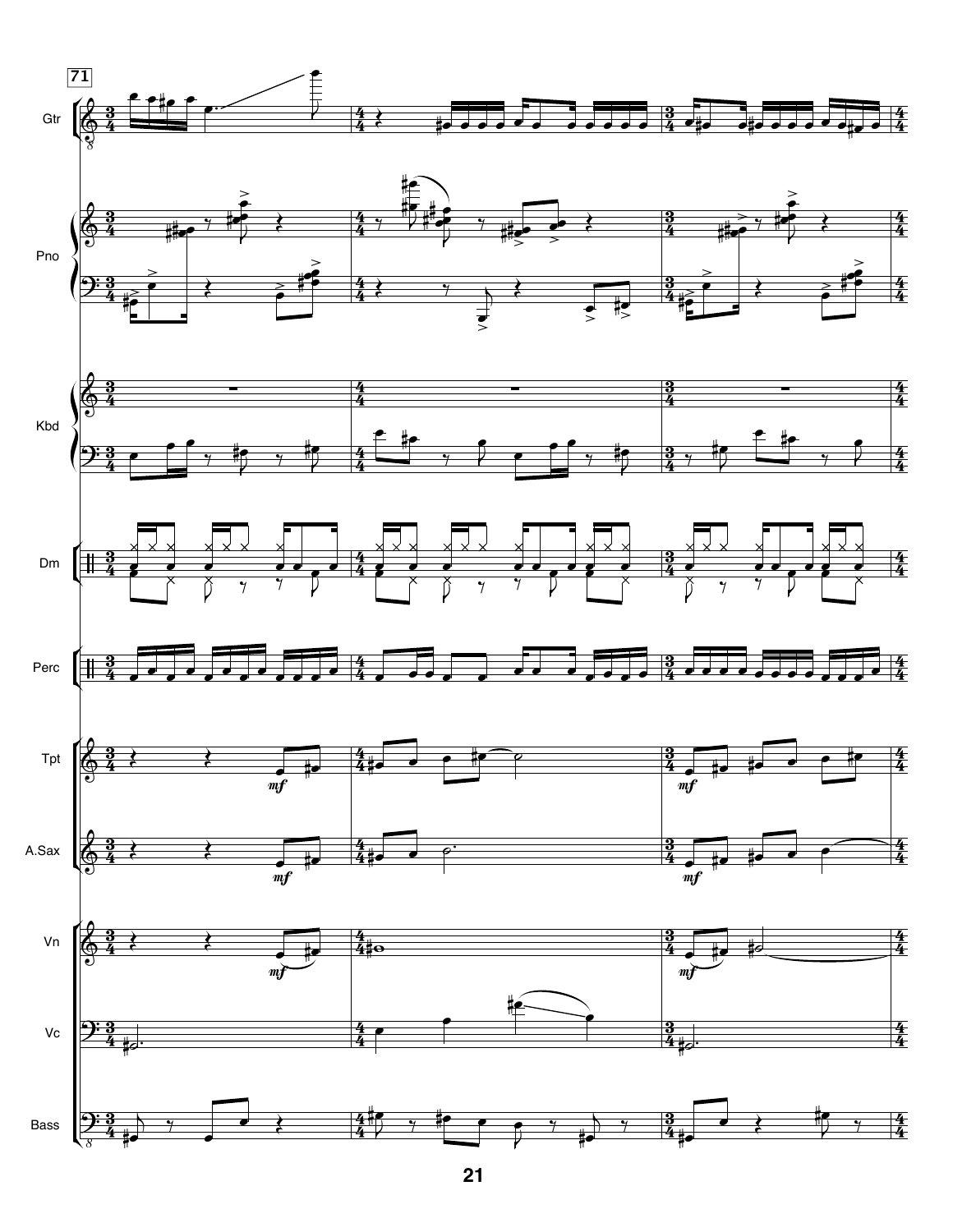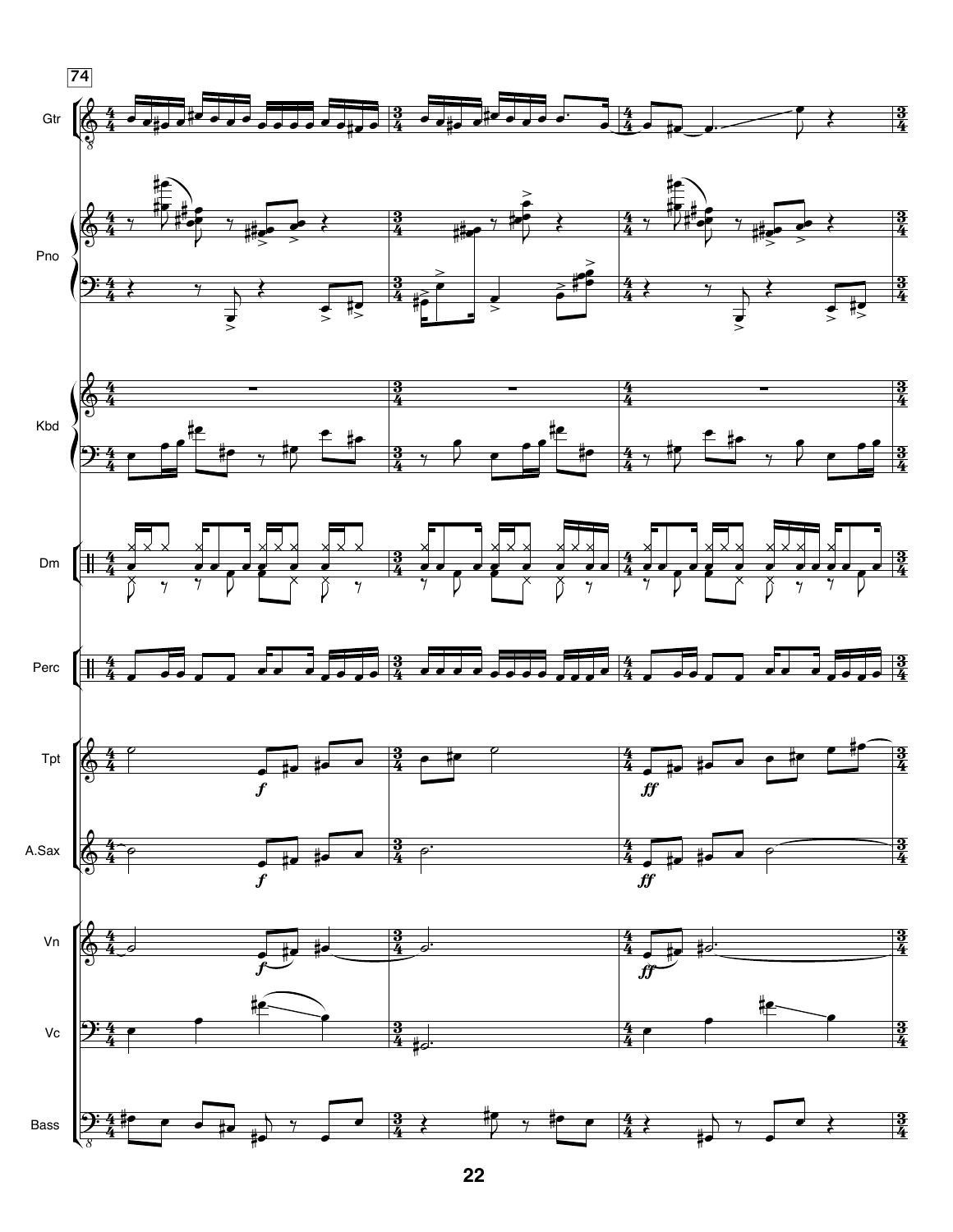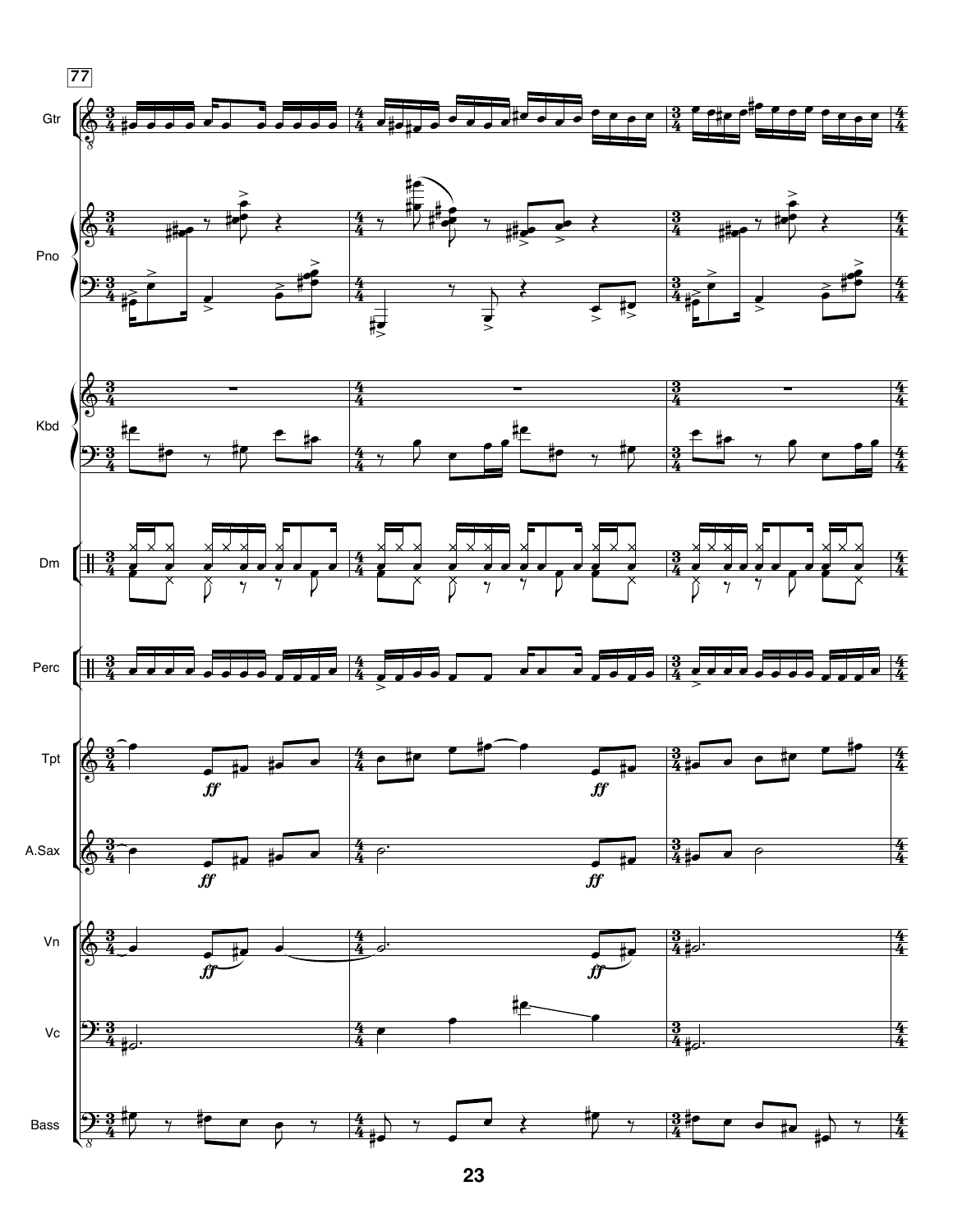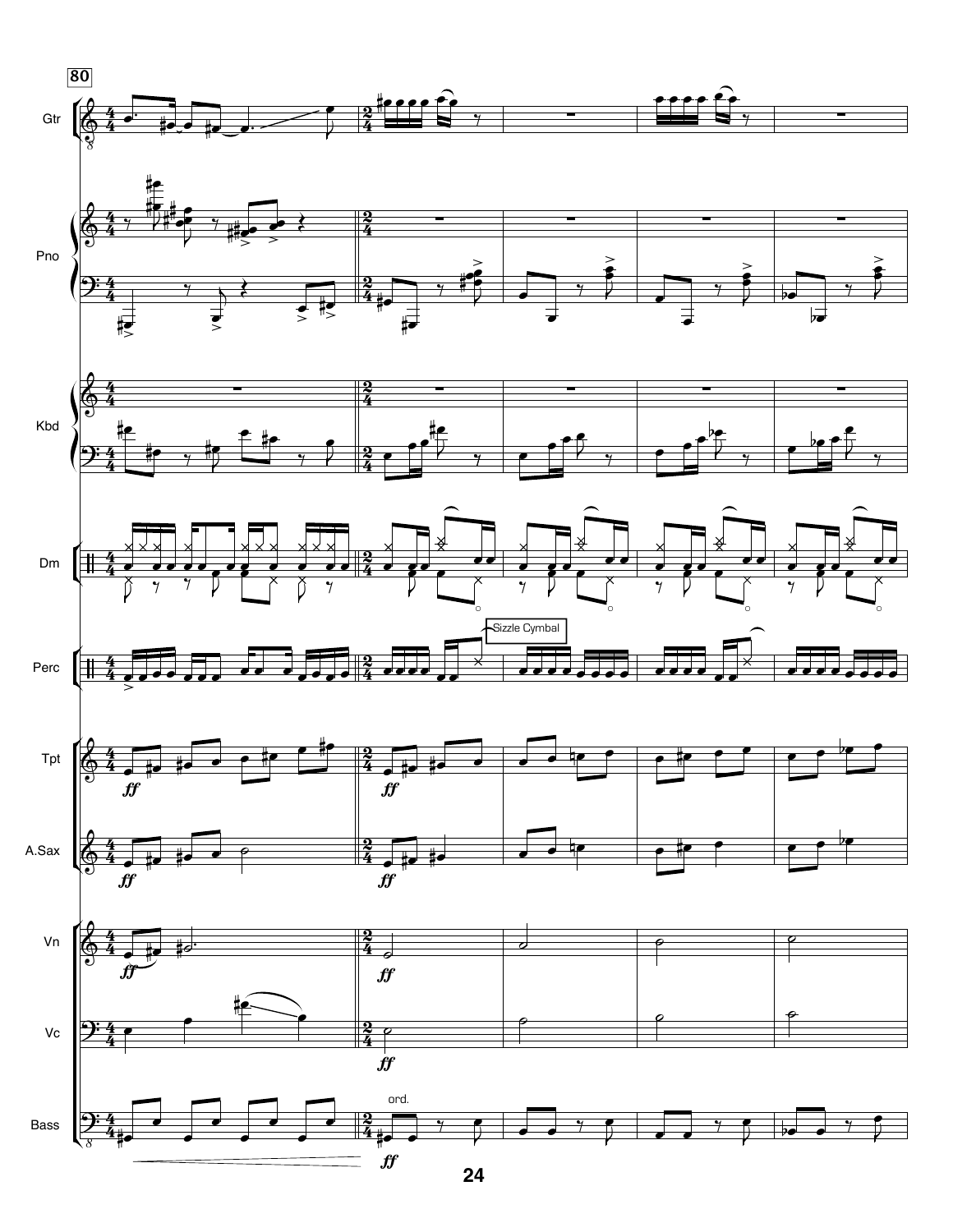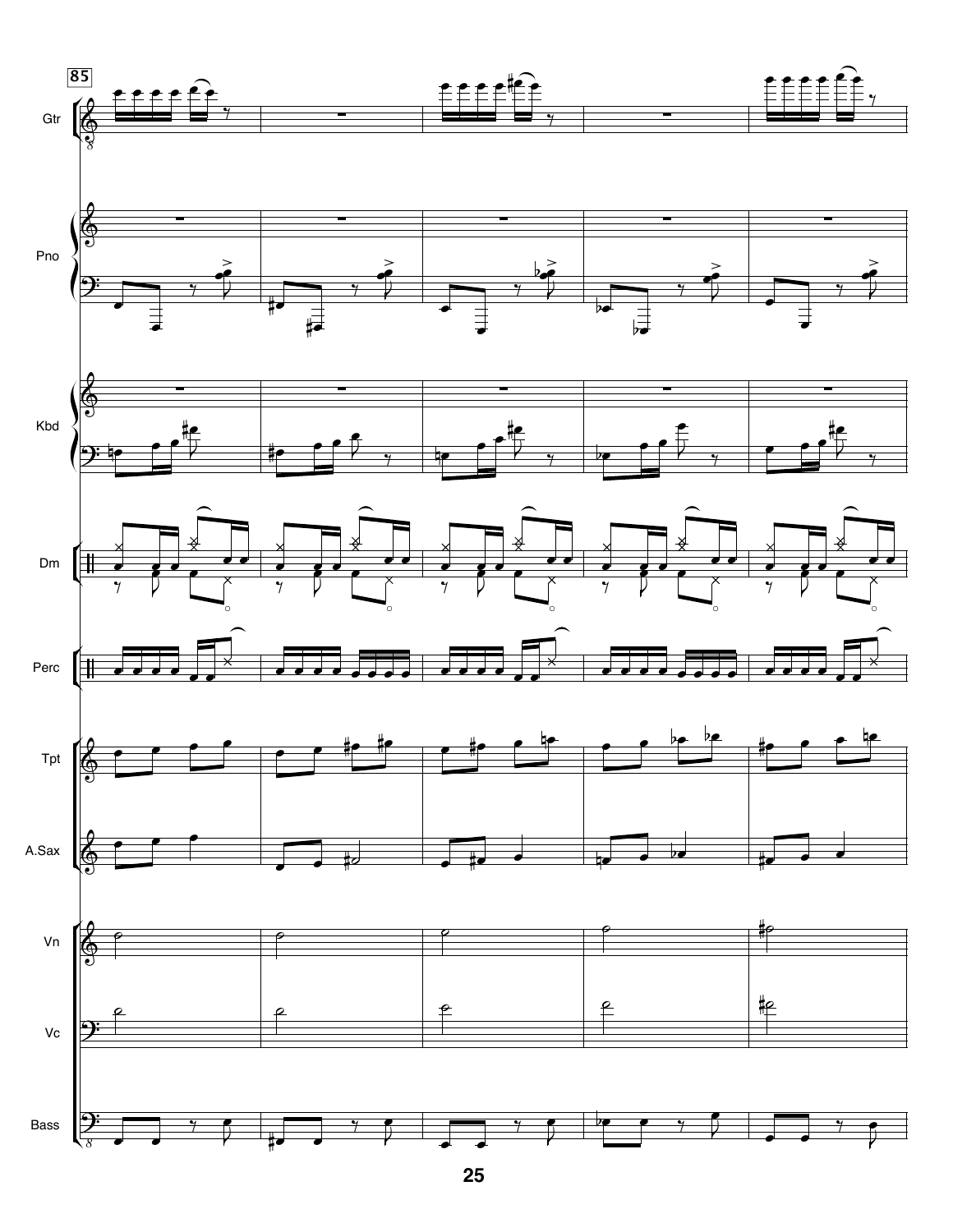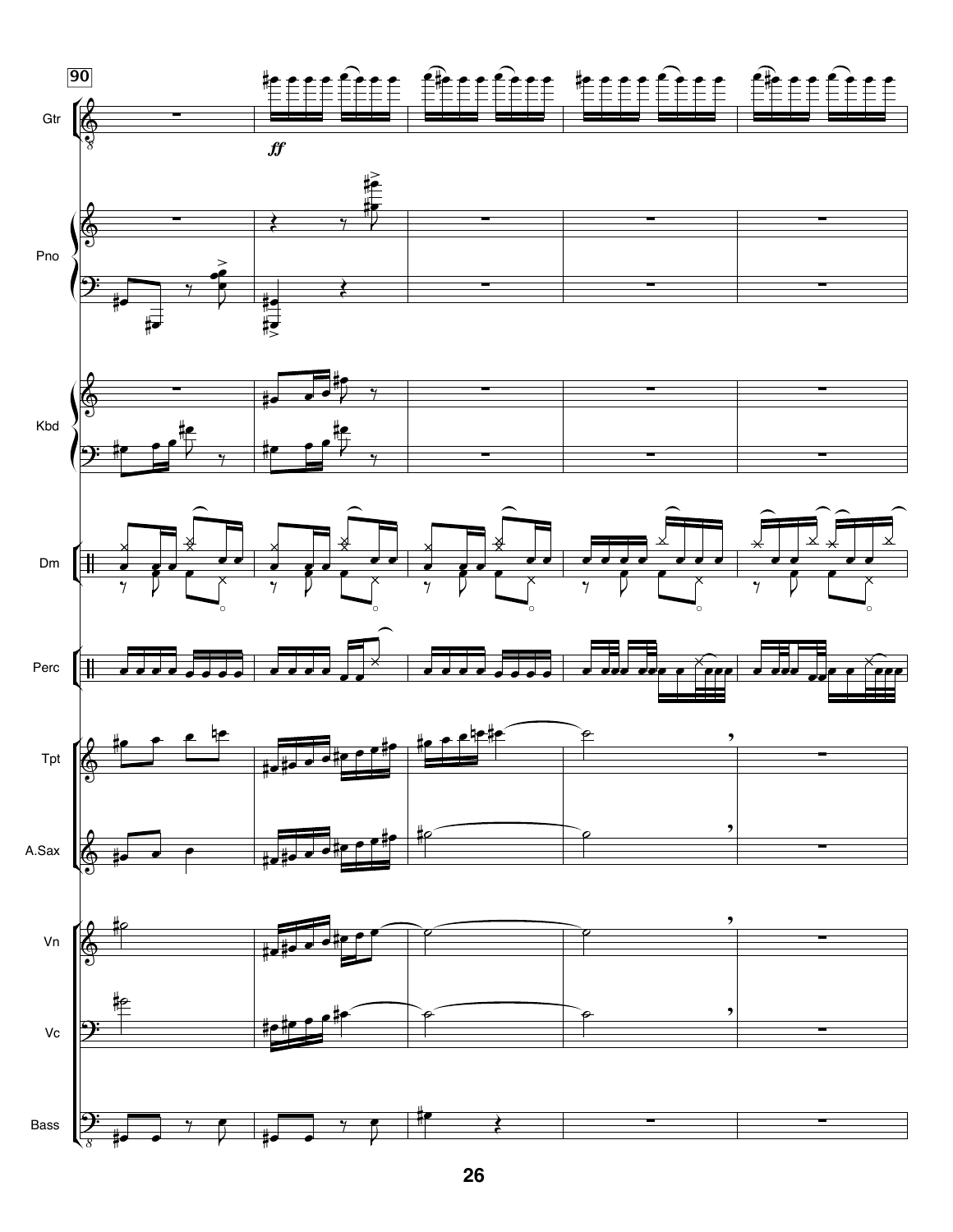

c. 0'45"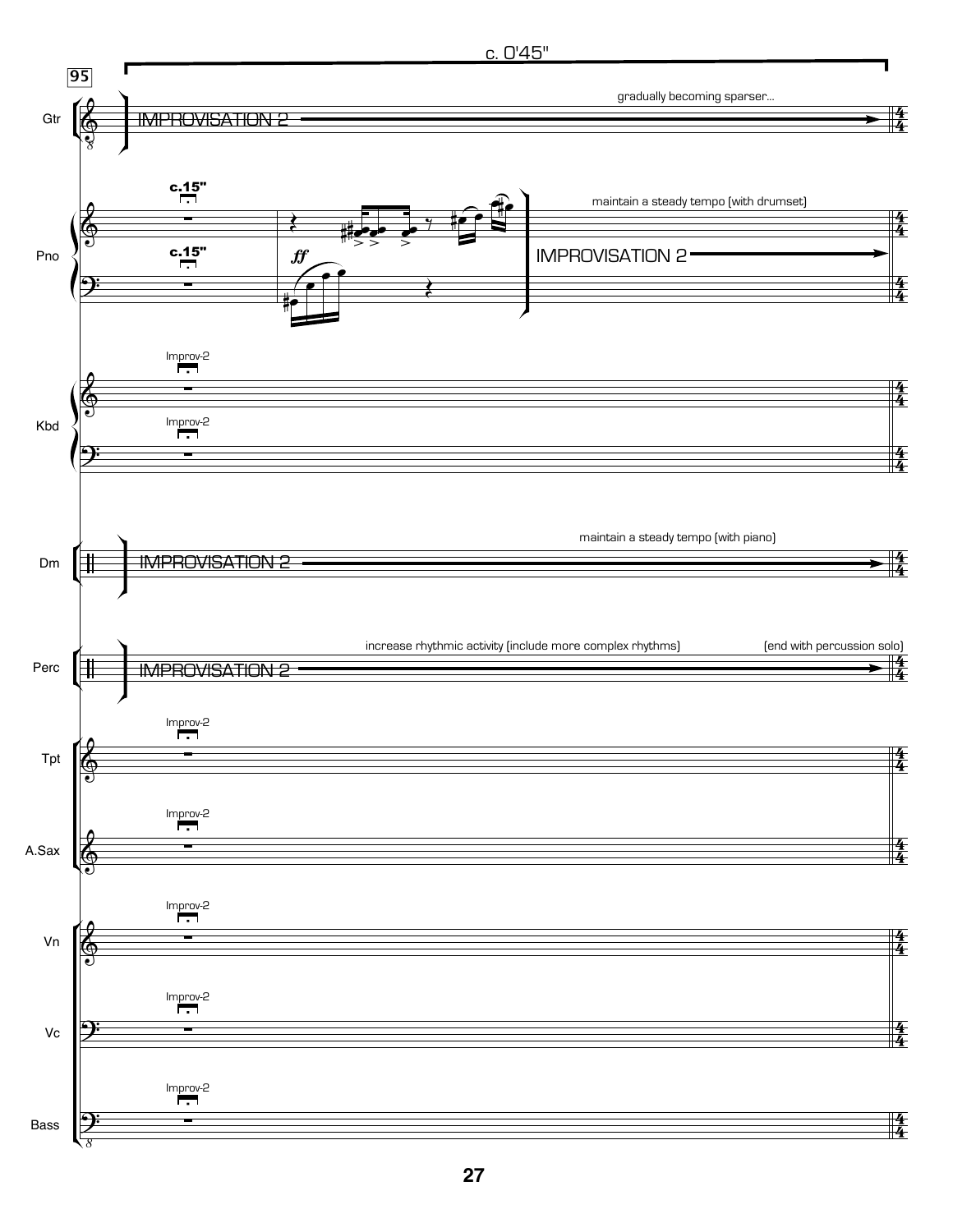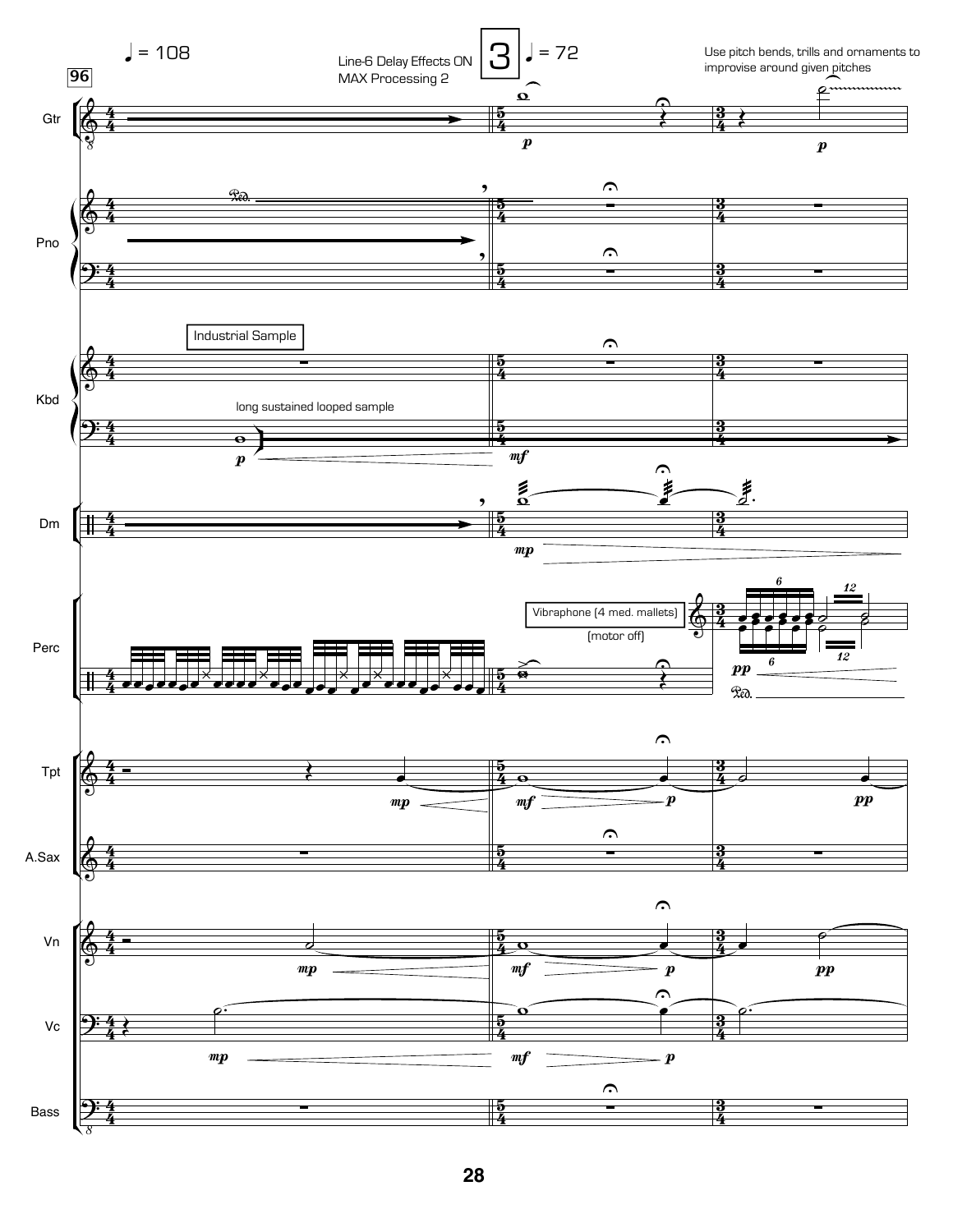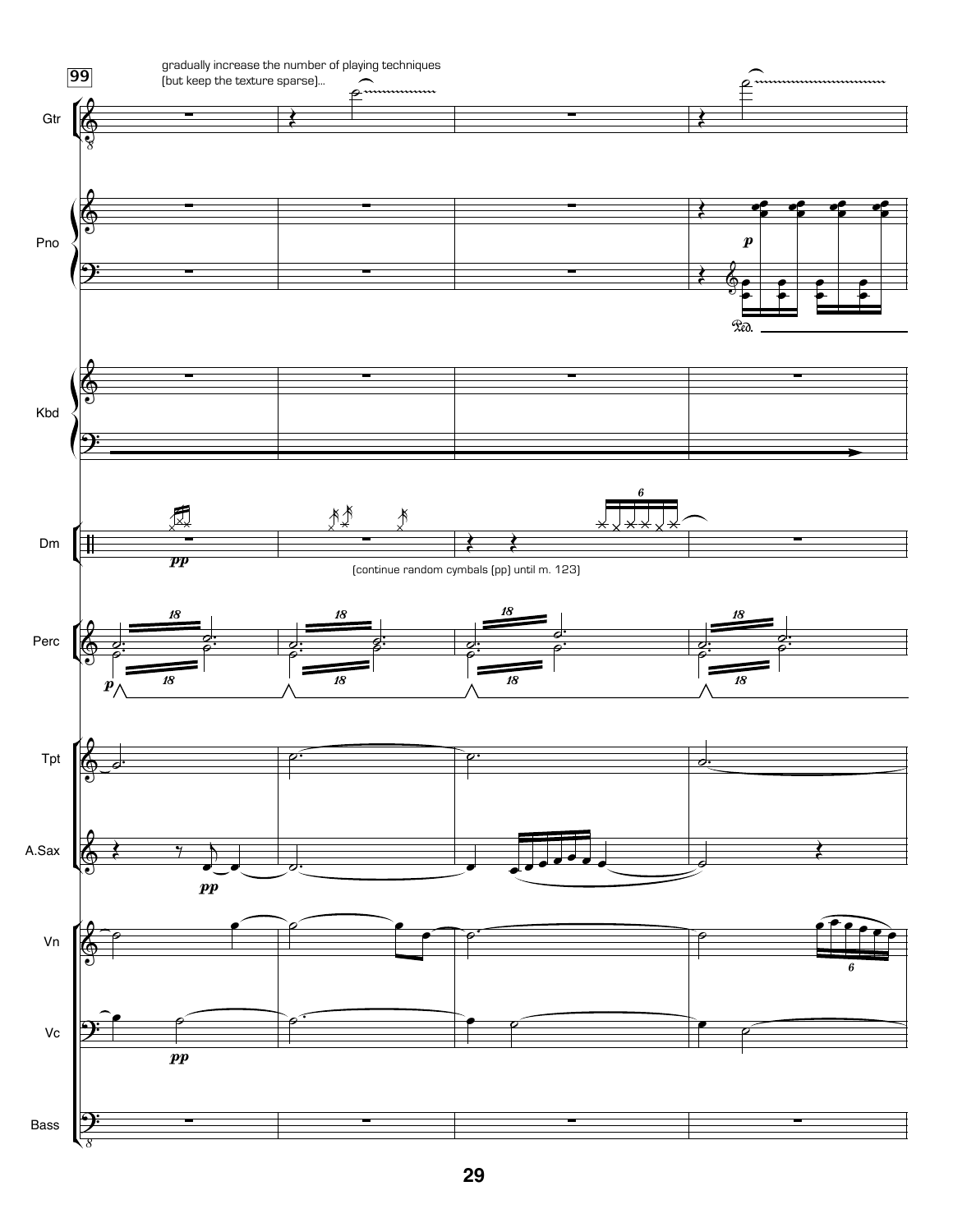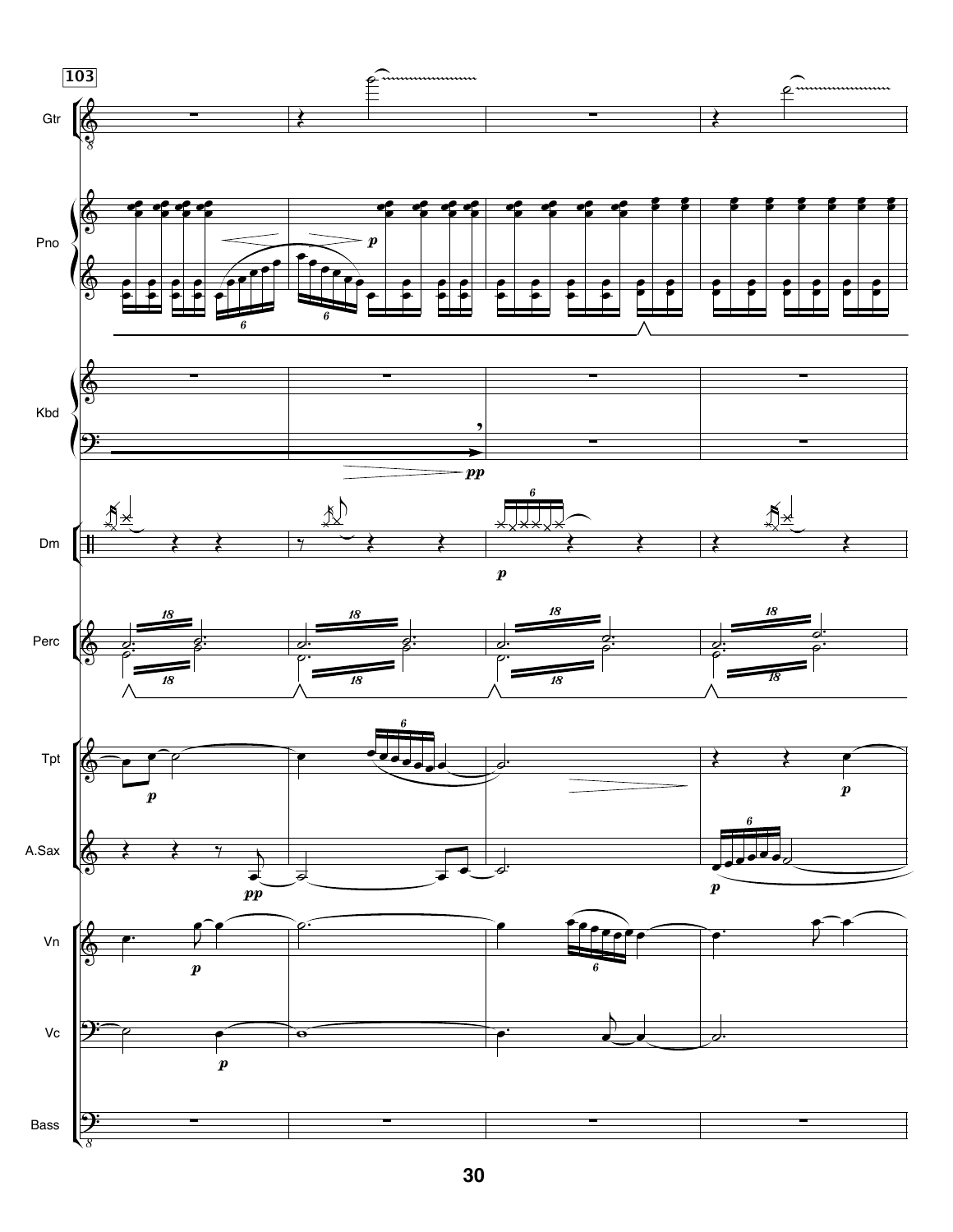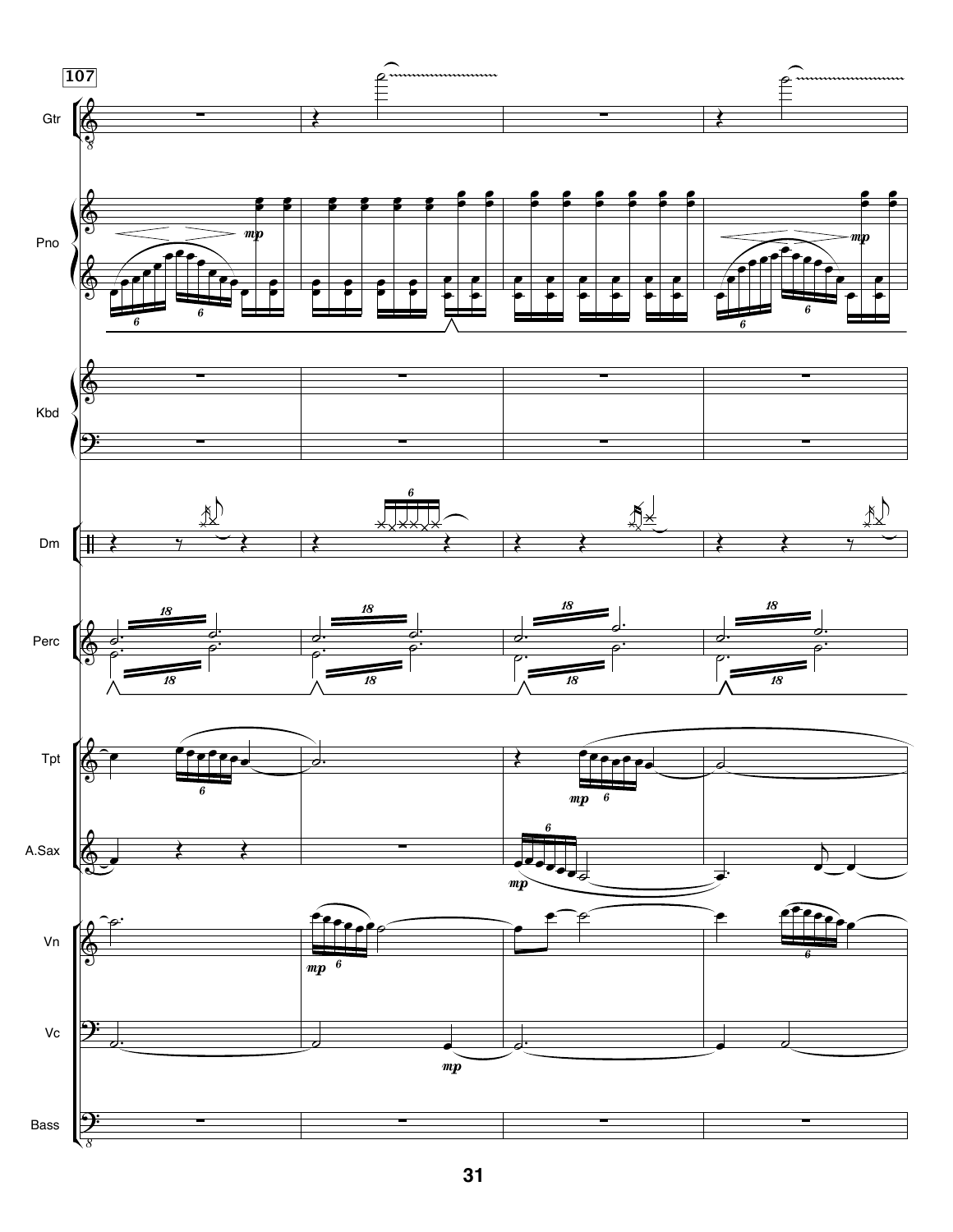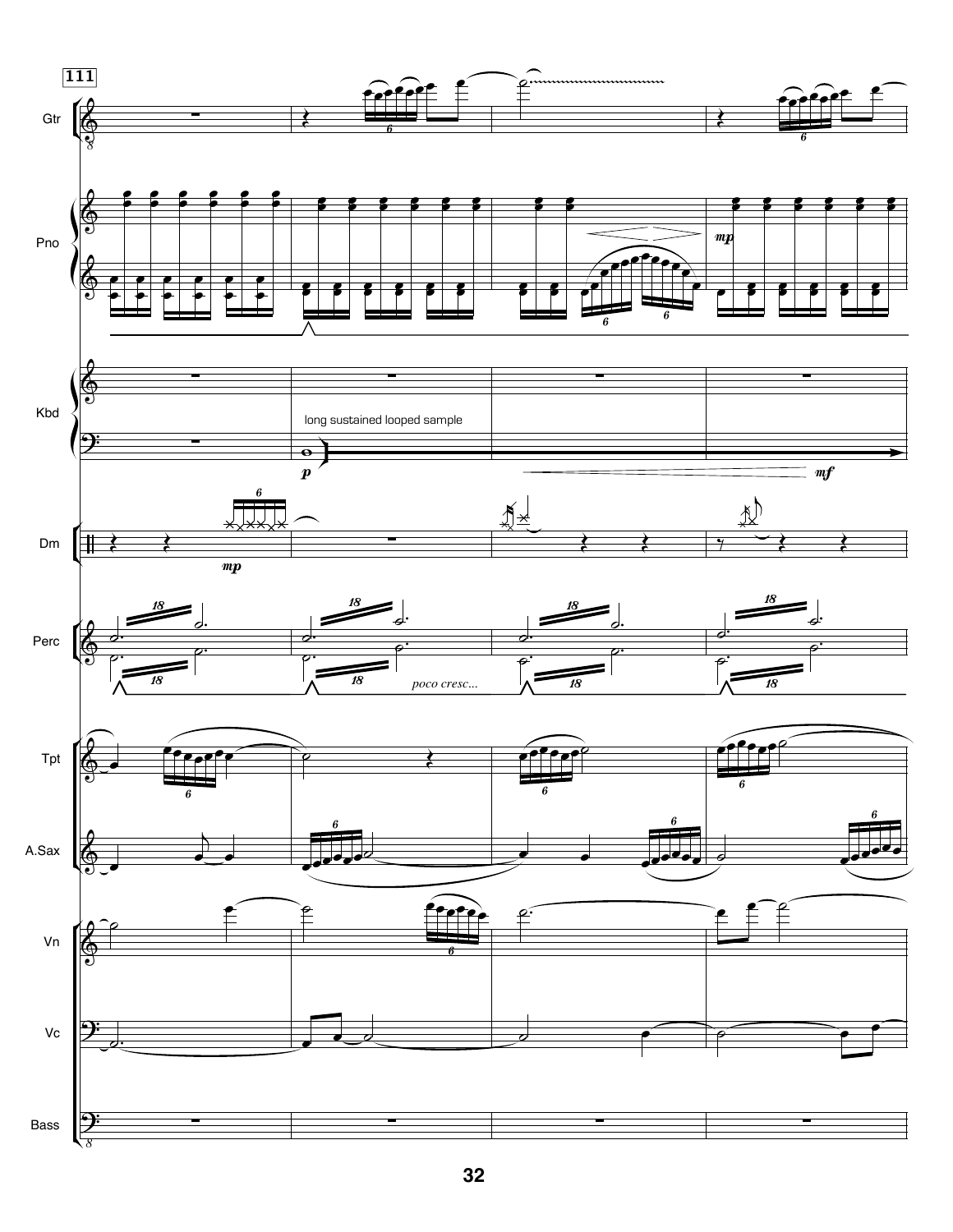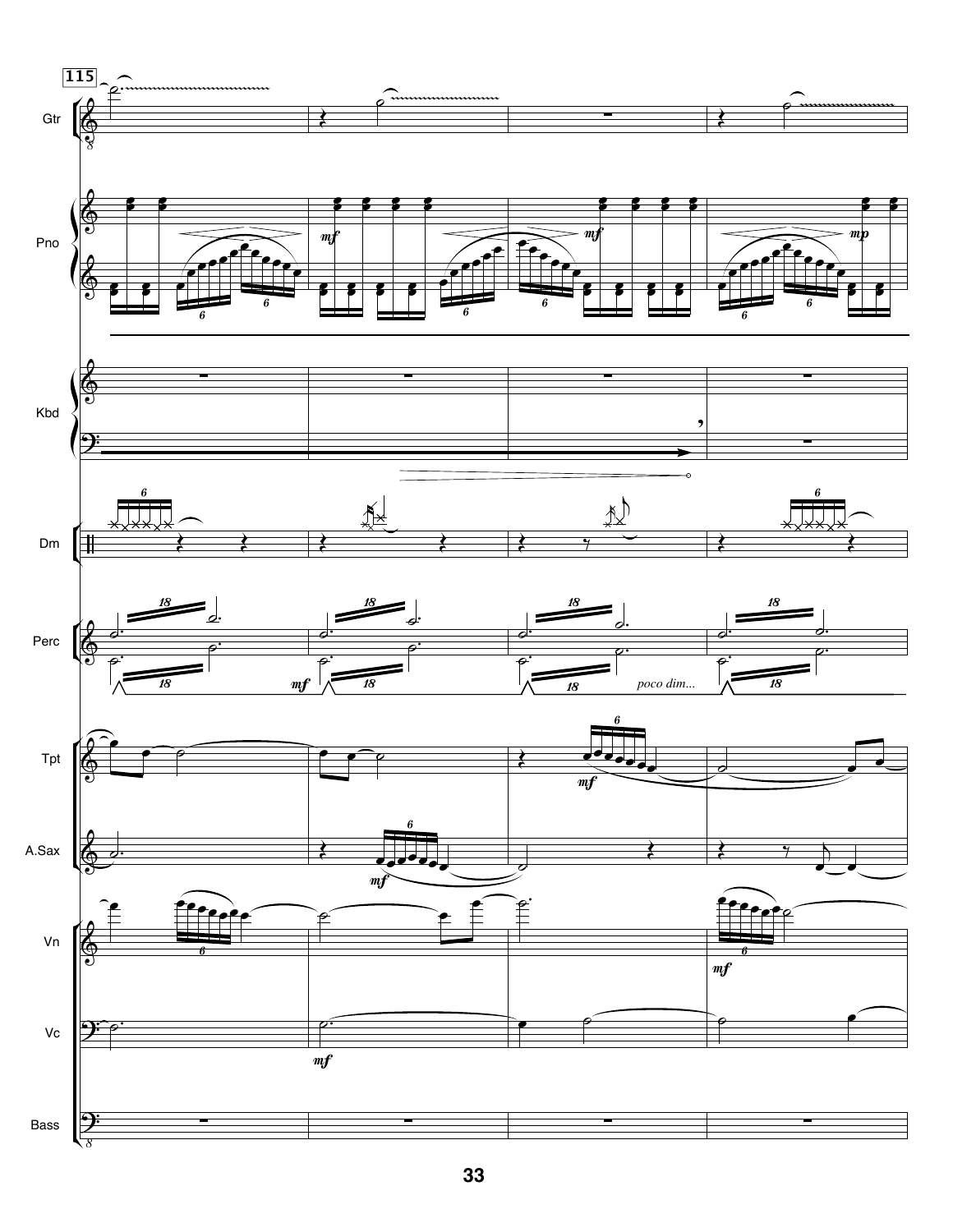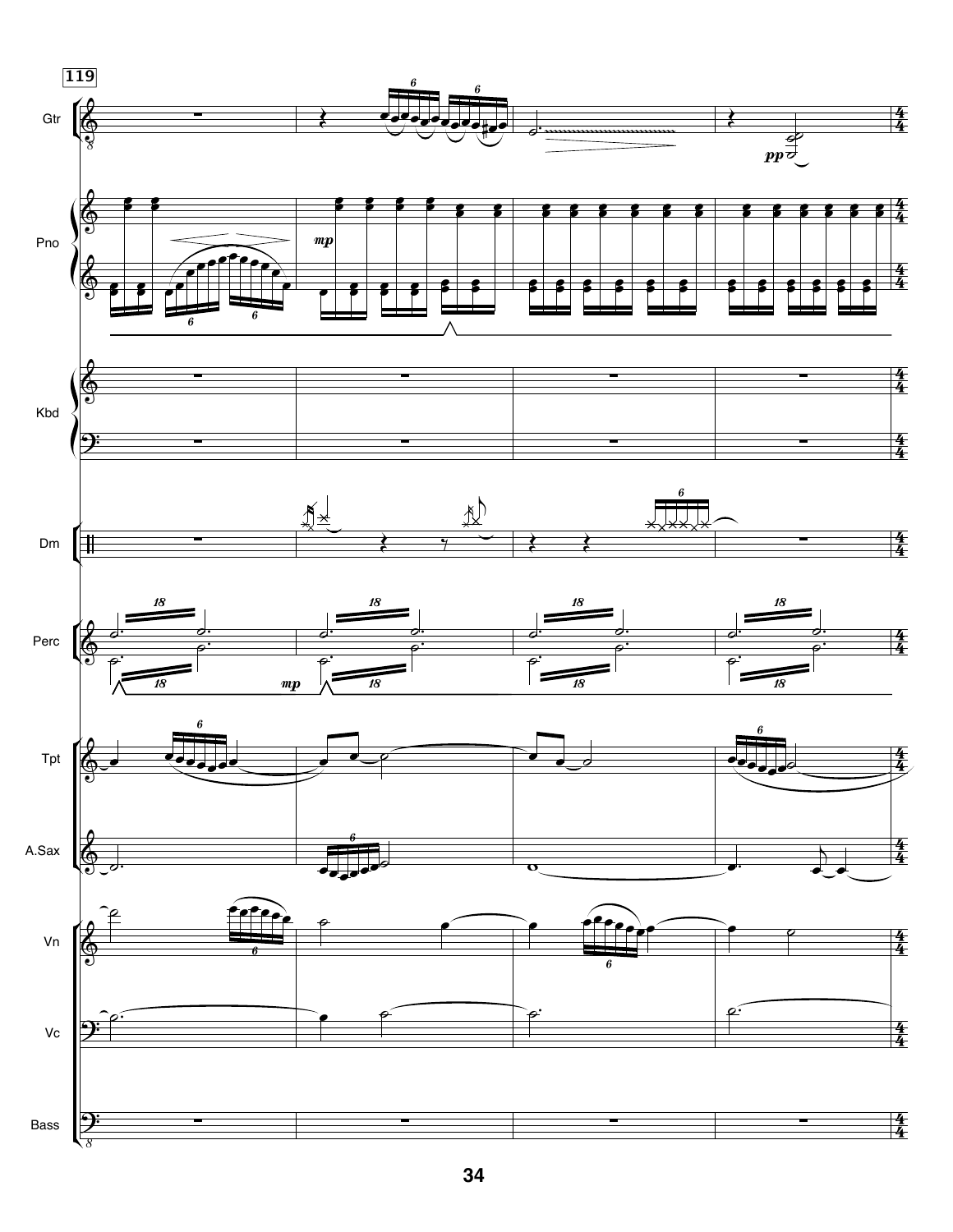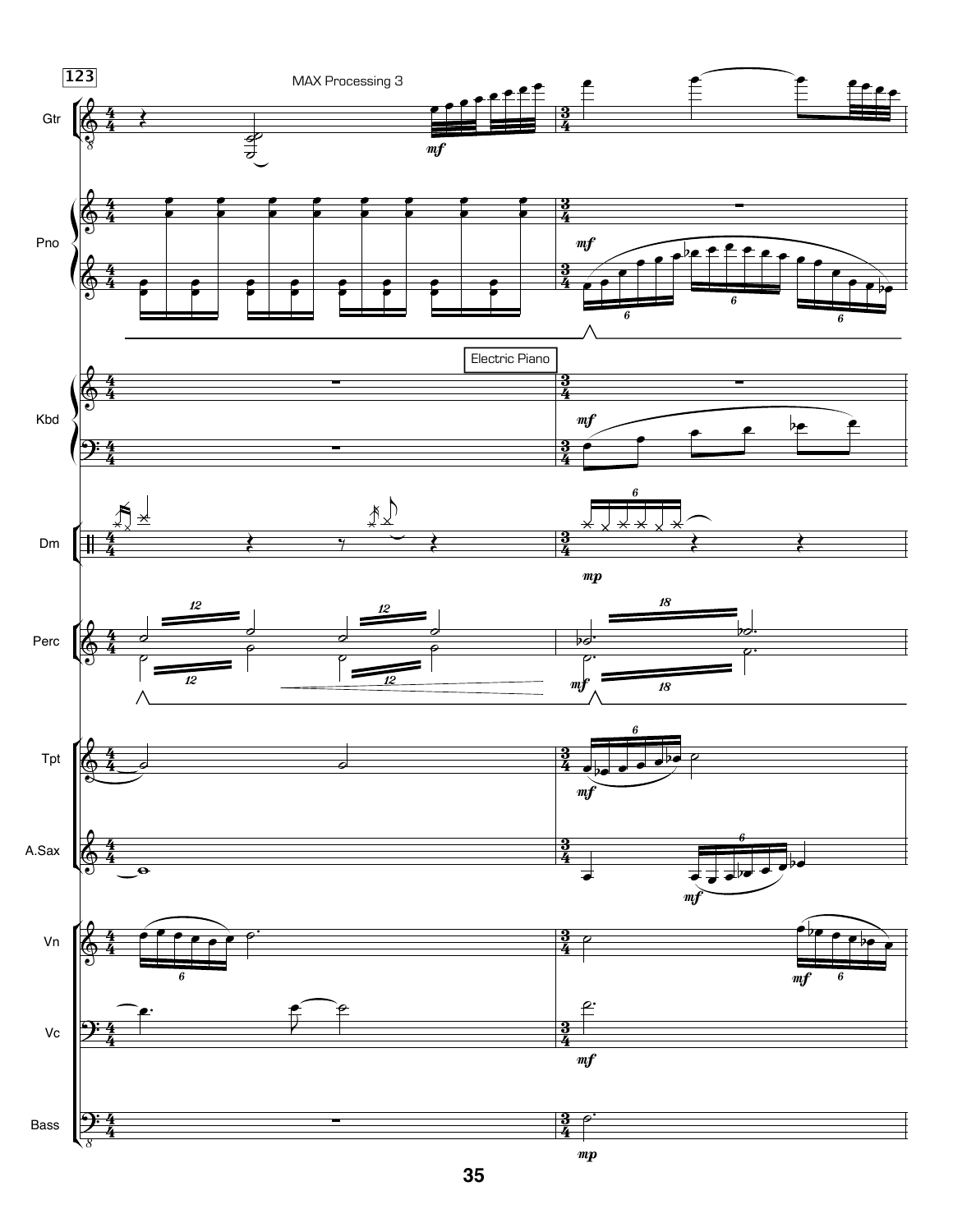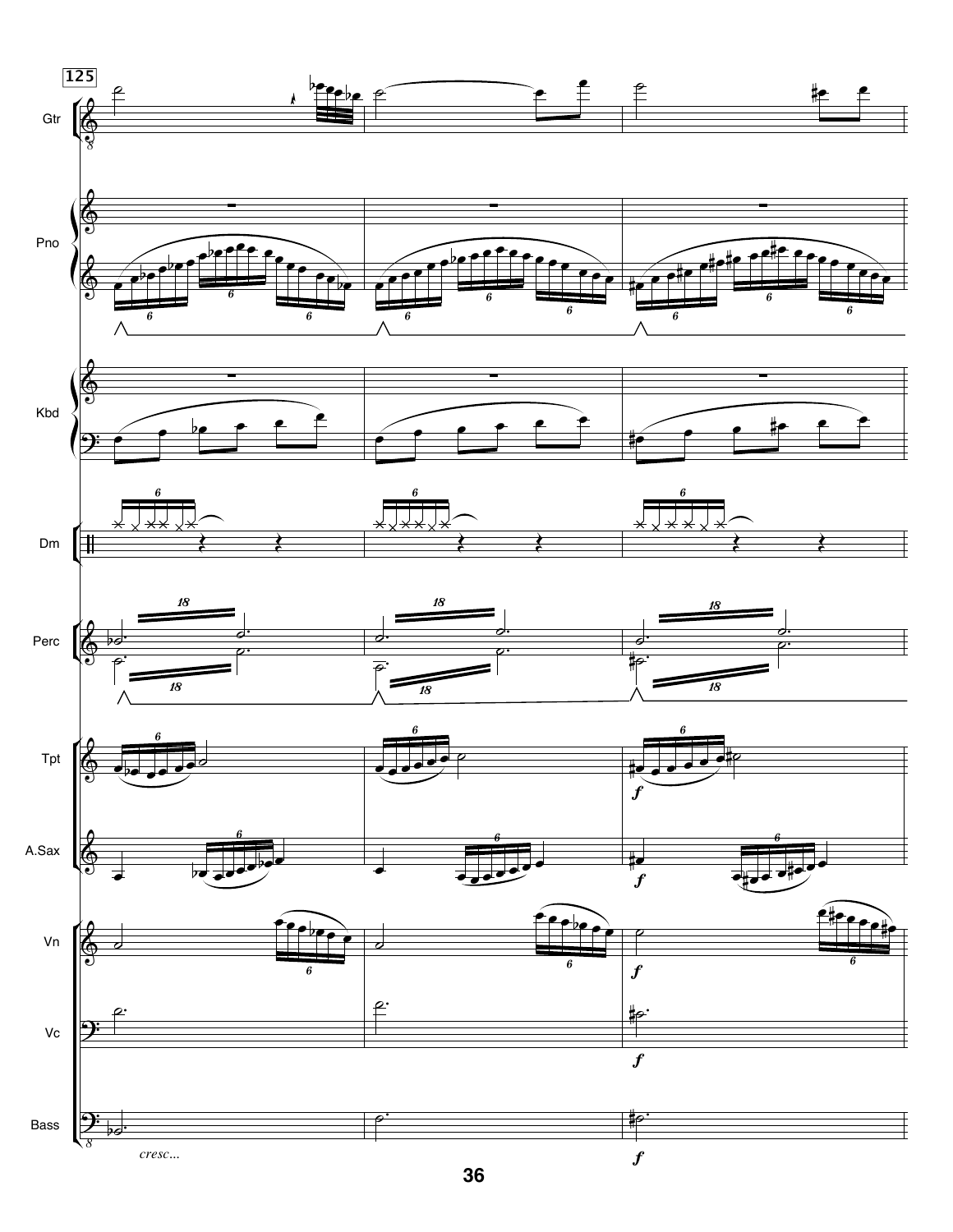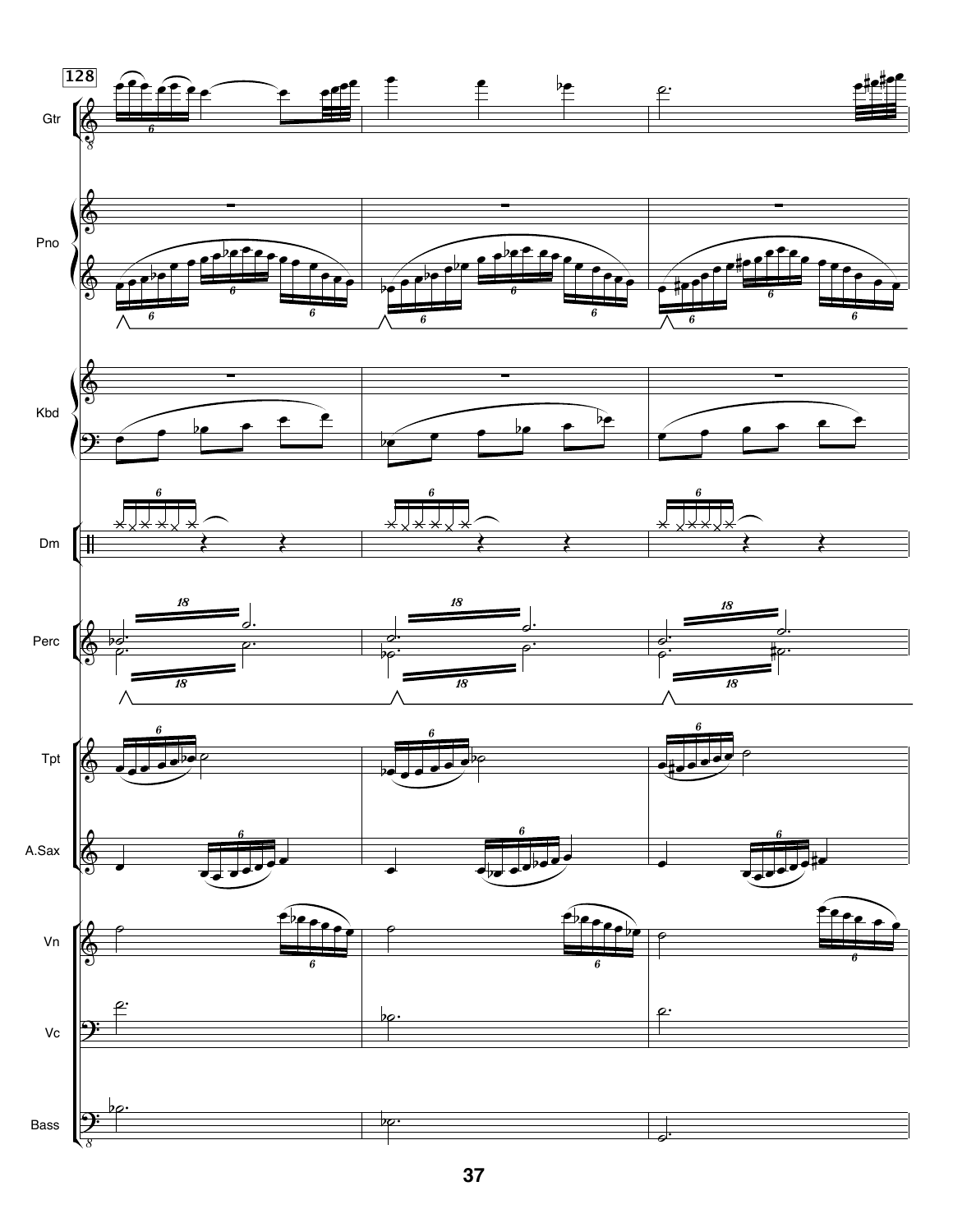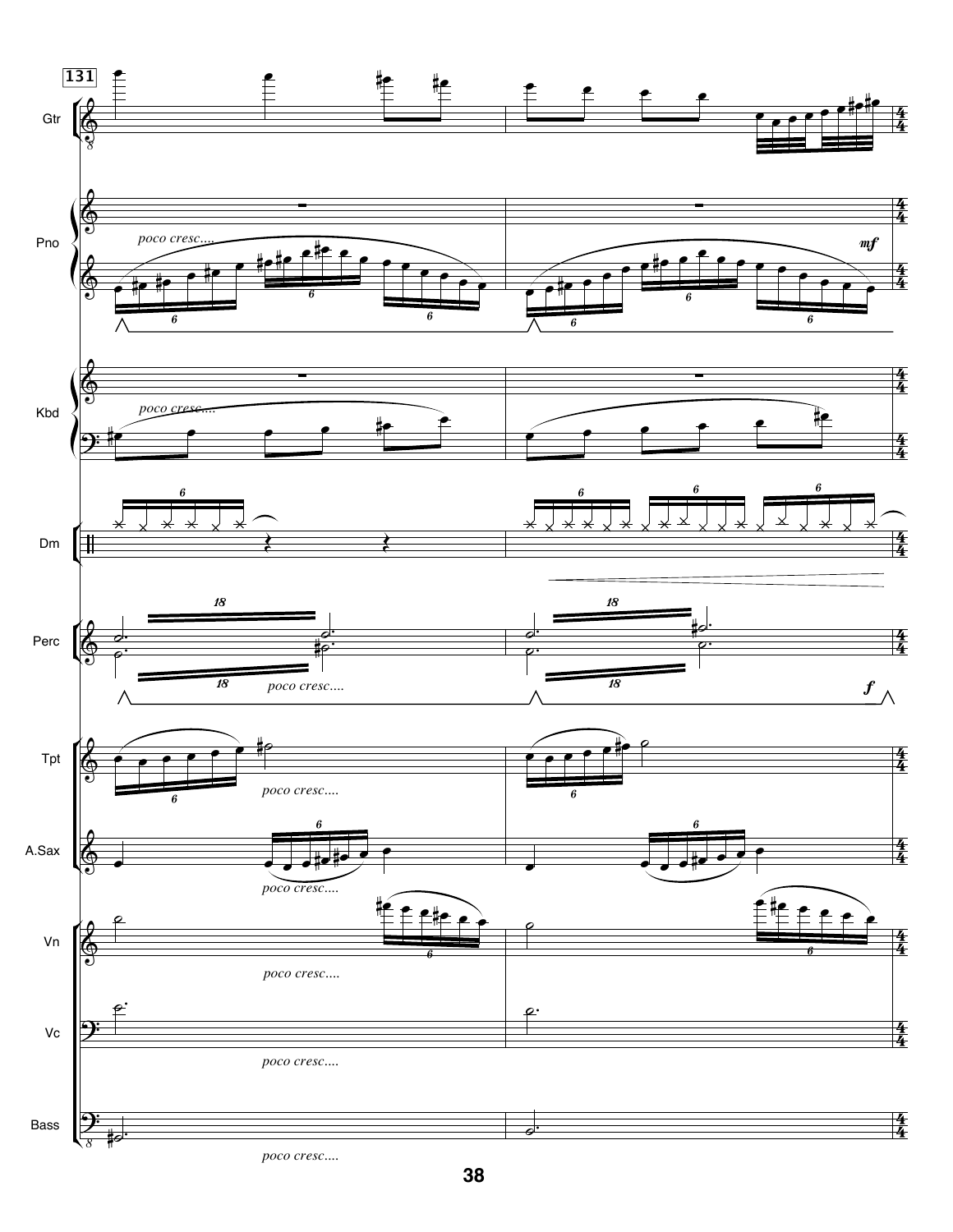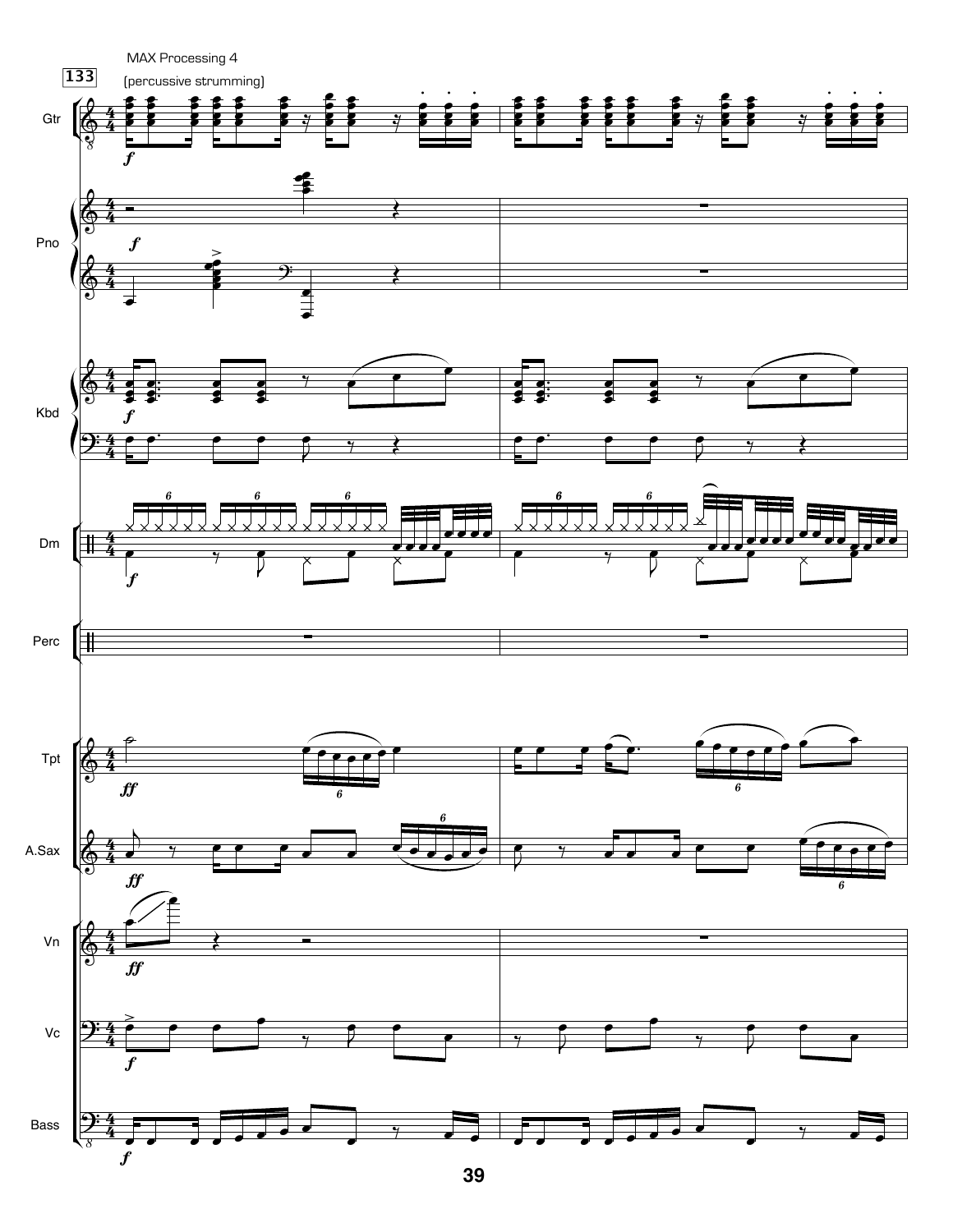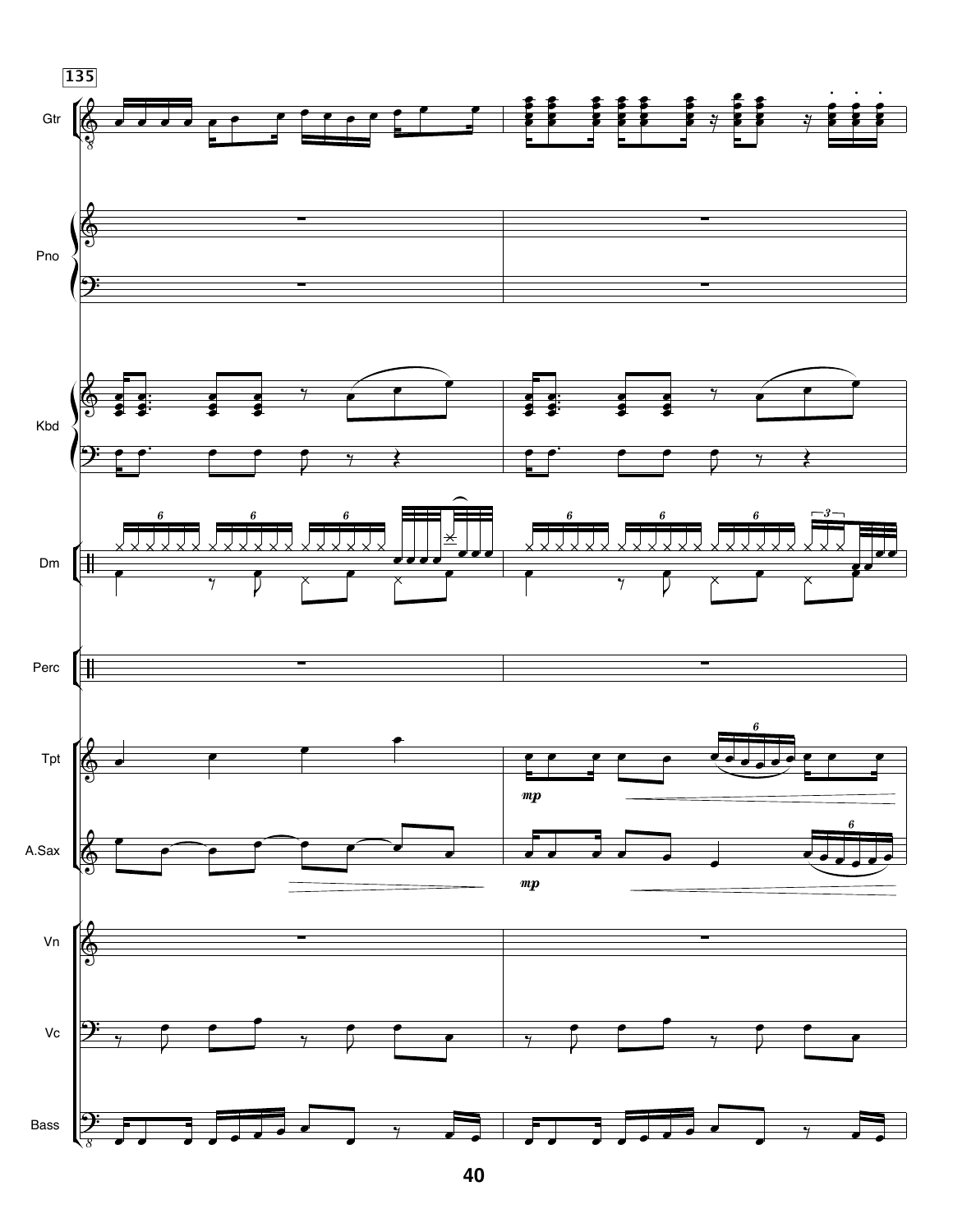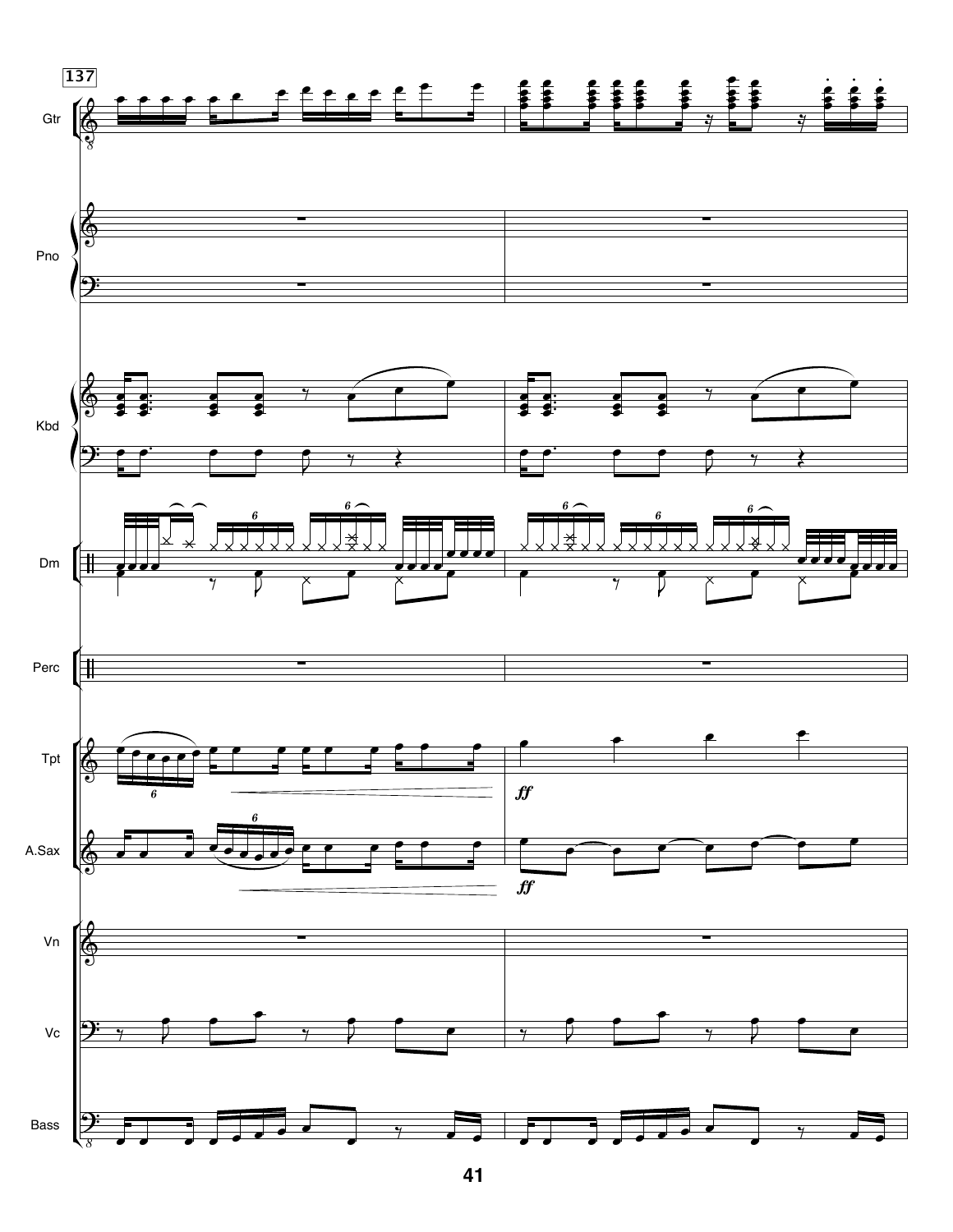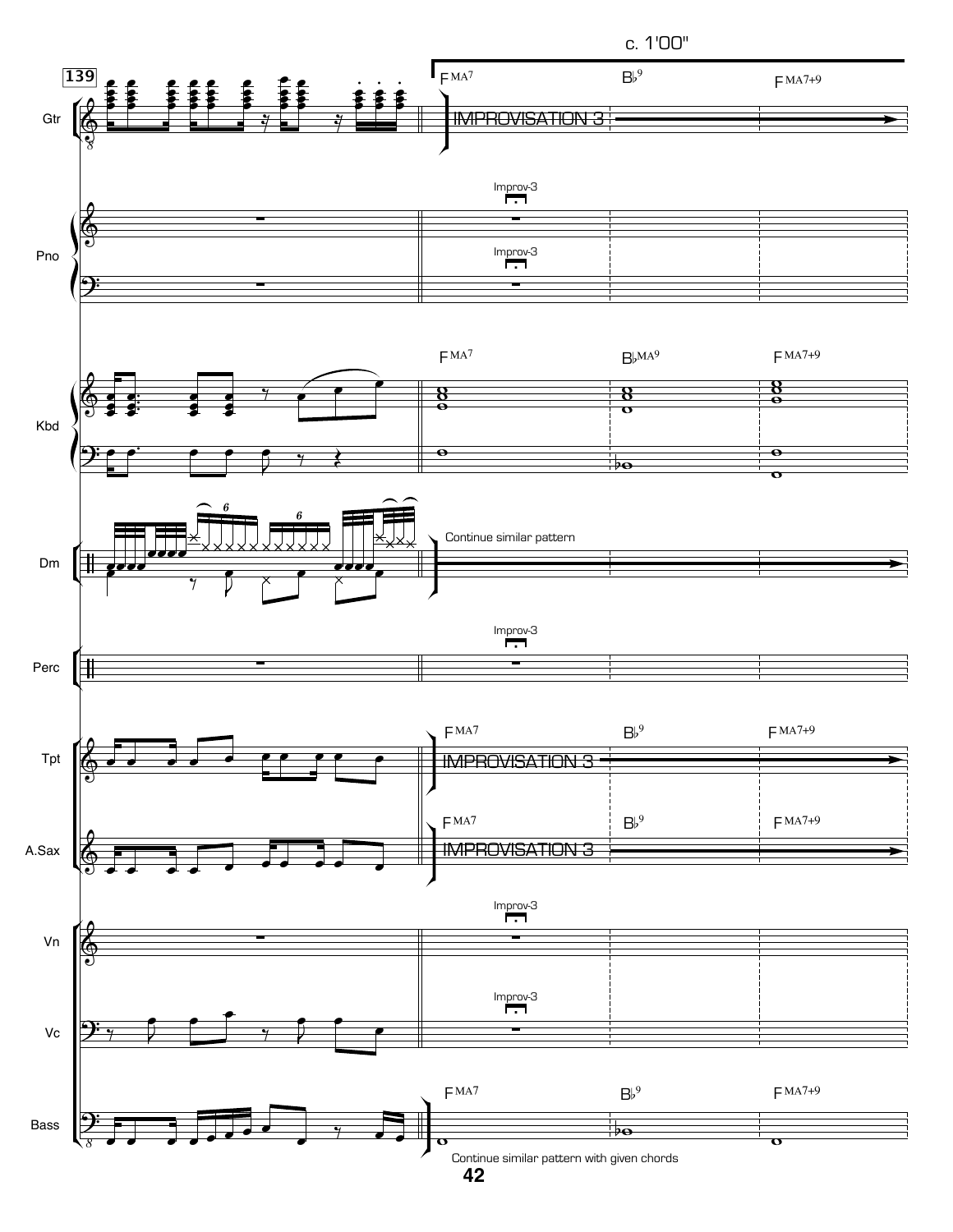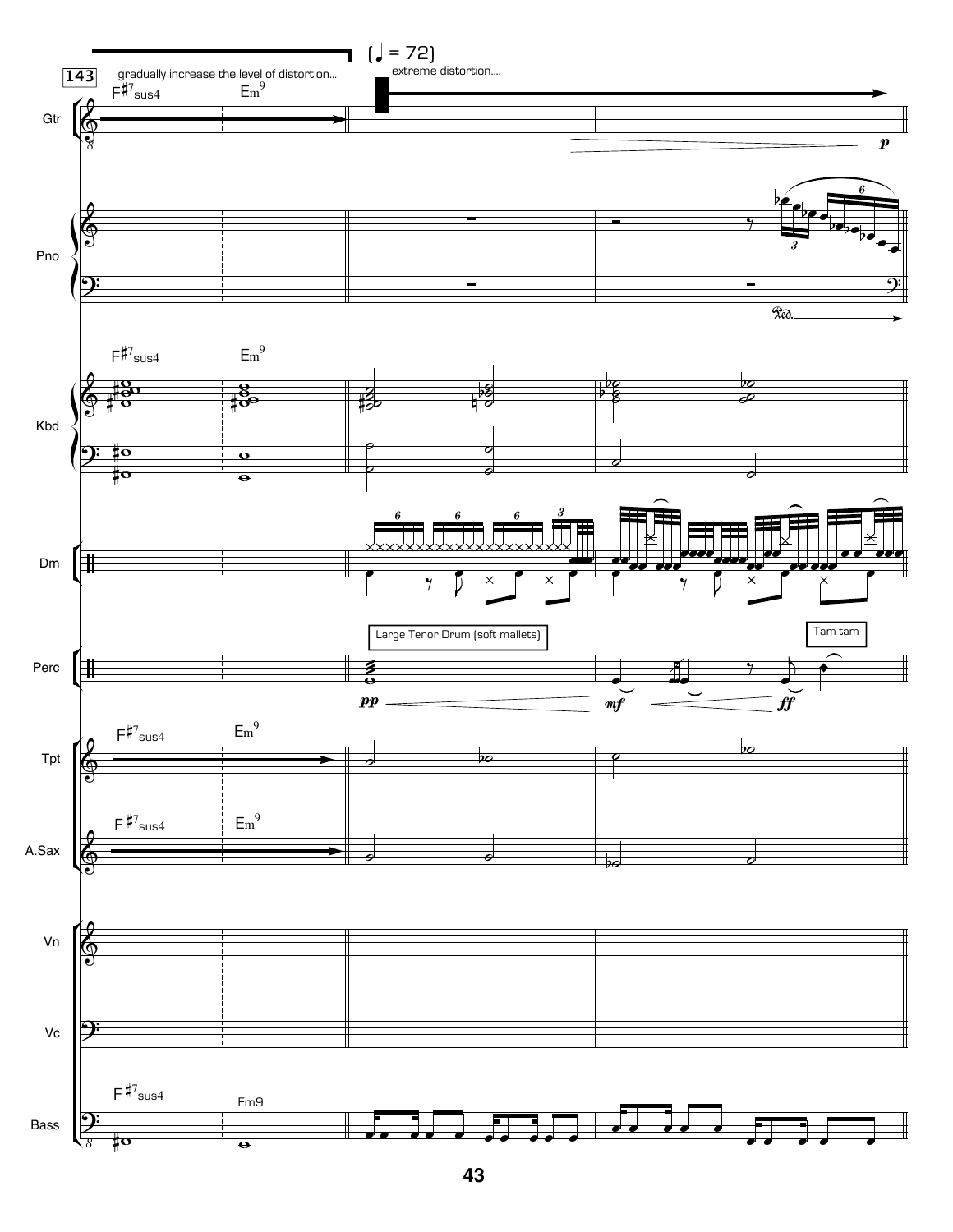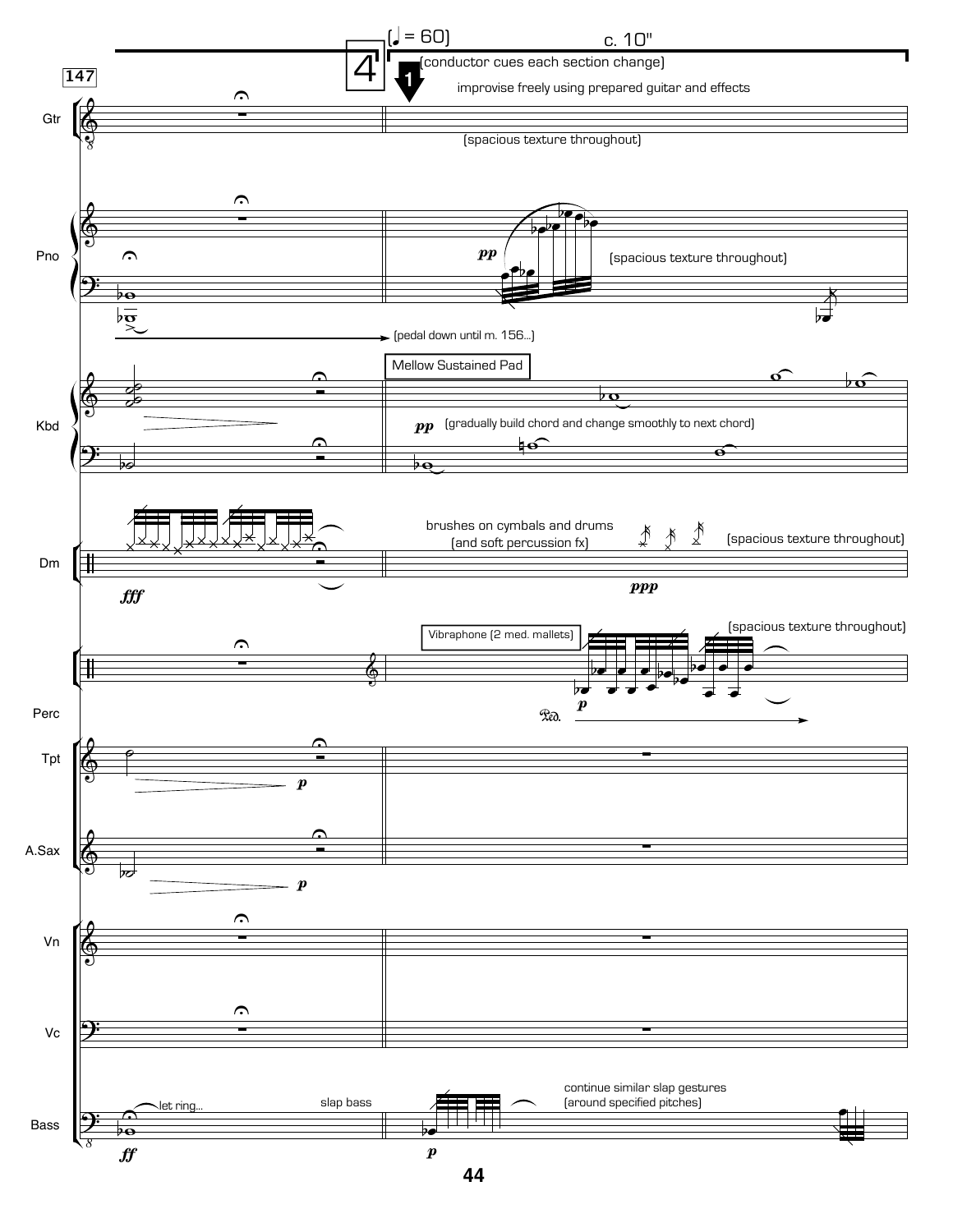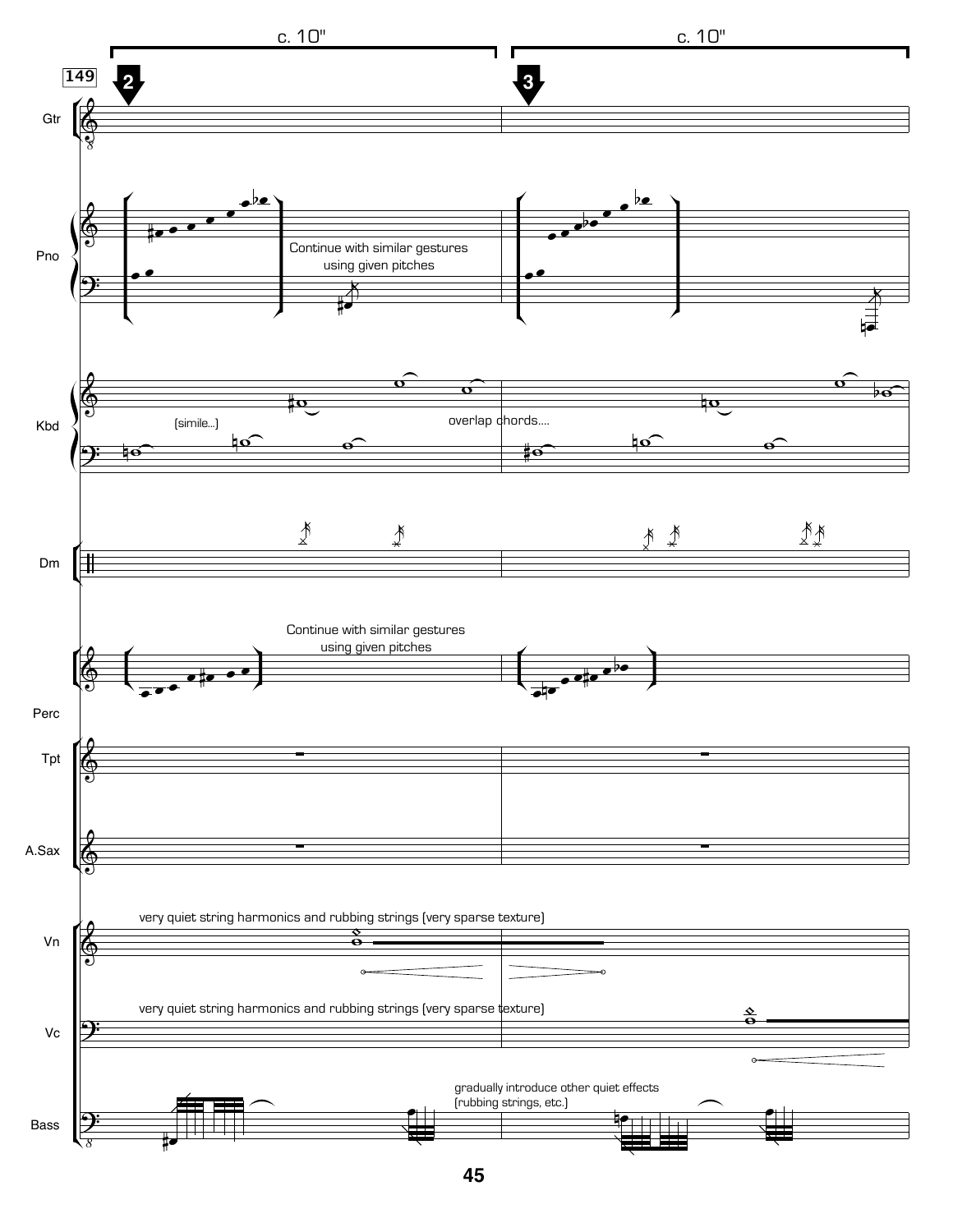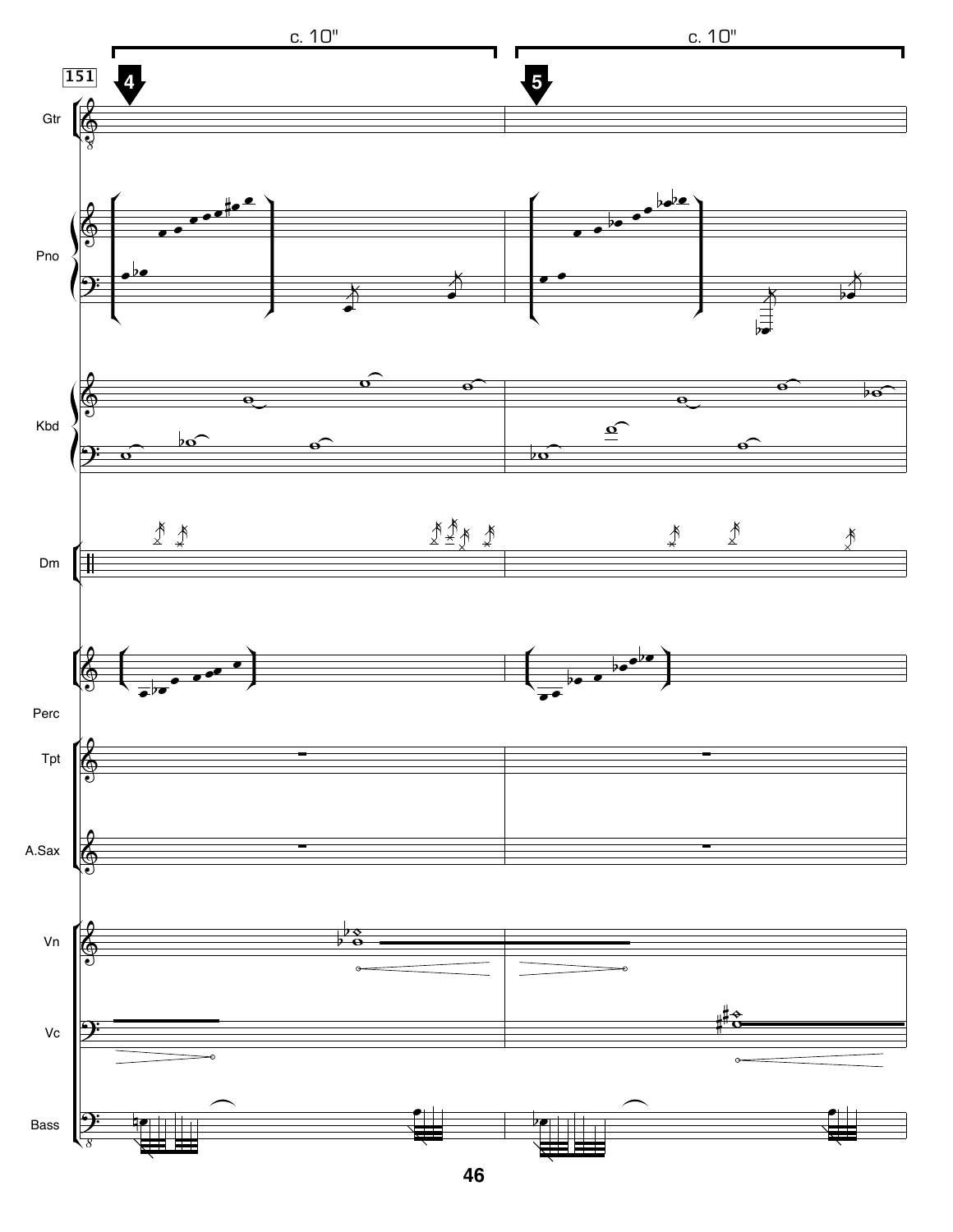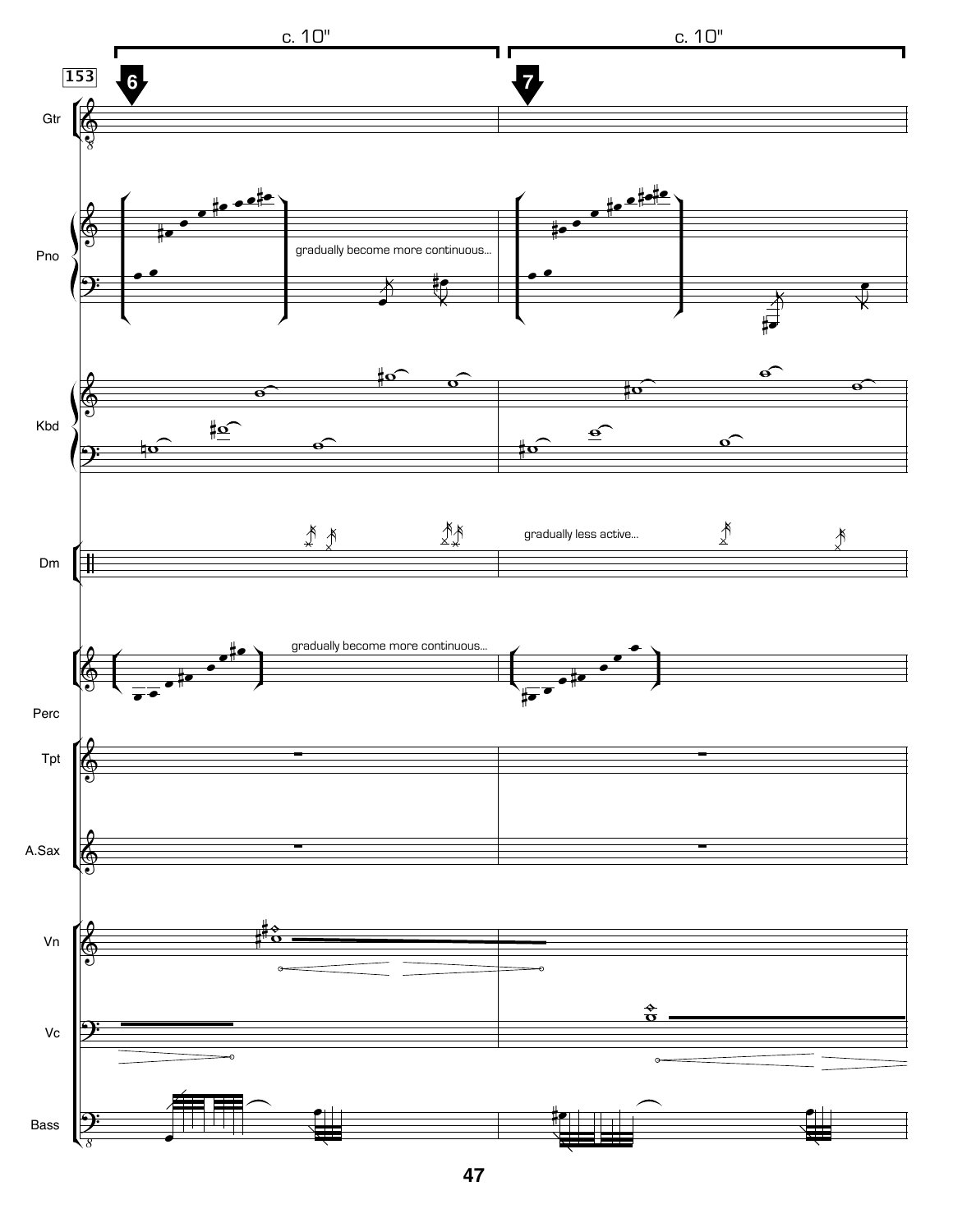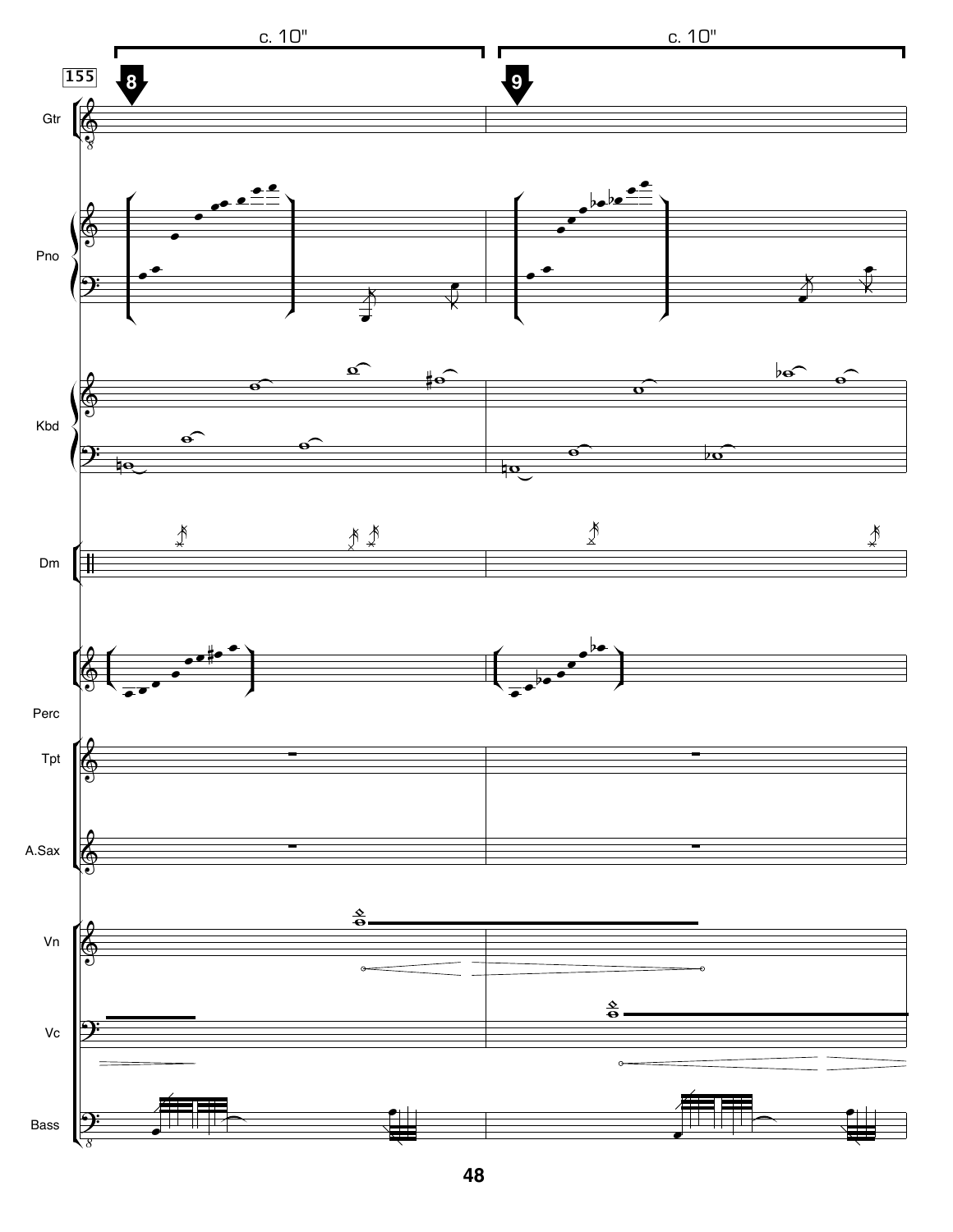

 $\boldsymbol{p}$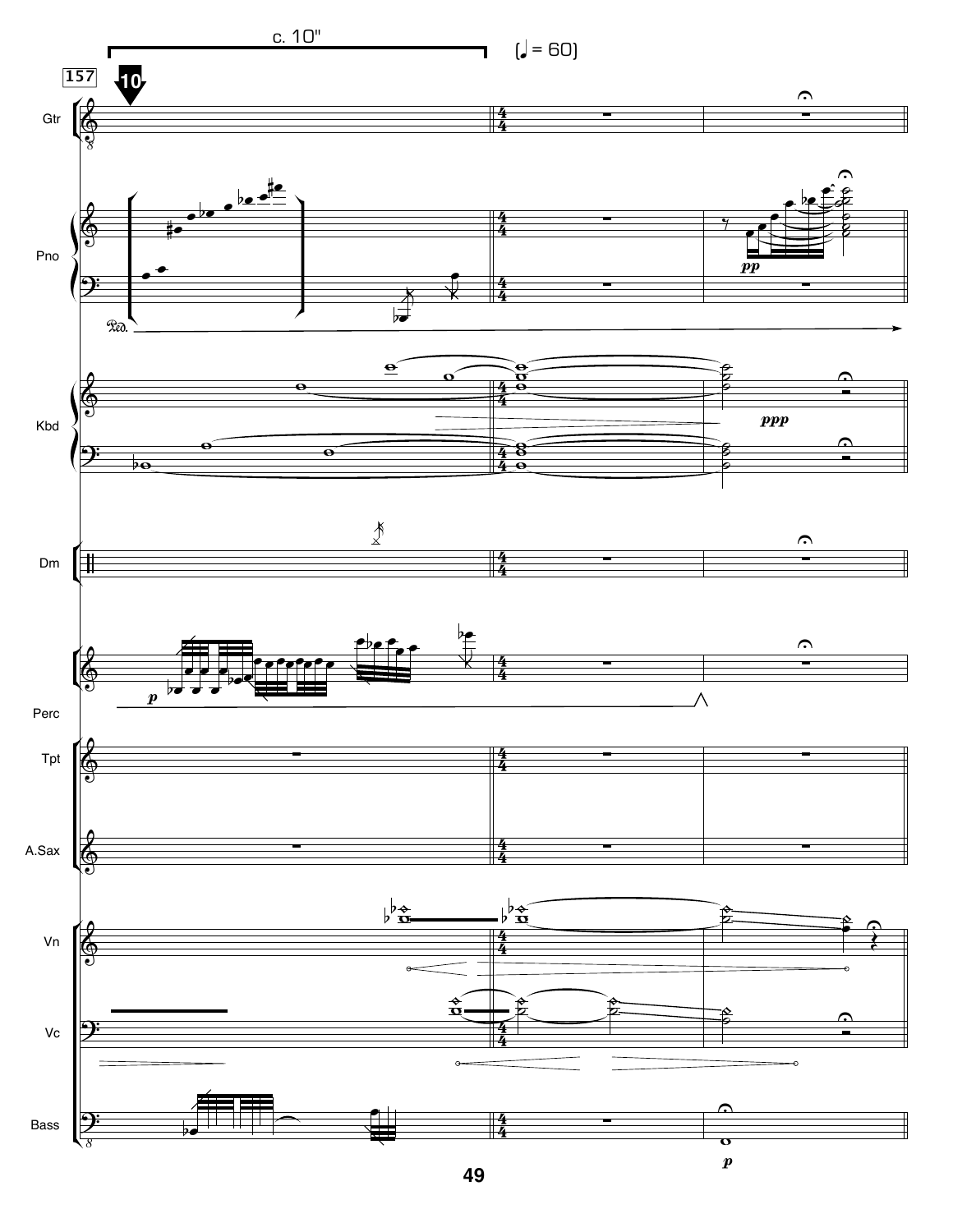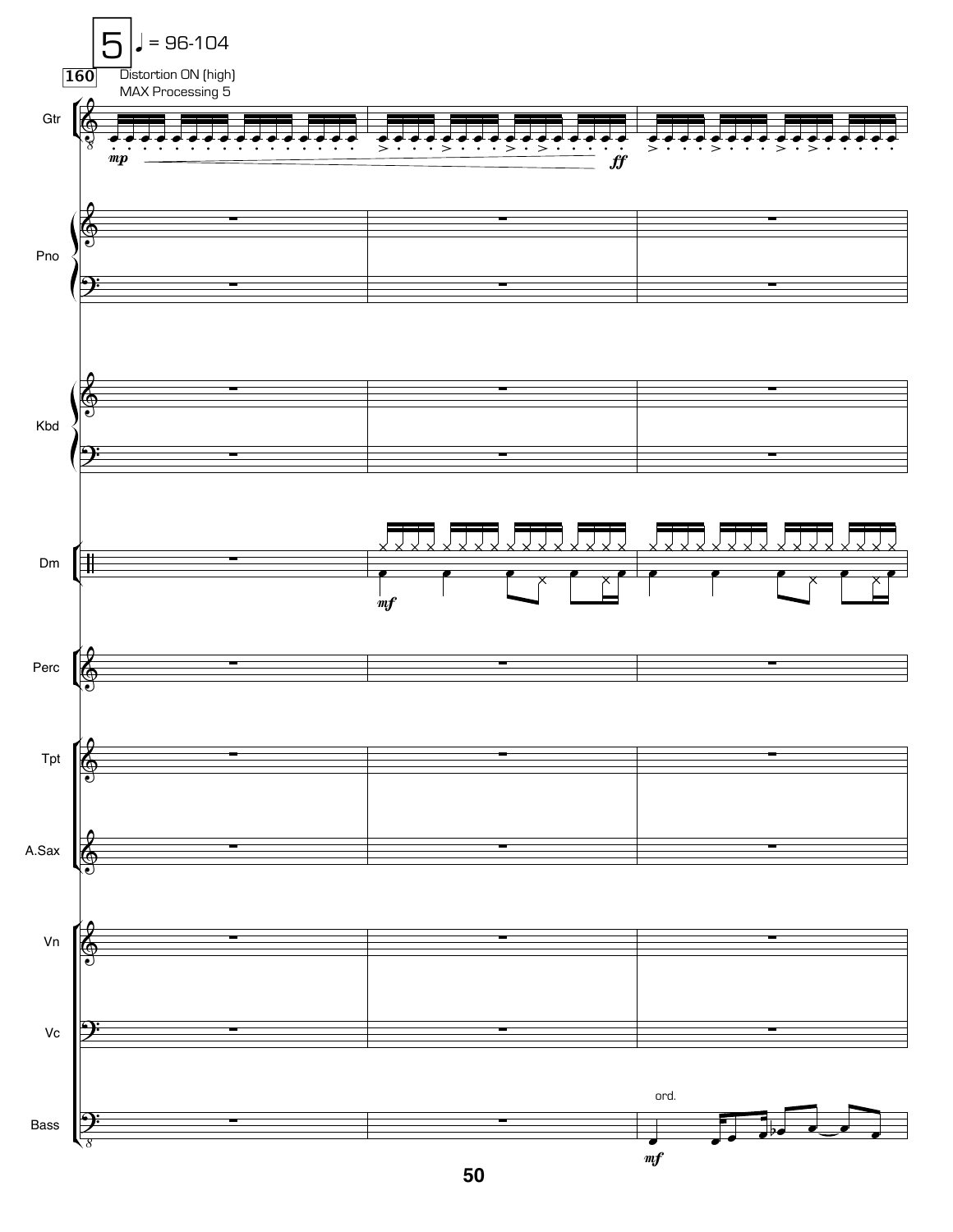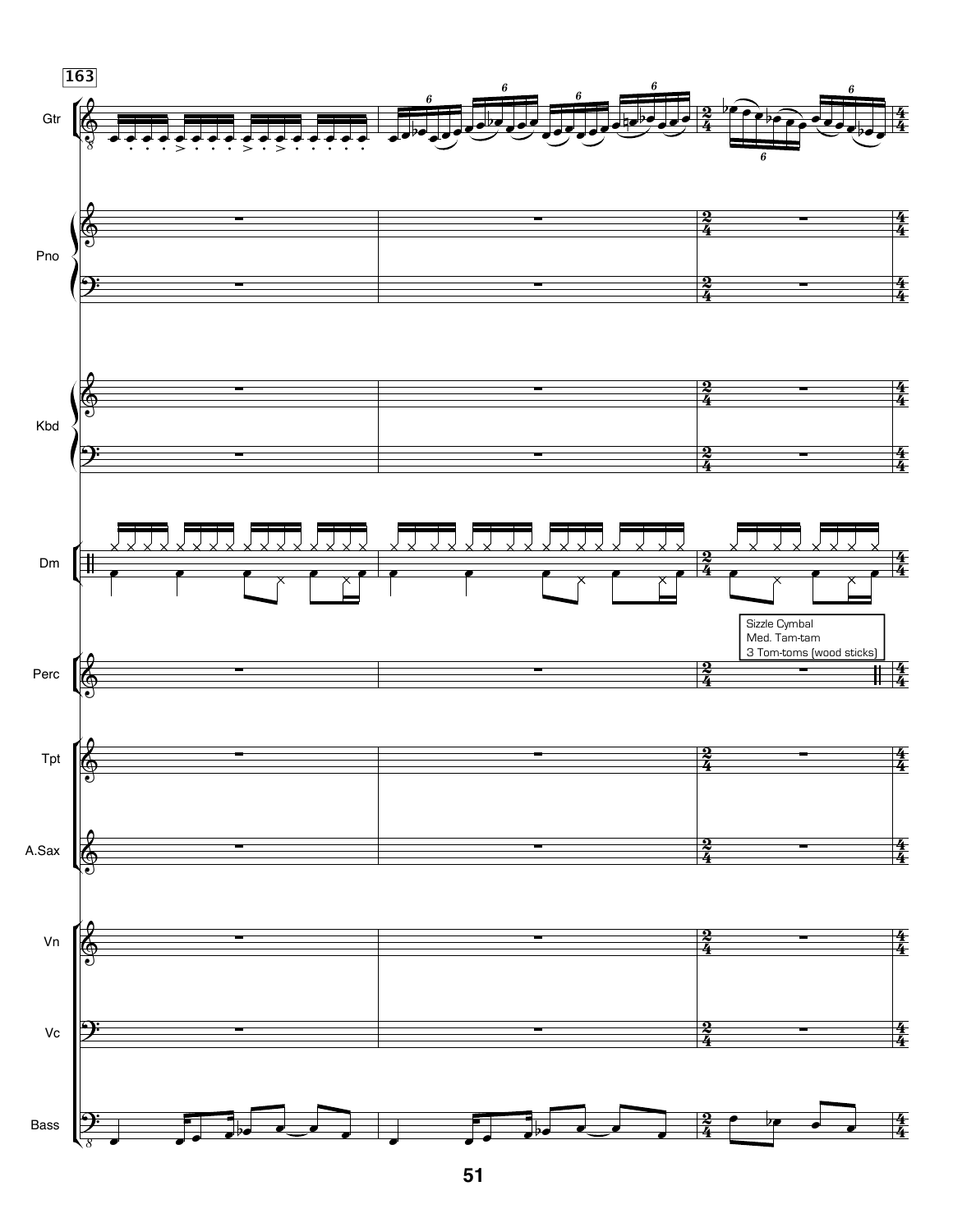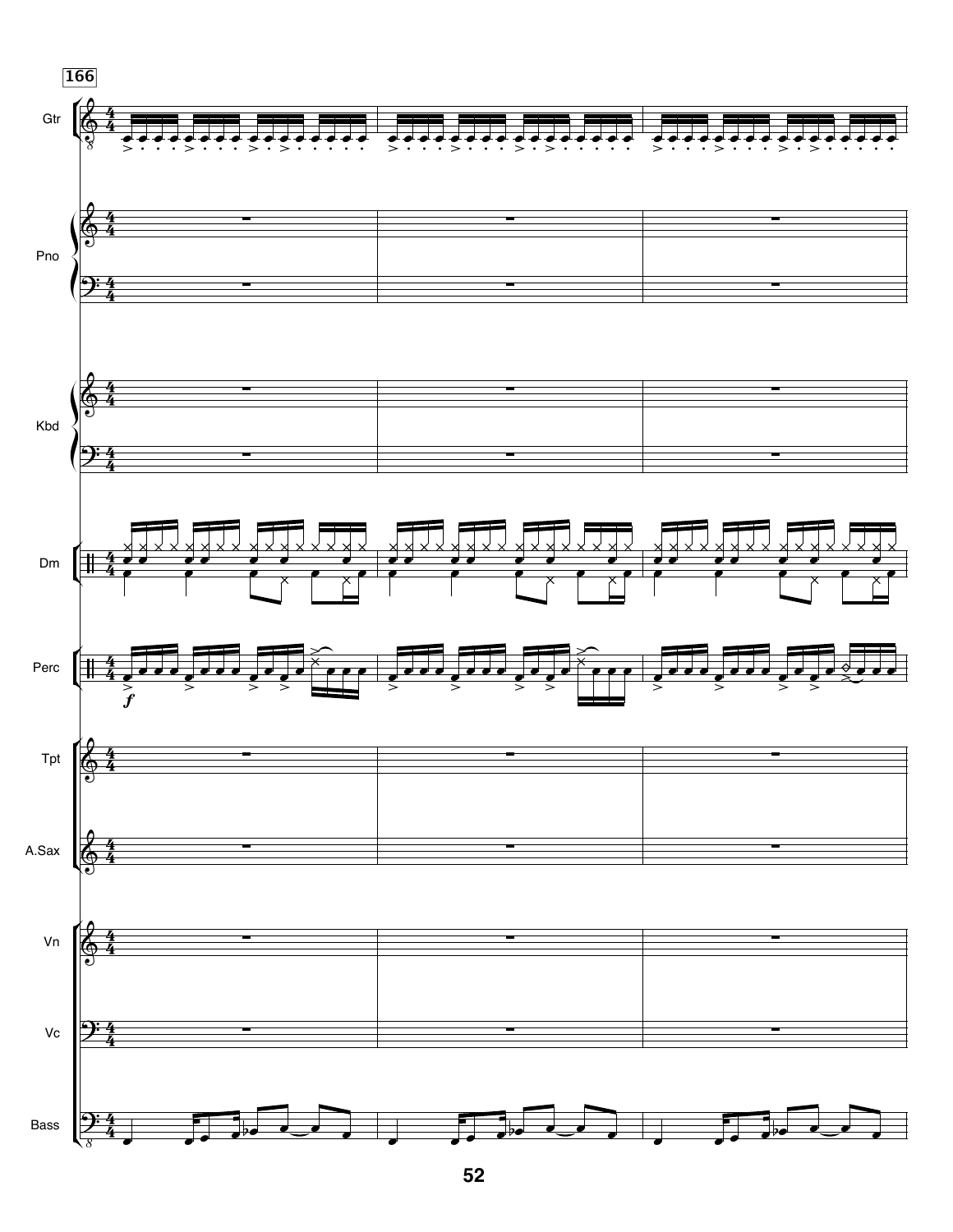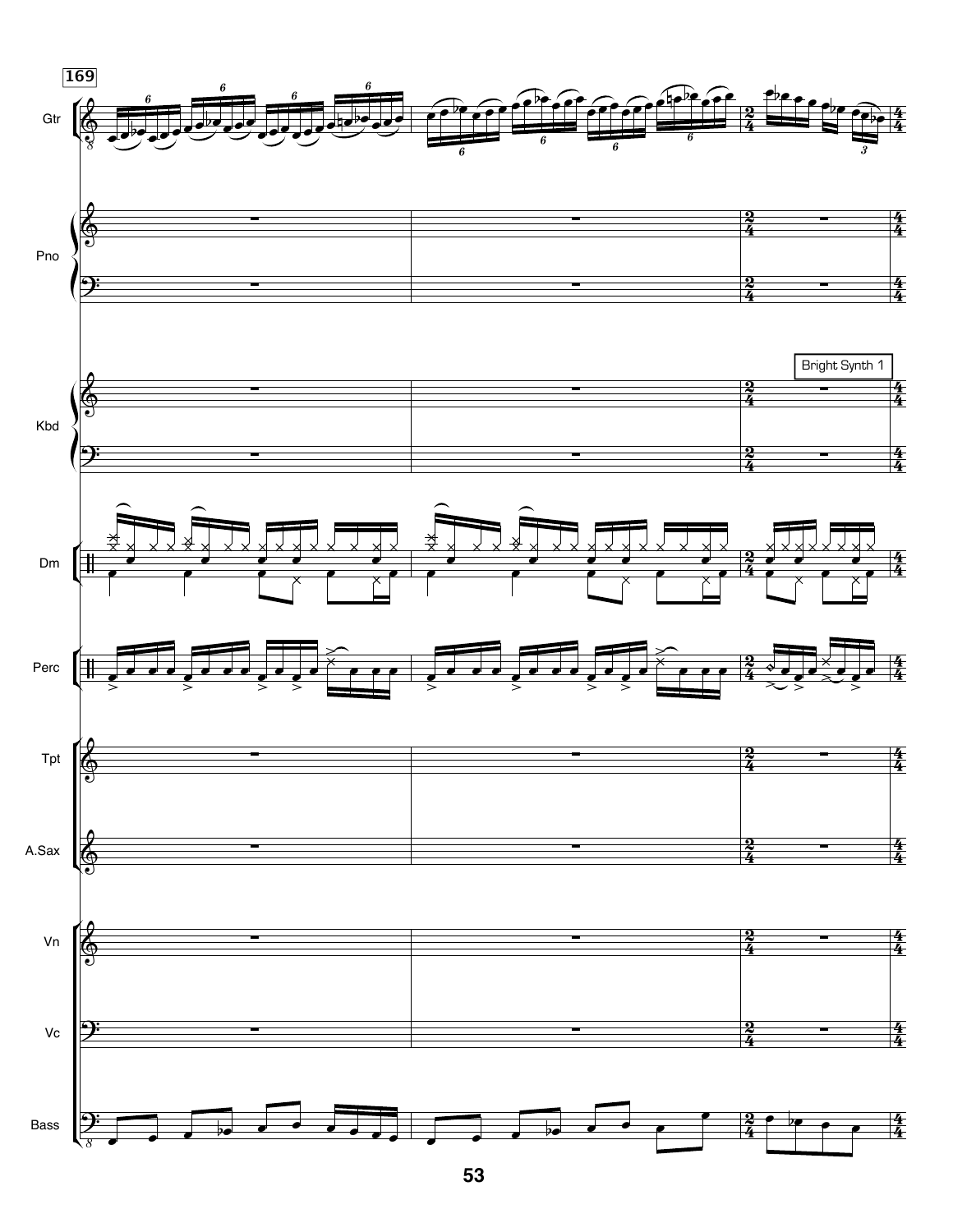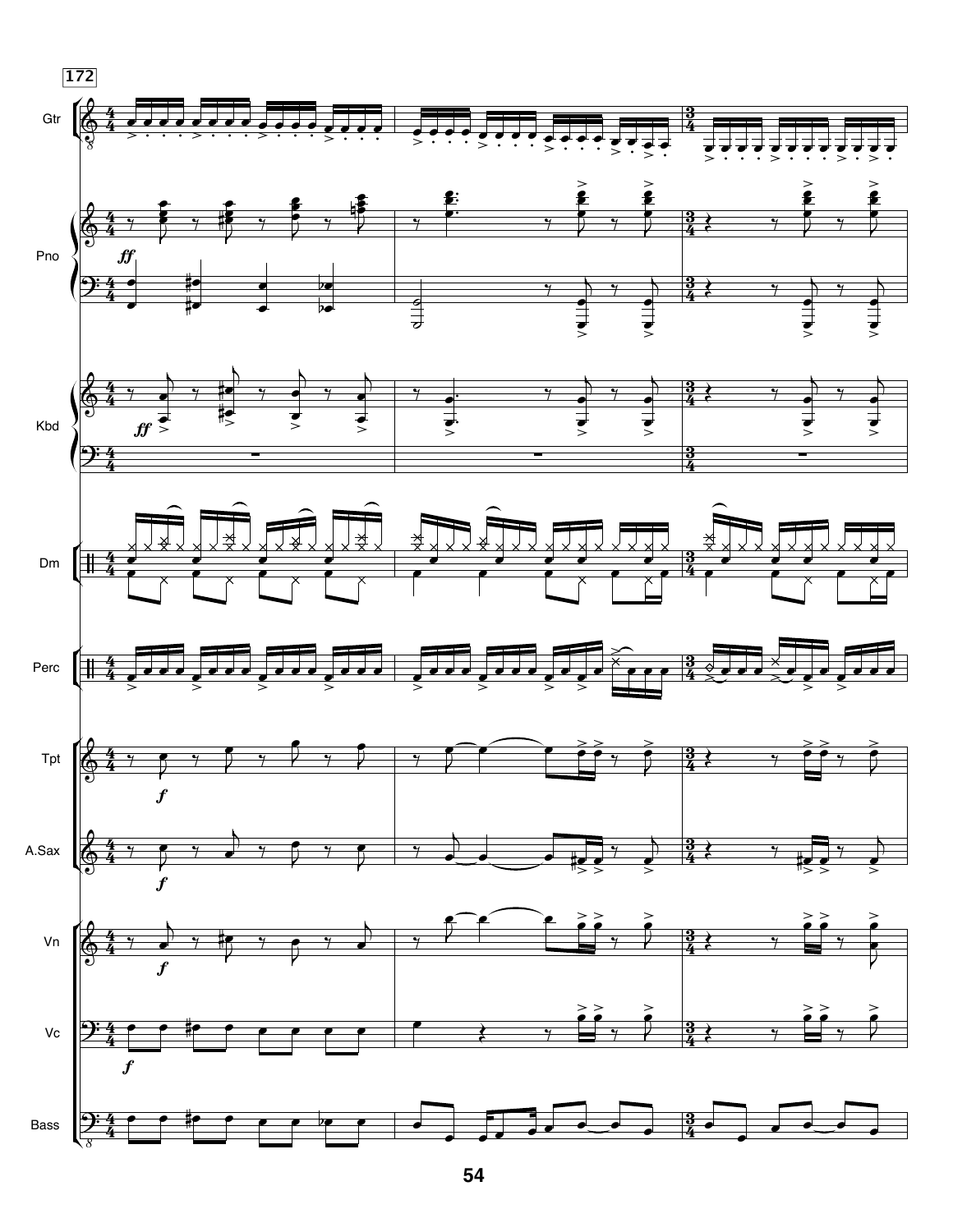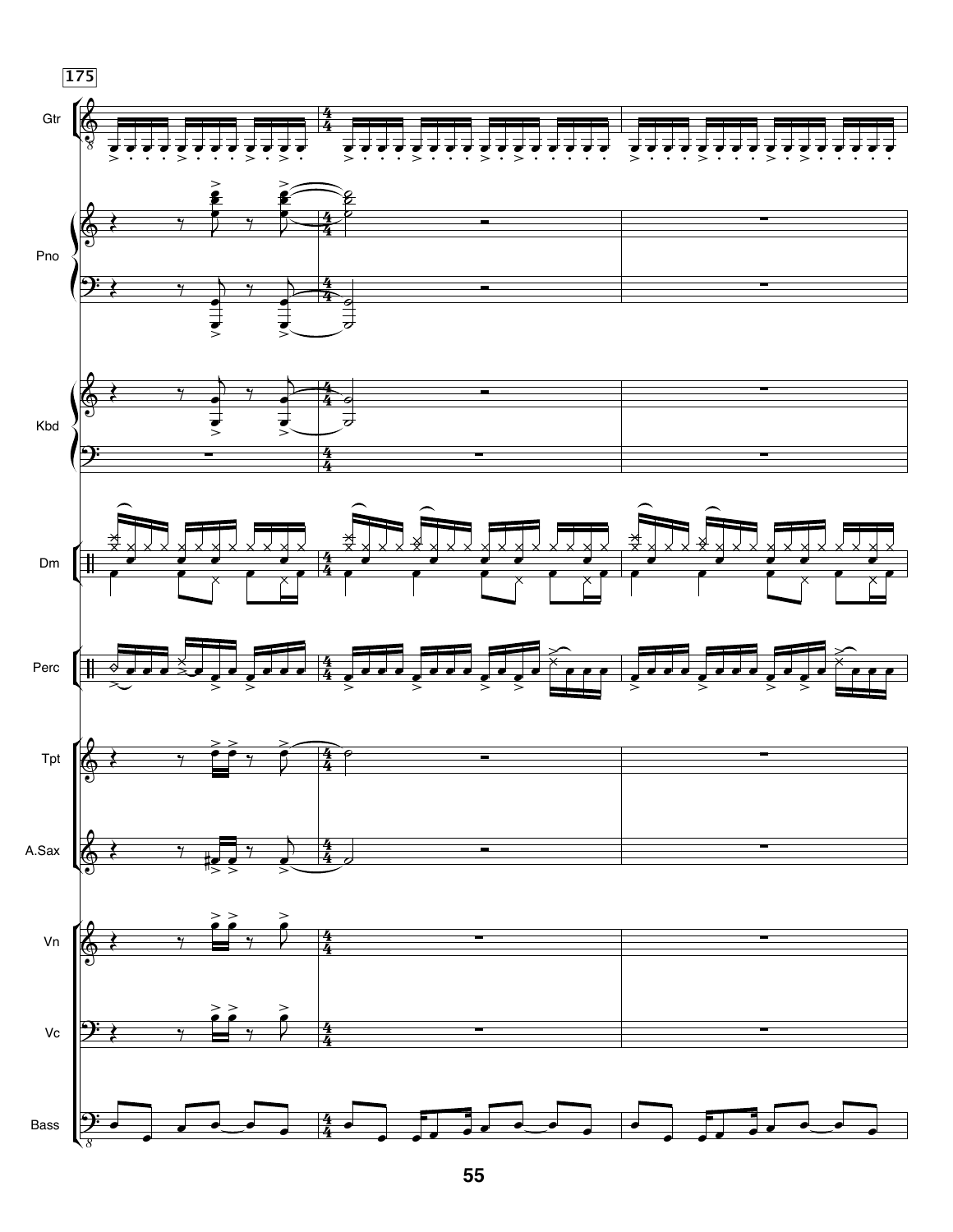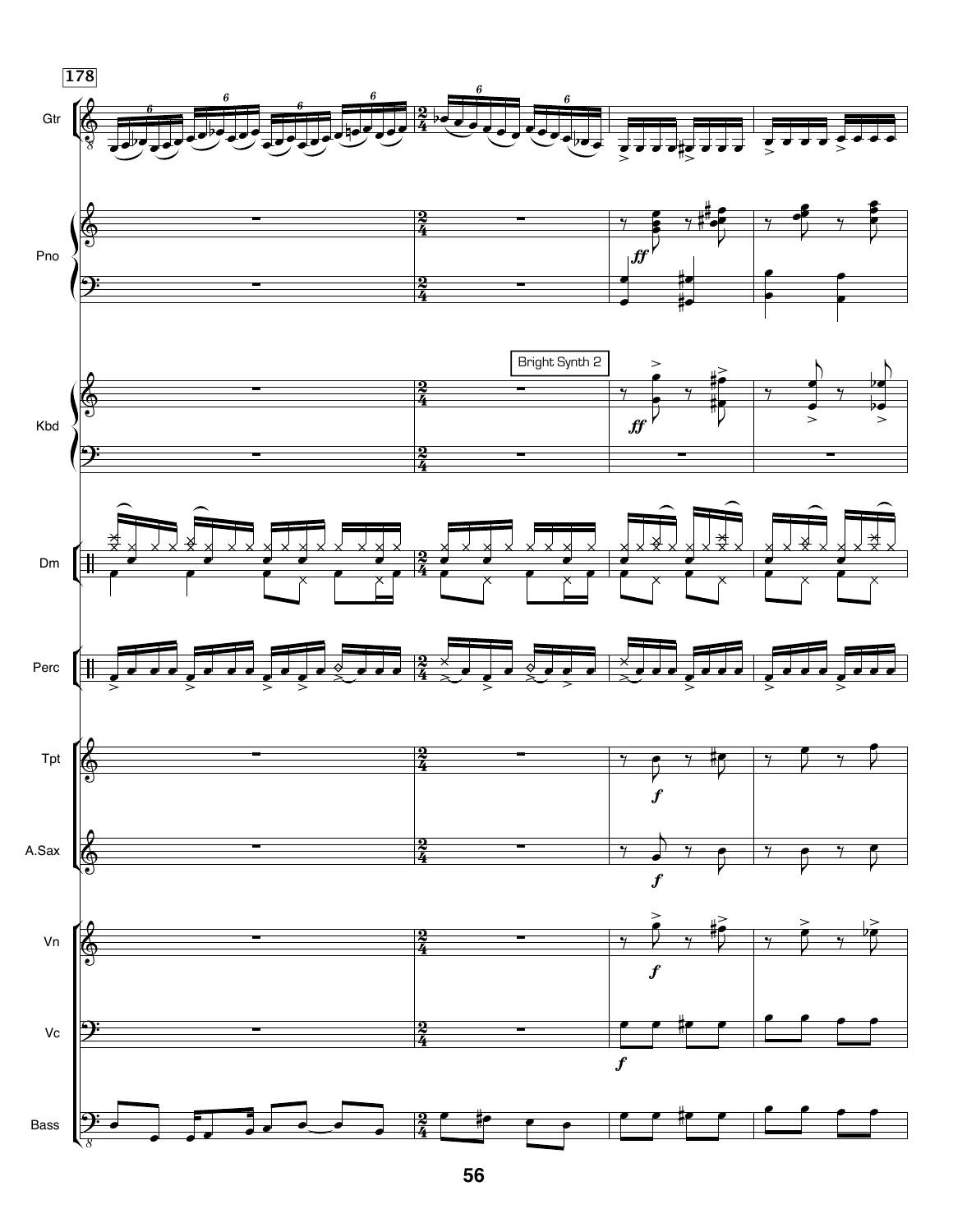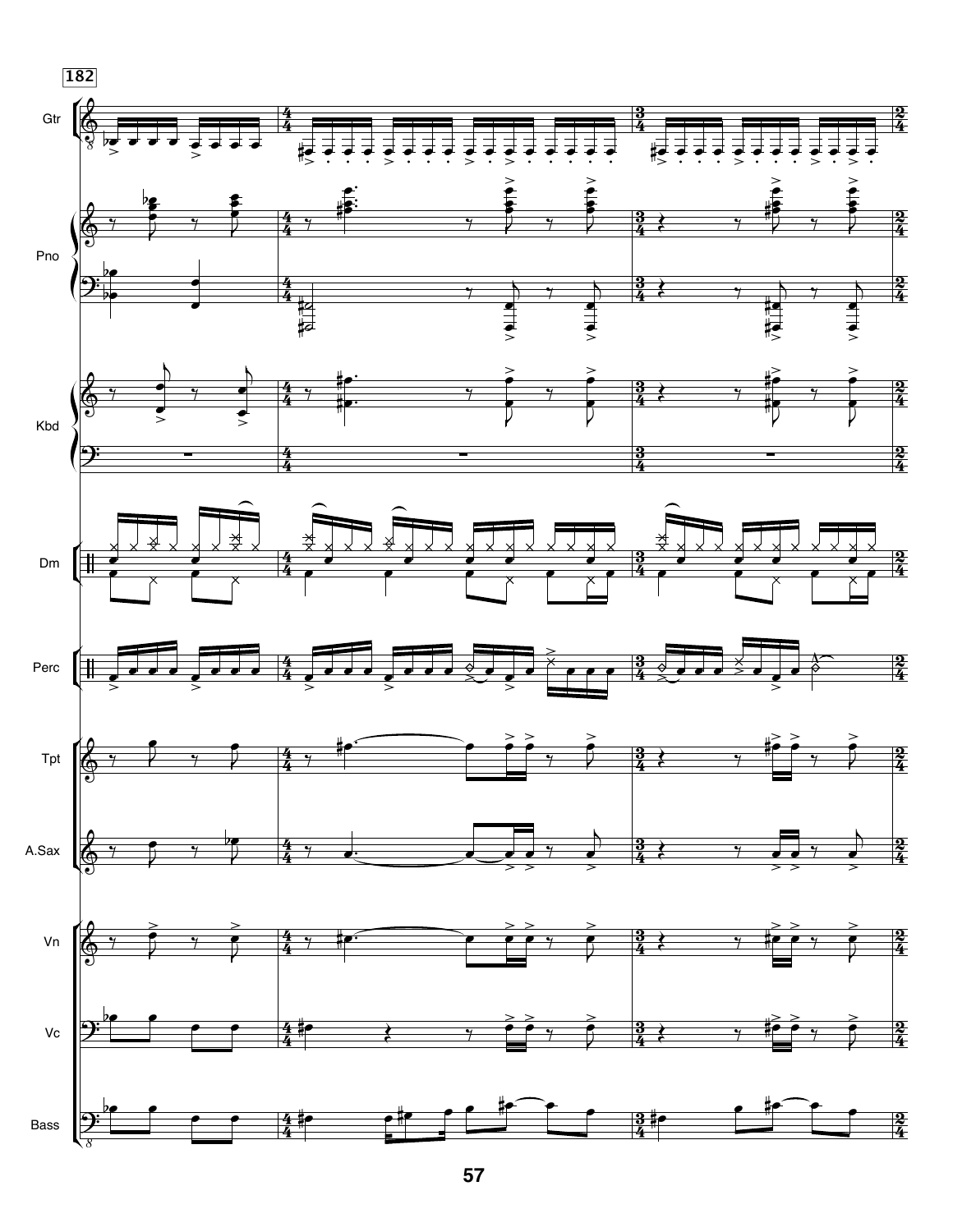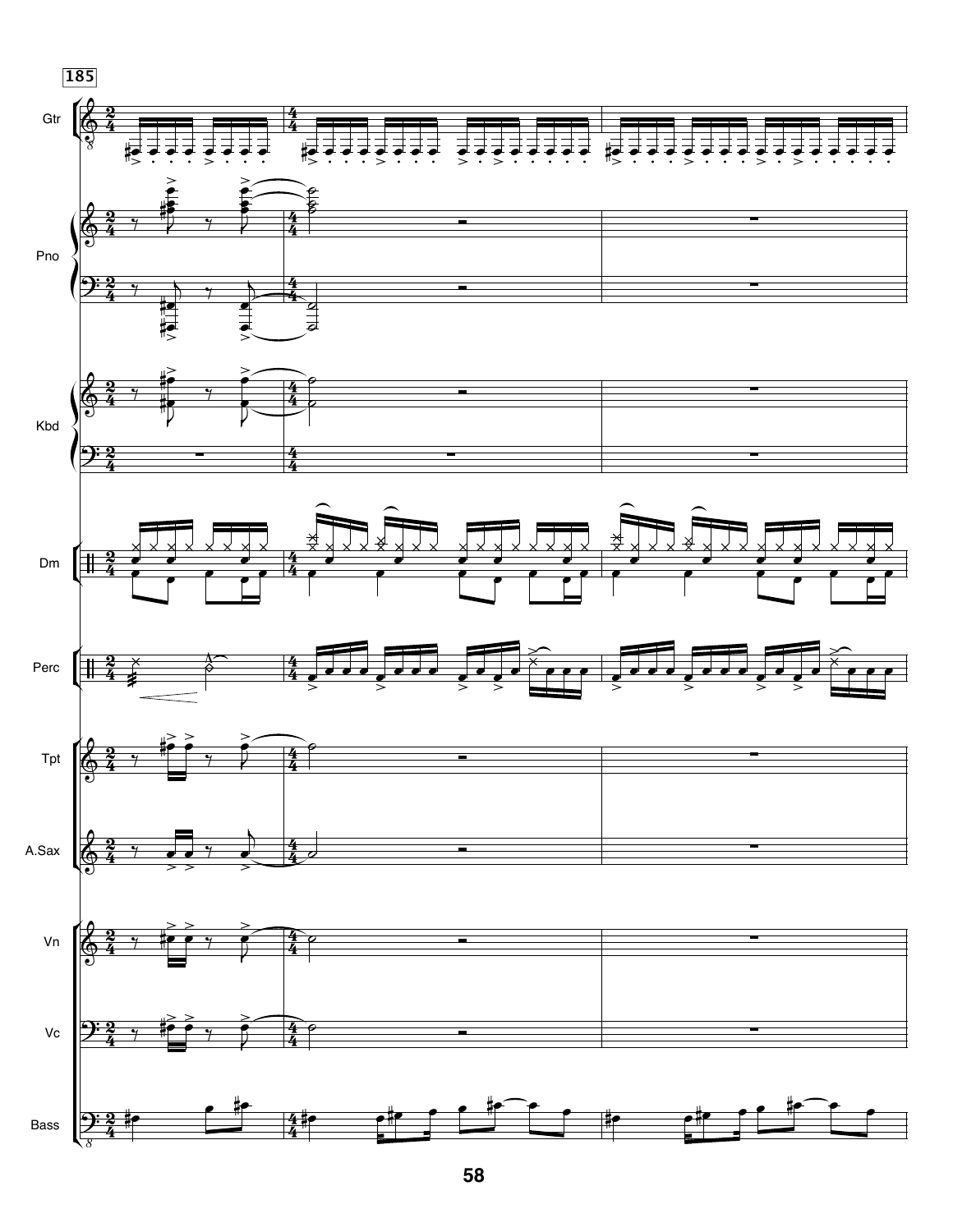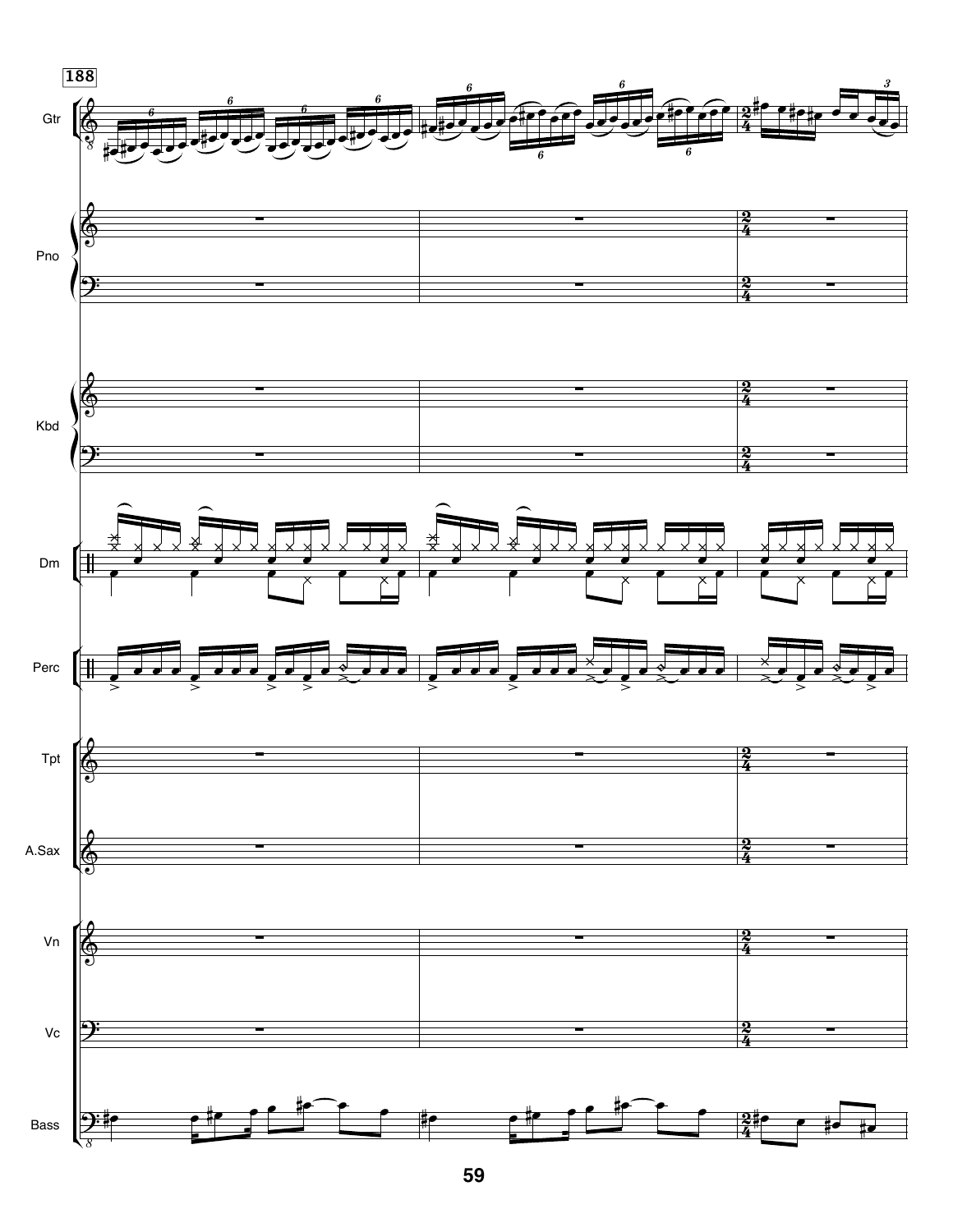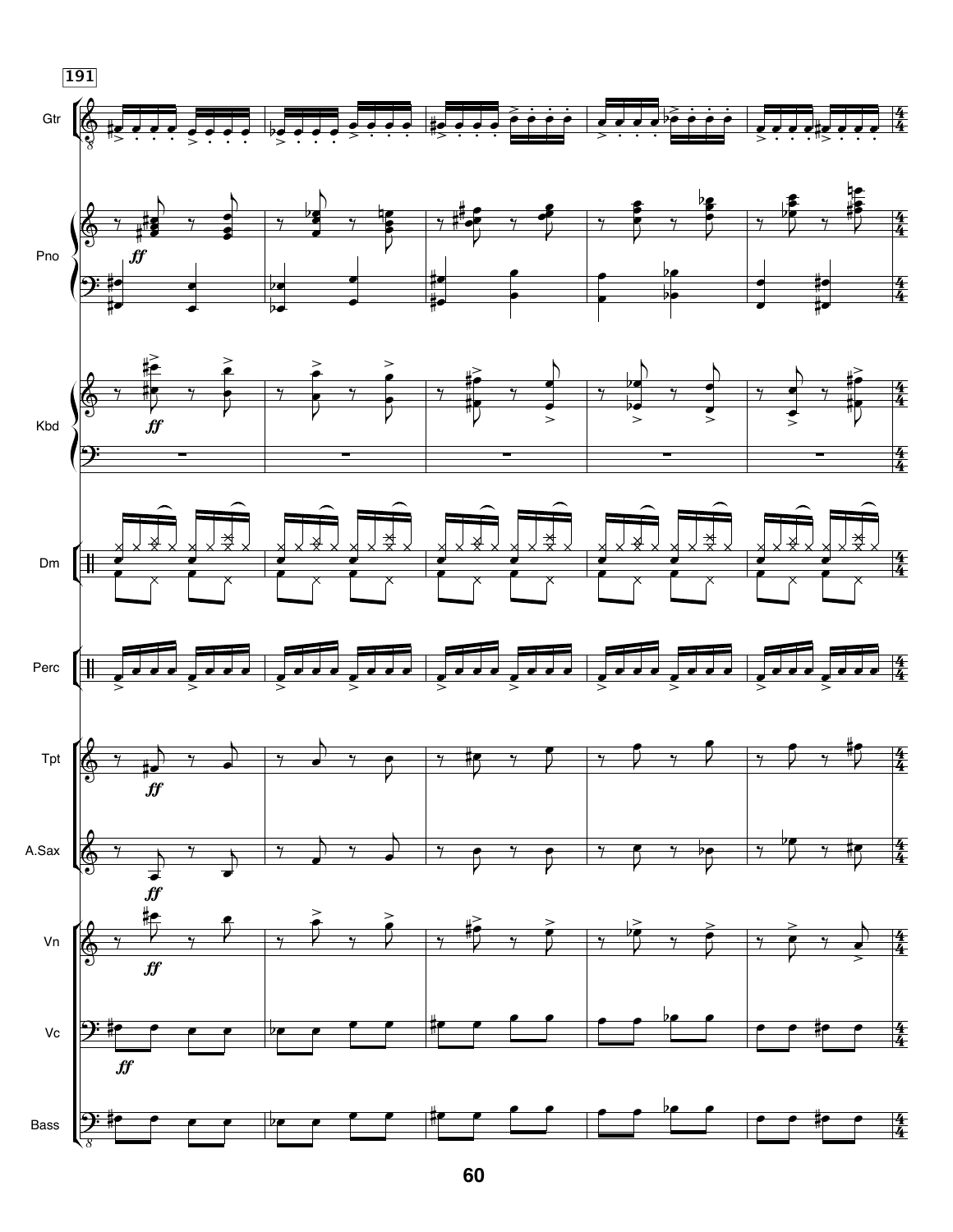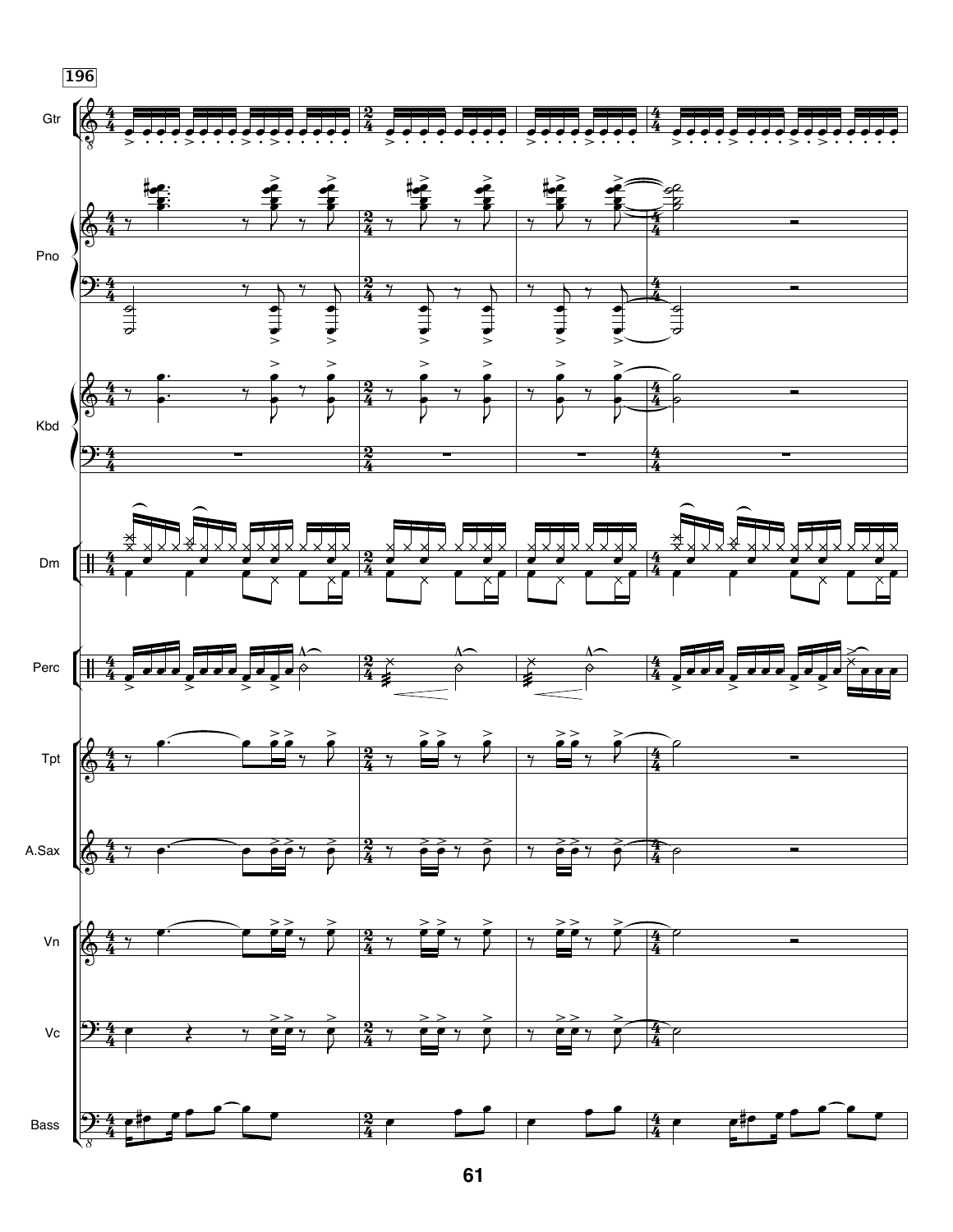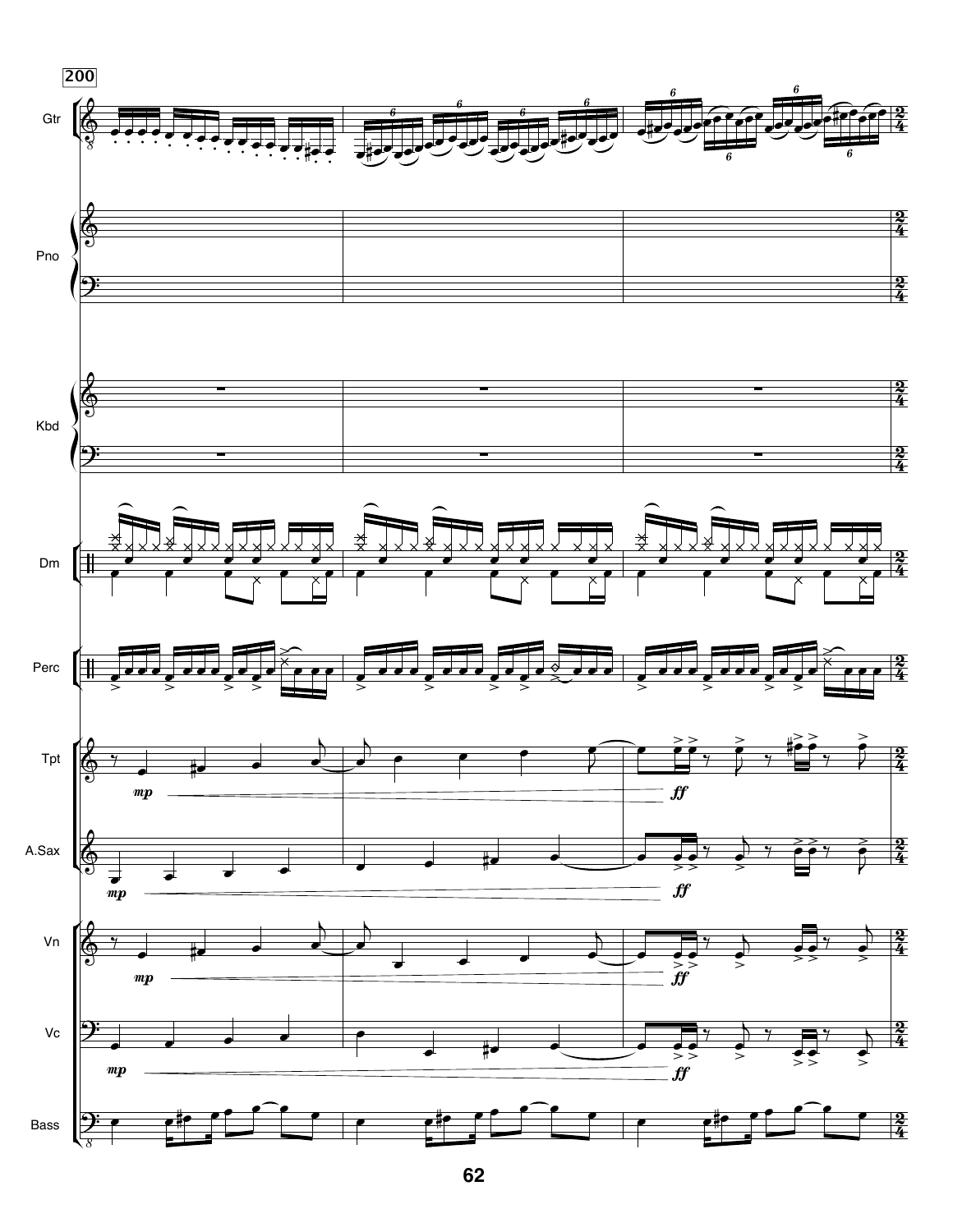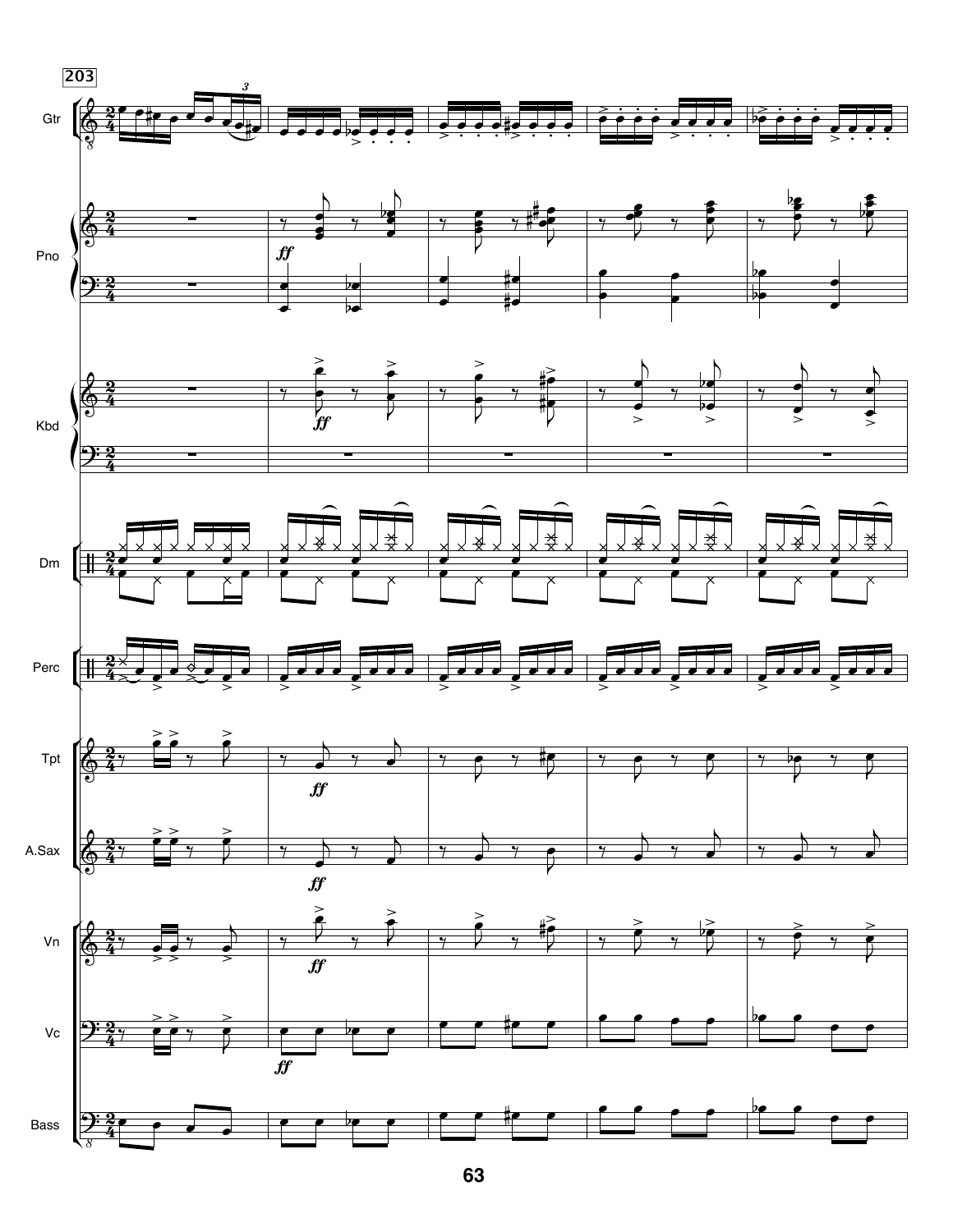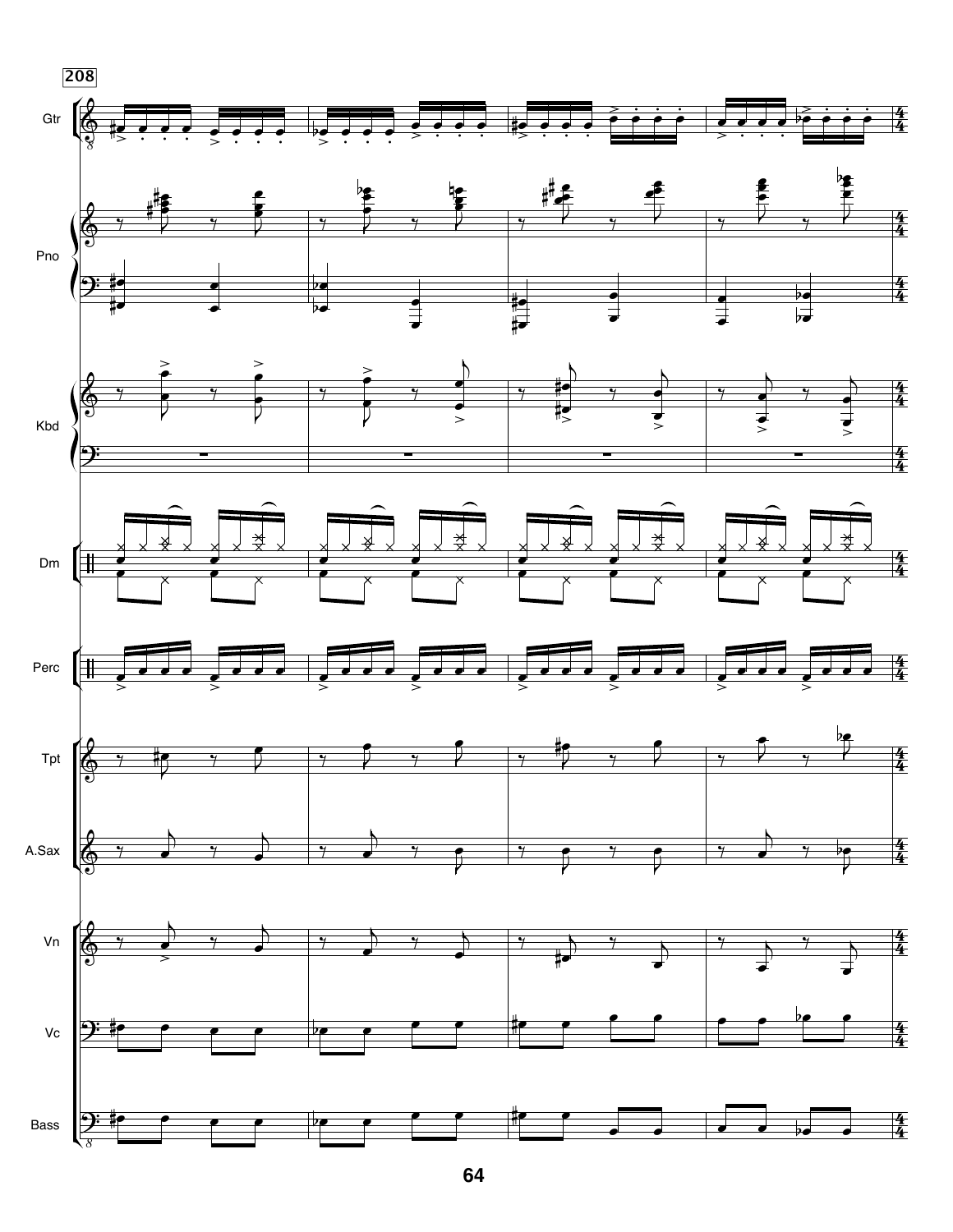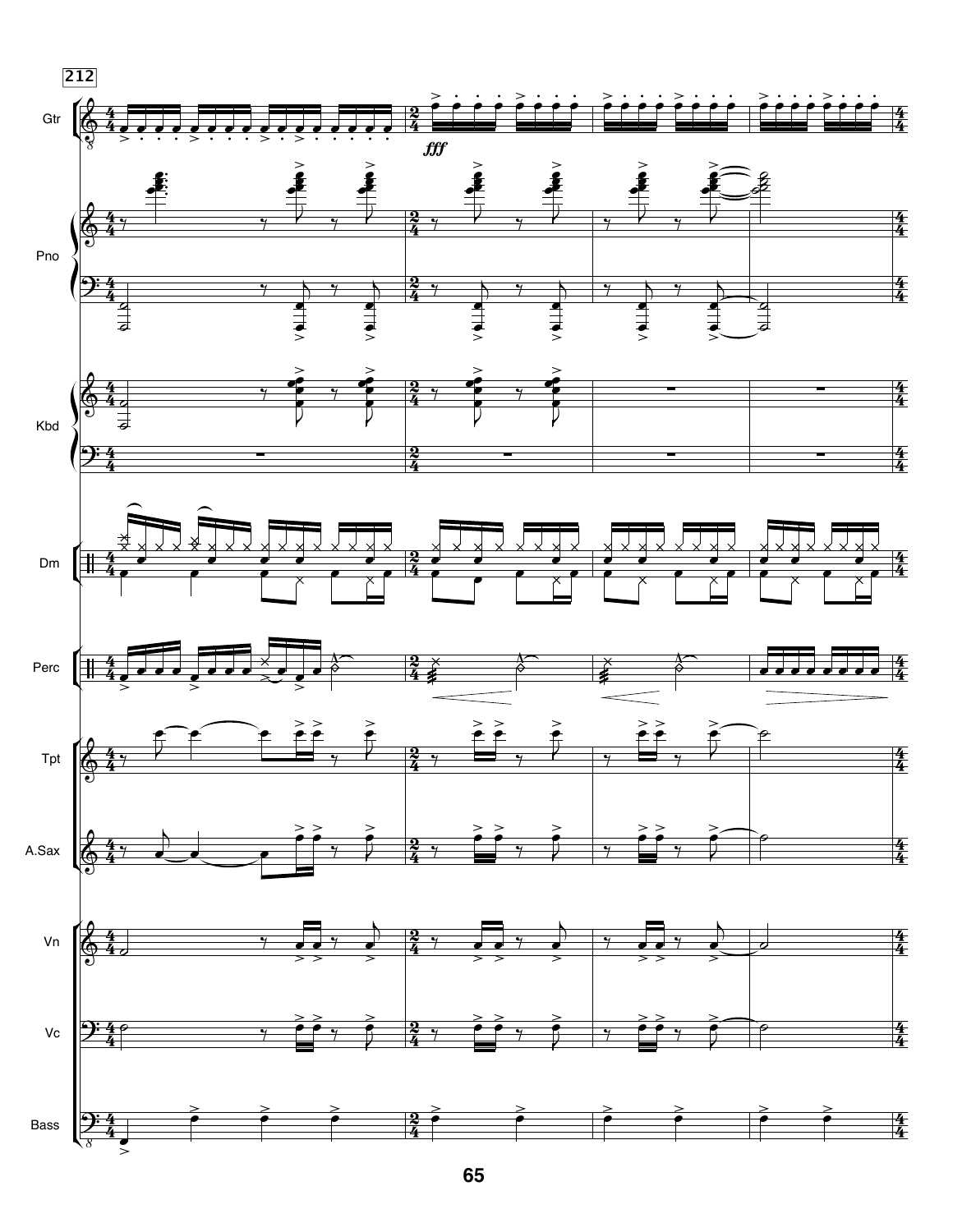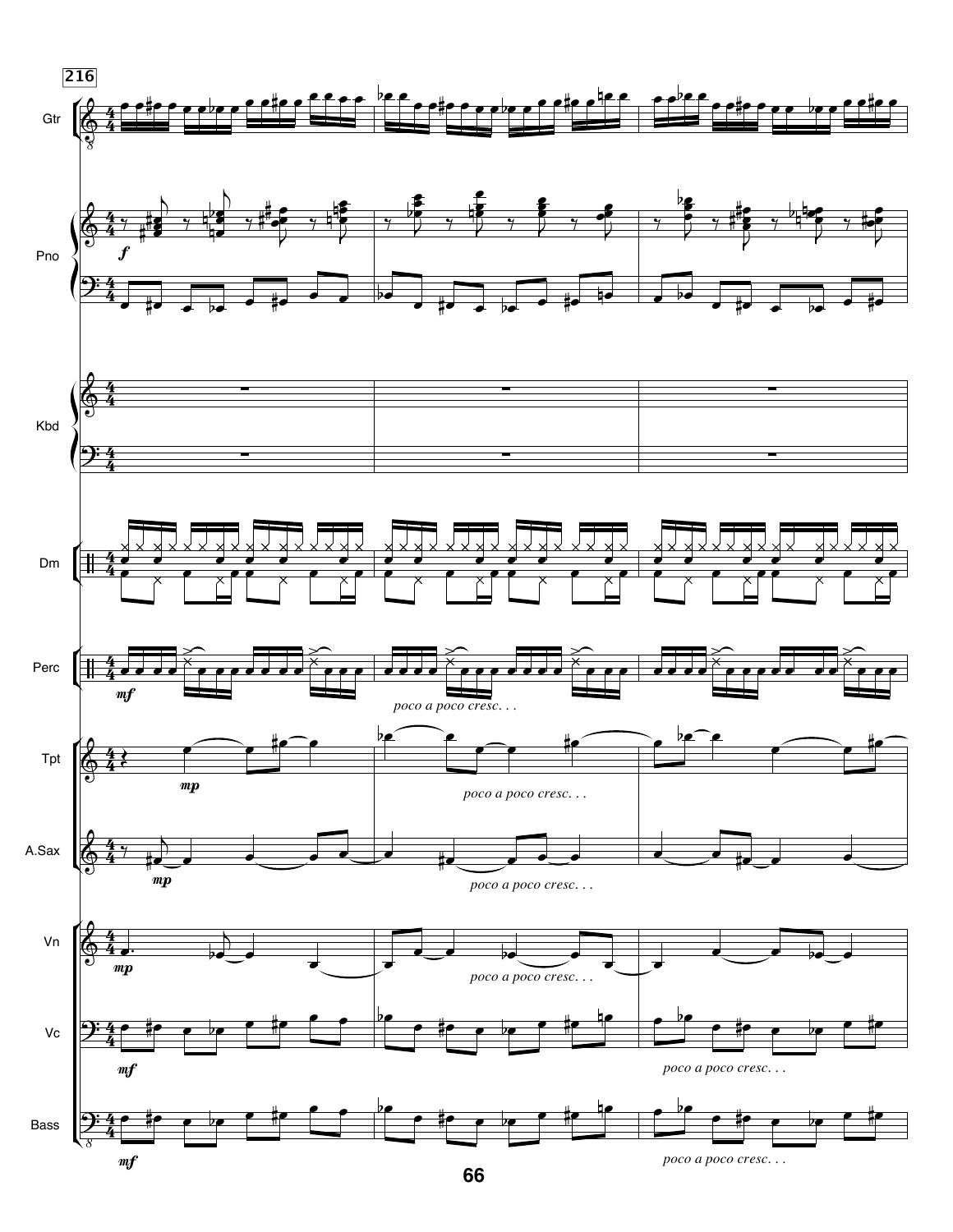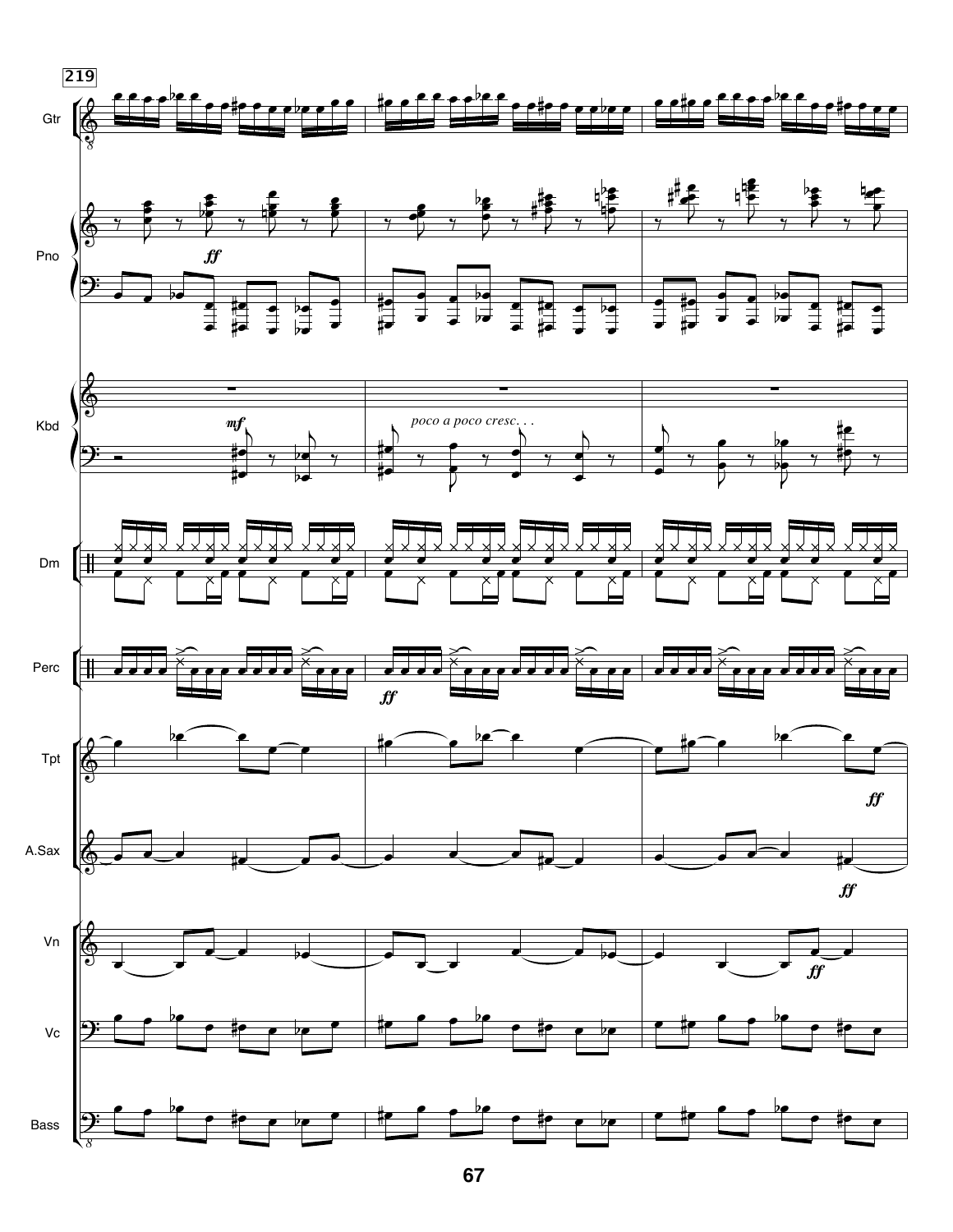